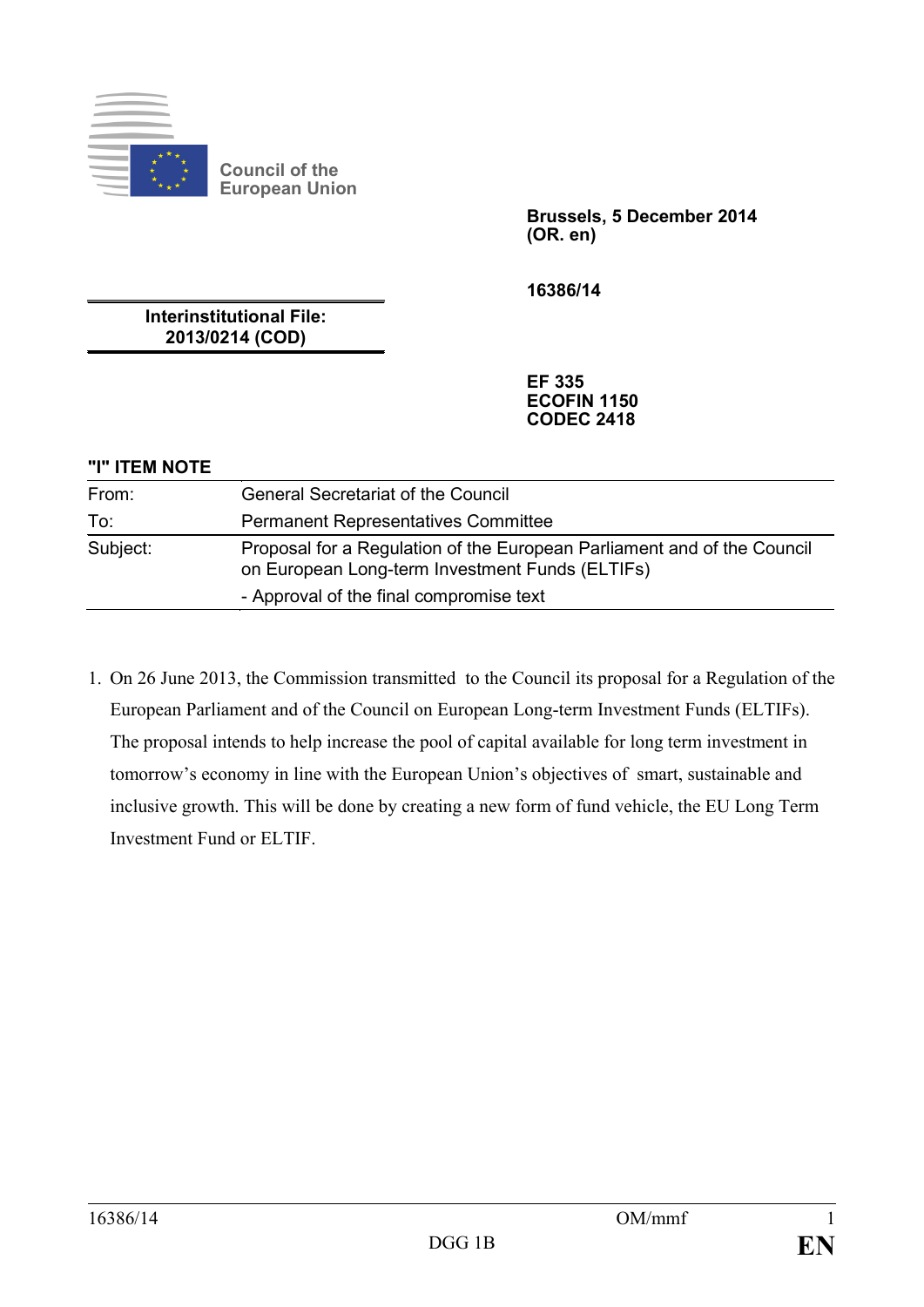- 2. The European Economic and Social Committee and the Committee of Regions adopted their opinions respectively on 16 October 2013 and on 30 January 2014. The report of the European Parliament was adopted on 20 March 2014 by the ECON Committee, and the amendments proposed by the Committee were adopted by the EP Plenary on 17 April 2014. .
- 3. The Council agreed on a general approach on the above mentioned proposal at the level of Coreper on 25 June 201 4**[1](#page-1-0)** . On that basis, the Italian Presidency has conducted negotiations with the European Parliament and the Commission with a view to a first reading agreement.
- 4. On 26 November 2014 and following the technical work thereafter a provisional agreement was reached which resulted in the final compromise text as set out in the Annex.
- 5. Against this background the Permanent Representatives Committee (Part 2) is invited to:
	- a) approve the final compromise text regarding the Regulation of the European Parliament and of the Council on European Long-term Investment Funds (ELTIFs), and
	- b) confirm that the Presidency can indicate to the European Parliament that, should the European Parliament adopt its position at first reading as regards the Regulation of the European Parliament and of the Council on European Long-term Investment Funds (ELTIFs), as set out in the Annex, subject, if necessary, to revision of that text by the legal linguists of both institutions, the Council would approve the European Parliament's position and the Act shall be adopted in the wording which corresponds to the European Parliament's position.

<span id="page-1-0"></span>**<sup>1</sup>** Doc. 11105/14  $\overline{a}$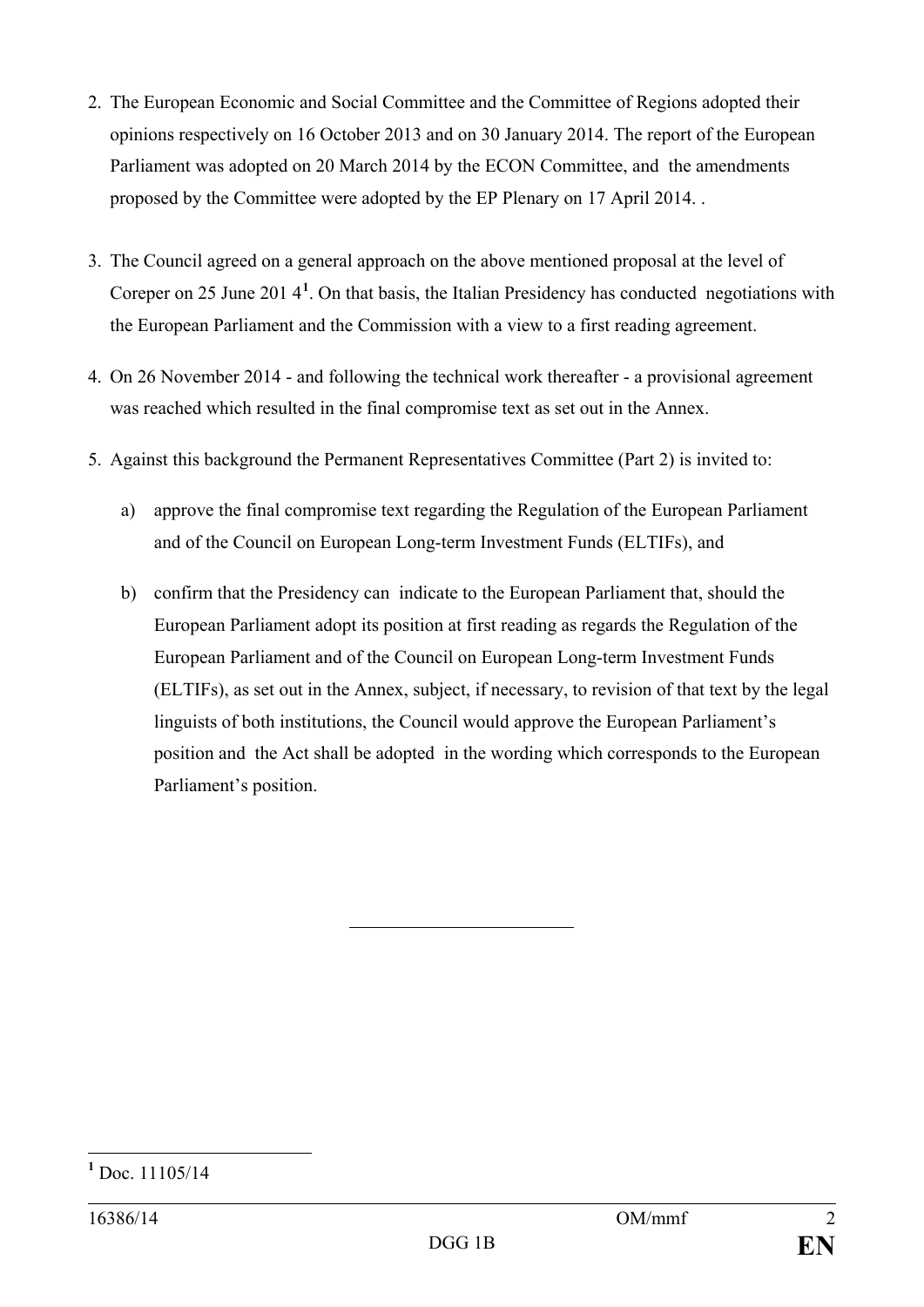## **REGULATION (EU) NO …/2015 OF THE EUROPEAN PARLIAMENT AND OF THE COUNCIL**

**of**

#### **on European Long-term Investment Funds**

### **(Text with EEA relevance)**

## THE EUROPEAN PARLIAMENT AND THE COUNCIL OF THE EUROPEAN UNION,

Having regard to the Treaty on the Functioning of the European Union, and in particular Article 114 thereof,

Having regard to the proposal from the European Commission,

After transmission of the draft legislative act to the national parliaments,

Having regard to the opinion of the European Economic and Social Committee<sup>[2](#page-2-0)</sup>,

Acting in accordance with the ordinary legislative procedure,

<span id="page-2-0"></span> $\overline{2}$ 

**<sup>2</sup>** OJ C , , p. .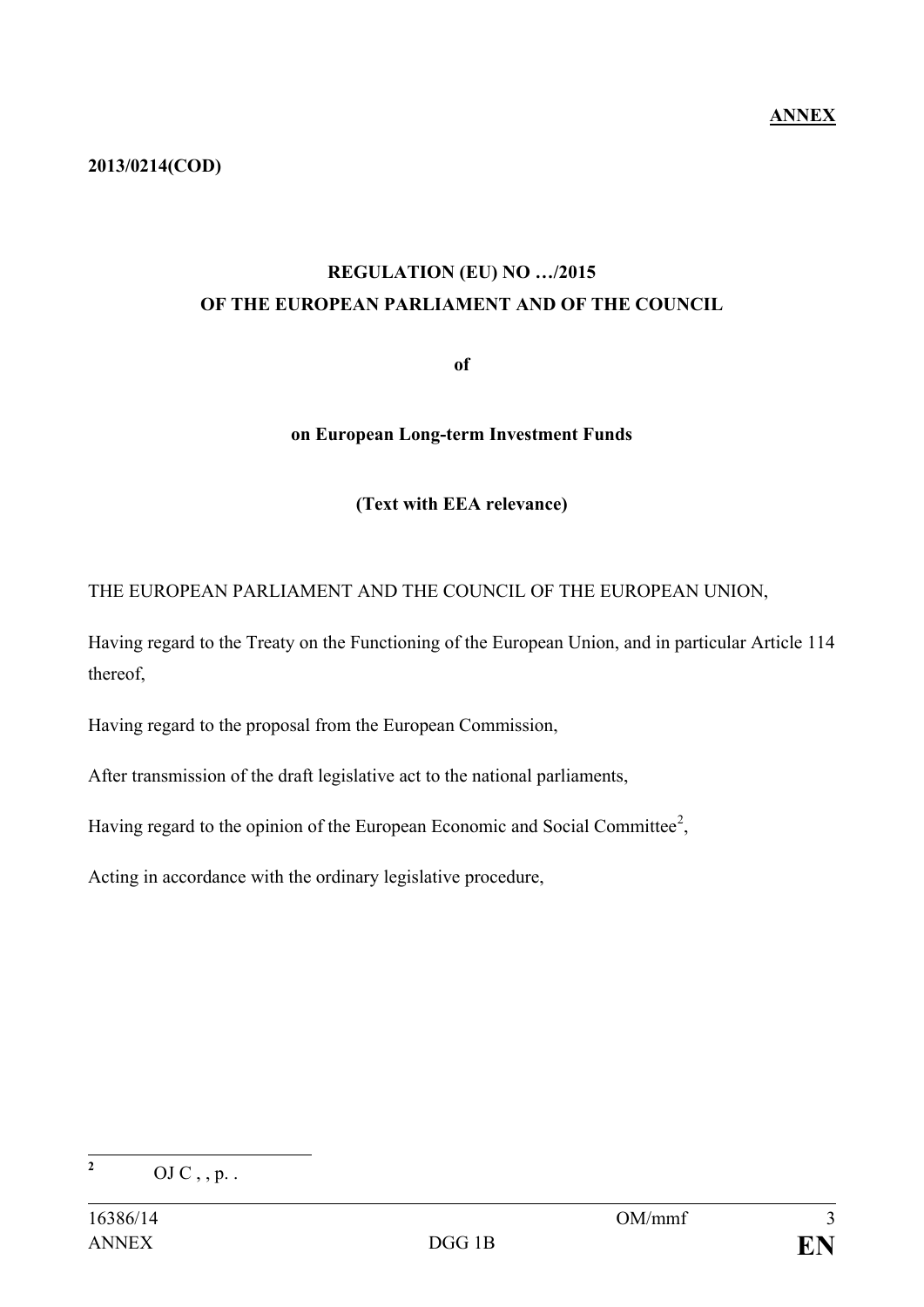#### Whereas:

- (1) Long-term finance is a crucial enabling tool for putting the European economy on a path of sustainable, smart and inclusive growth*, in accordance with the Europe 2020 strategy, high employment* and *competitiveness* for building tomorrow's economy in a way that is less prone to systemic risks and is more resilient. European long-term investment funds (ELTIFs) provide finance to various infrastructure projects*,* unlisted companies *or listed small and medium-sized enterprises (SMEs)* of lasting duration that issue equity or debt instruments for which there is no readily identifiable buyer. By providing finance to such projects, ELTIFs contribute to the financing of the *Union's real economy and the implementation of its policies*.
- (2) On the demand side, ELTIFs can provide a steady income stream for pension administrators, insurance companies*, foundations, municipalities* and other entities that face regular and recurrent liabilities *and are seeking long-term returns within wellregulated structures*. While providing less liquidity than investments in transferable securities, ELTIFs can provide a steady income stream for individual investors that rely on the regular cash flow that an ELTIF can produce. ELTIFs can also offer good opportunities for capital appreciation over time for those investors not receiving a steady income stream.
- (3) Financing for projects, regarding transport infrastructure, sustainable energy generation or distribution, social infrastructure (housing or hospitals), *the* roll-out of new technologies and systems that reduce use of resources and energy or the further growth of SMEs, can be scarce. As the financial crisis has shown, complementing bank financing with a wider variety of financing sources that better mobilise capital markets could help tackle financing gaps. ELTIFs can play a crucial role in this respect*, and also can mobilize capital by attracting third country investors.*
- *(3a) The focus of this Regulation is to boost European long-term investments in the real economy. Long- term investments in projects, undertakings and infrastructure in third countries can also bring capital to ELTIFs and thereby benefit the European economy. Therefore such investments should not be prevented.*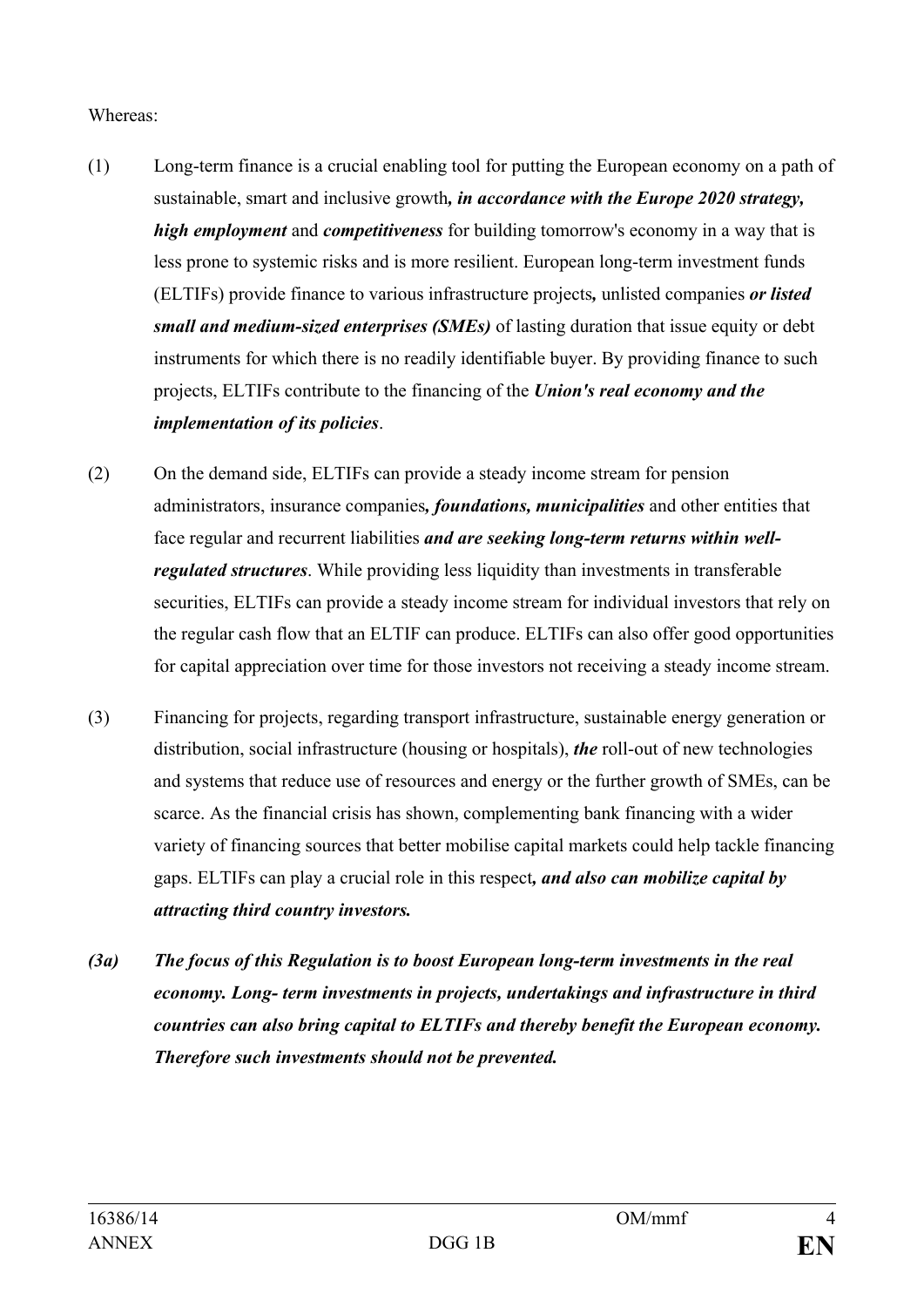- *(3b) While individual investors may be interested in investing in an ELTIF, the illiquid nature of most investments in long-term projects precludes an ELTIF from offering regular redemptions to its investors. The commitment of the individual investor to an investment in such assets is by its nature made to the full term of the investment. ELTIFs should, consequently, be structured in principle so as not to offer regular redemptions before the end of life of the ELTIF.*
- (4) *In order to incentivize* investors, *in particular retail investors, who might not be willing to lock-up their capital for a long period of time, an* ELTIF should *be able* to offer *under certain conditions early redemption rights to its investors. Therefore, the ELTIF manager should be given discretion to decide whether to establish ELTIFs with or without redemption rights according to the ELTIF's investment strategy. When a redemption rights regime is in place, those rights and their main features should be clearly predefined and disclosed in the rules or instruments of incorporation of the ELTIF.*
- *(4a) ELTIF's rules or instrument of incorporation should not prevent units or shares of this ELTIF being admitted to trading on a regulated market as defined in Article xx of Directive 2014/65/EU or on a multilateral trading facility as defined in Article xx of Directive 2014/65/EU. This intends to promote secondary markets as an important venue for buying and selling shares or units of ELTIFs for retail investors.*
- *(4b) In order to broaden retail investors' access to ELTIFs, a UCITS is able to invest into shares or units issued by an ELTIF to the extent that the ELTIF shares or units are eligible under Directive 2009/65/EC (UCITS).*
- (5) Long-term asset classes within the meaning of this Regulation should comprise non-listed undertakings that issue equity or debt instruments for which there *might not be an easily identifiable buyer and listed undertakings with a maximum capitalisation of EUR 500 million.*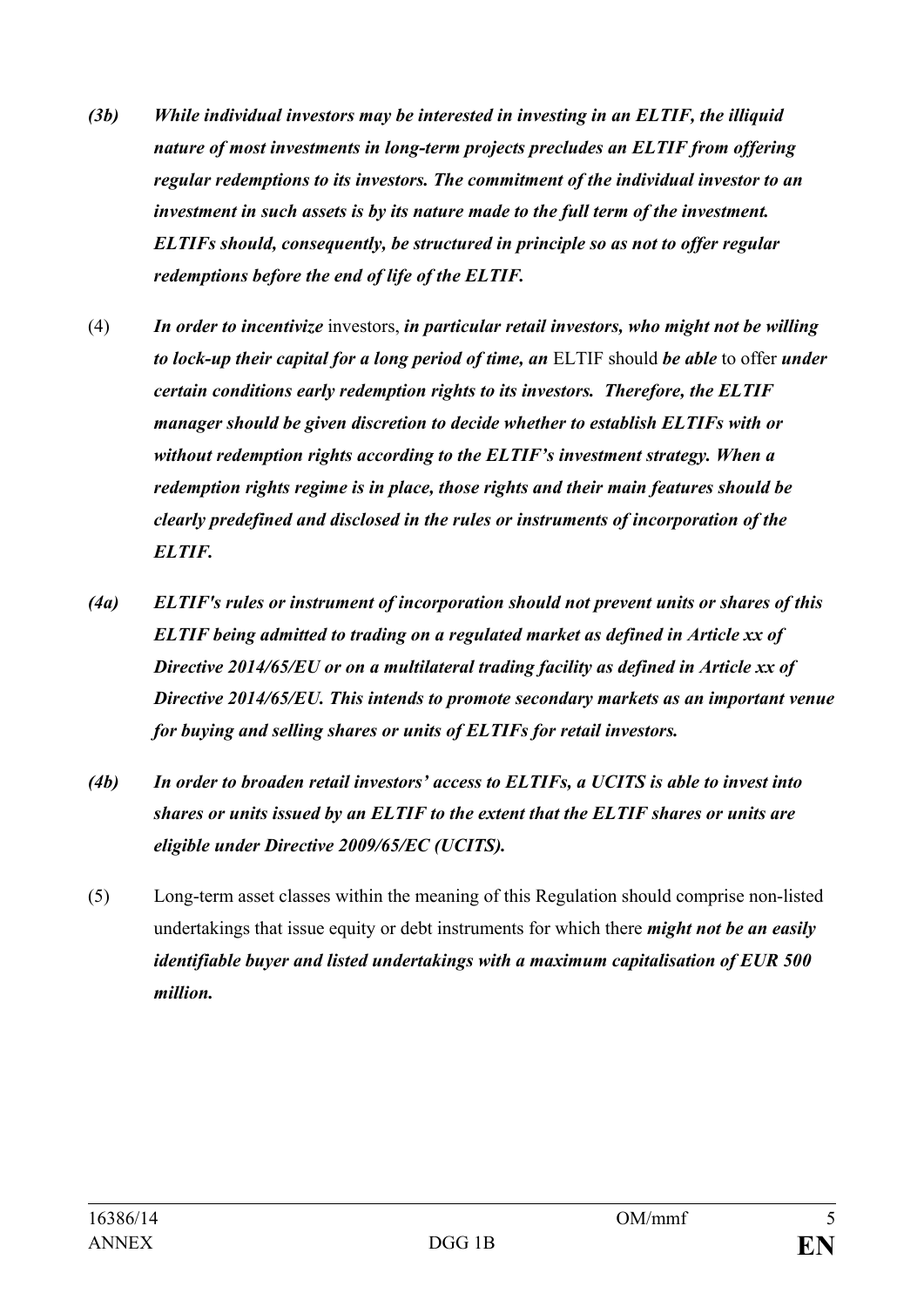- (6) In the absence of a Regulation setting out rules on ELTIFs, diverging measures might be adopted at national level, which are likely to cause distortions of competition resulting from differences in investment protection measures. Diverging requirements on portfolio composition, diversification and eligible assets, in particular the investment in commodities, create obstacles to the cross-border marketing of funds that focus on nonlisted undertakings and real assets because investors cannot easily compare the different investment propositions offered to them. Divergent national requirements also lead to different levels of investor protection. Furthermore, different national requirements pertaining to investment techniques, such as the permitted levels of borrowing, use of derivative financial instruments, rules applicable to short selling or securities financing transactions lead to discrepancies in the level of investor protection. In addition, different requirements on redemption and/or holding periods impede the cross-border selling of funds investing in non-listed assets. *By increasing legal uncertainty,* those divergences can undermine the confidence of investors when considering investments in such funds, and reduce the scope for investors to choose effectively between various long-term investment opportunities. Consequently, the appropriate legal basis for this Regulation is Article 114 of the Treaty, as interpreted by consistent case law of the Court of Justice of the European Union
- (7) Uniform rules across the Union are necessary to ensure that ELTIFs display a coherent *and stable* product profile across the Union. In order to ensure the smooth functioning of the internal market and a high level of investor protection, it is necessary to establish uniform rules regarding the operation of ELTIFs, in particular on the composition of the portfolio of ELTIFs and the investment instruments that they are allowed to use in order to gain exposure to *long-term assets such as equity or debt instruments issued by listed SMEs, and by* non-listed undertakings*, as well as* real assets. Uniform rules on the portfolio of an ELTIF are also required to ensure that ELTIFs that aim to generate regular income maintain a diversified portfolio of investment assets suitable to maintain the regular cash flow. *ELTIF is a first step towards creating an integrated internal market for raising capital that can be channelled towards long-term investments in the European economy. The smooth functioning of the internal market for long-term investments requires the Commission to continue its assessment of potential barriers that might stand in the way of raising long-term capital across borders, including barriers that arise from the fiscal treatment of such investments.*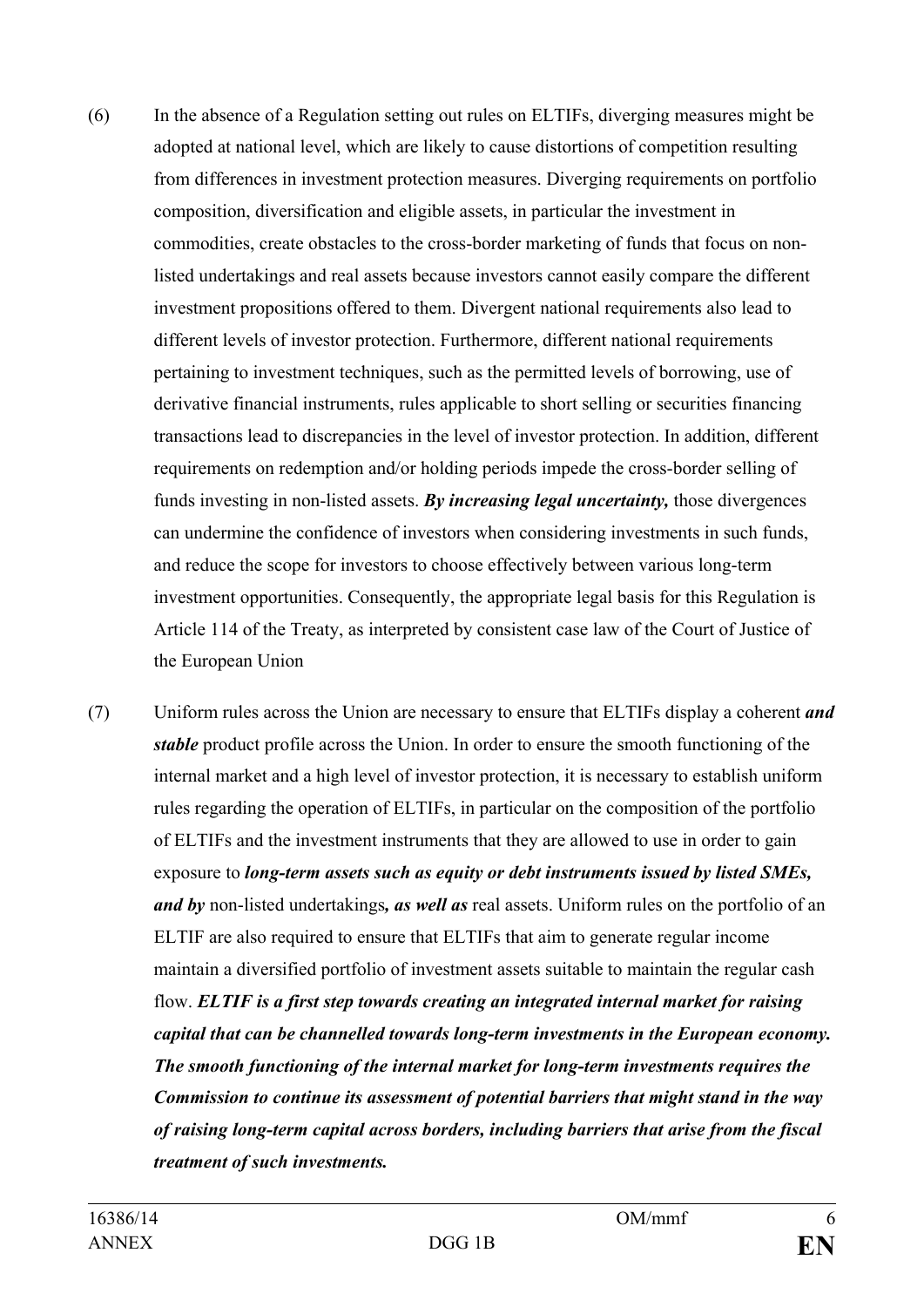- (8) It is essential to ensure that the definition of the operation of ELTIFs, in particular on the composition of the portfolio of ELTIFs and the investment instruments that they are allowed to use be directly applicable to the managers of ELTIFs and therefore these new rules need to be adopted as a Regulation. This also ensures uniform conditions for the use of the designation ELTIF by preventing diverging national requirements. Managers of ELTIFs should follow the same rules across the Union, in order to also enhance the confidence of investors in ELTIFs and ensure sustainable trustworthiness of the designation. At the same time, by adopting uniform rules, the complexity of the regulatory requirements applicable to ELTIFs is reduced. By means of uniform rules, the managers' cost of compliance with divergent national rules governing funds that invest in *listed and* non-listed undertakings and comparable real asset classes is also reduced. This is especially true for managers that wish to raise capital on a cross-border basis. It also contributes to eliminate competitive distortions.
- (9) The new rules on ELTIFs are closely linked to Directive 2011/61/EU of the European Parliament and of the Council of 8 June 2011 on Alternative Investment Fund Managers and amending Directives 2003/41/EC and 2009/65/EC and Regulations (EC) No 1060/2009 and (EU) No  $1095/2010^3$  $1095/2010^3$  since that Directive forms the legal framework governing the management and marketing of alternative investment funds (AIFs) in the Union. By definition ELTIFs are EU AIFs that are managed by alternative investment fund managers (AIFMs) authorised in accordance with Directive 2011/61/EU.
- (10) Whereas Directive 2011/61/EU also *provides for* a staged third country regime governing non-EU AIFMs and non-EU AIFs, the new rules on ELTIFs have a more limited scope emphasising the European dimension of the new long term investment product. Hence, only an EU AIF as defined in Directive 2011/61/EU is eligible to become an authorised ELTIF and only if it is managed by an EU AIFM that has been authorised in accordance with Directive 2011/61/EU.

<span id="page-6-0"></span>**<sup>3</sup>** OJ L 174, 1.7.2011, p. 1.  $\overline{3}$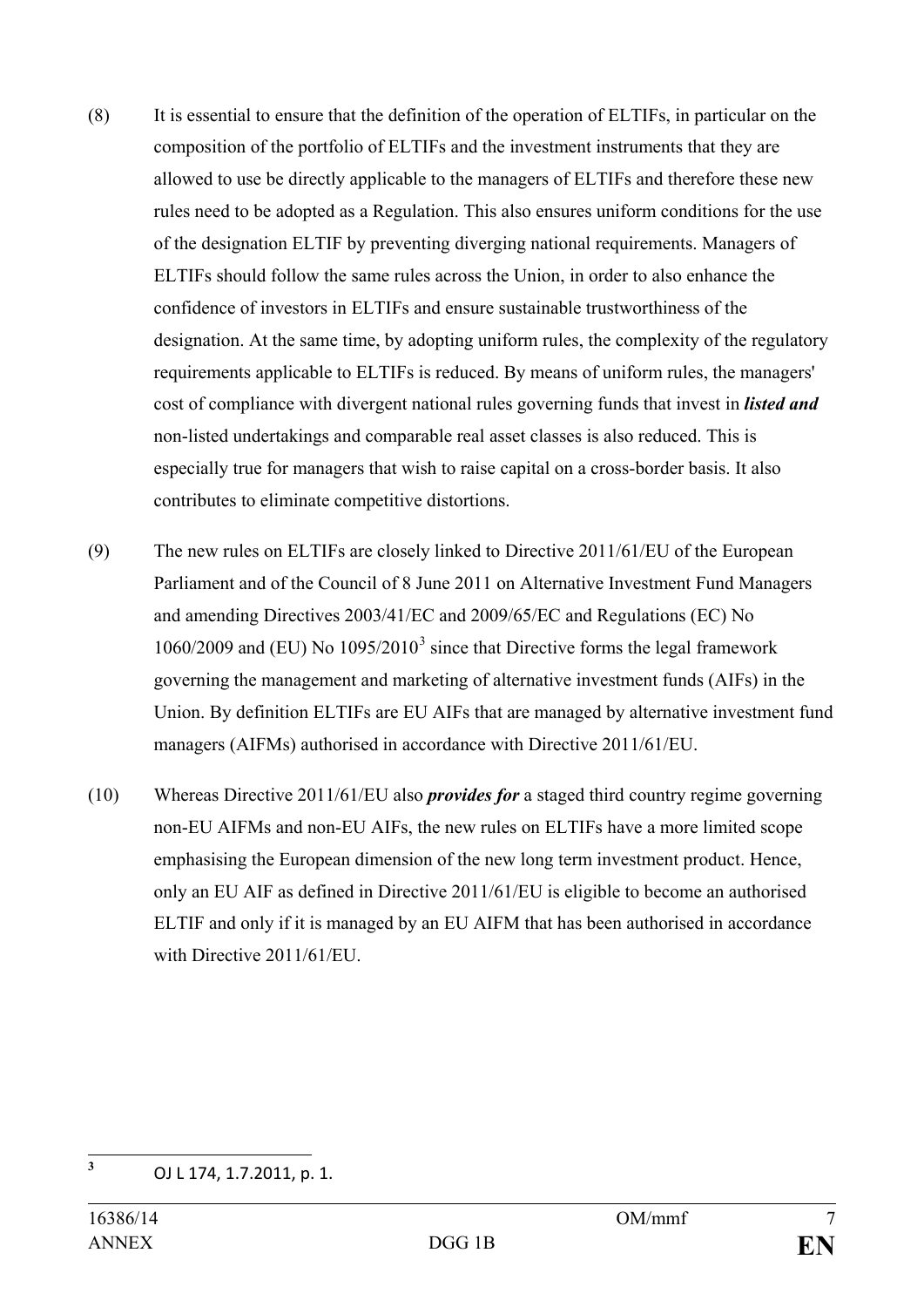- (11) The new rules applicable to ELTIFs should build on the existing regulatory framework established through Directive 2011/61/EU and the acts adopted for its implementation. Therefore, the product rules concerning ELTIFs should apply in addition to the rules laid down in the existing Union legislation. Particularly, the management and marketing rules laid down in Directive 2011/61/EU should apply to ELTIFs. Equally, the rules on the cross-border provision of services and freedom of establishment laid down in Directive 2011/61/EU should apply accordingly to the cross-border activities of ELTIFs. These should be supplemented by the specific marketing rules designed for the cross-border marketing of ELTIFs to both retail and professional investors across the Union.
- (12) Uniform rules should apply to all those EU AIFs that wish to market themselves as ELTIFs. EU AIFs that do not wish to market themselves as ELTIFs should not be bound by these rules, thereby also consenting not to benefit from the advantages that ensue. On the other hand, undertakings for collective investment in transferable securities (UCITS) and non-EU AIFs would not be eligible for marketing as ELTIFs.
- (13) In order to ensure the compliance of ELTIFs with the harmonised rules governing the activity of these funds, it is necessary to require that competent authorities authorise ELTIFs. The harmonised authorisation and supervision procedures for AIFMs under Directive 2011/61/EU should therefore be supplemented with a special authorisation procedure for ELTIFs. Procedures should be established to ensure that only EU AIFMs authorised in accordance with Directive 2011/61/EU and capable of managing an ELTIF may manage ELTIFs. All appropriate steps are taken to ensure that the ELTIF shall be able to comply with the harmonised rules governing the activity of these funds. *A specific authorisation procedure should apply where the ELTIF is internally managed and no external AIFM is appointed.*
- (14) Given that EU AIFs may take different legal forms that do not necessarily endow them with legal personality, the provisions requiring ELTIFs to take action should be understood to refer to the manager of the ELTIF in cases where the ELTIF is constituted as an EU AIF that is not in a position to act by itself because it has no legal personality of its own.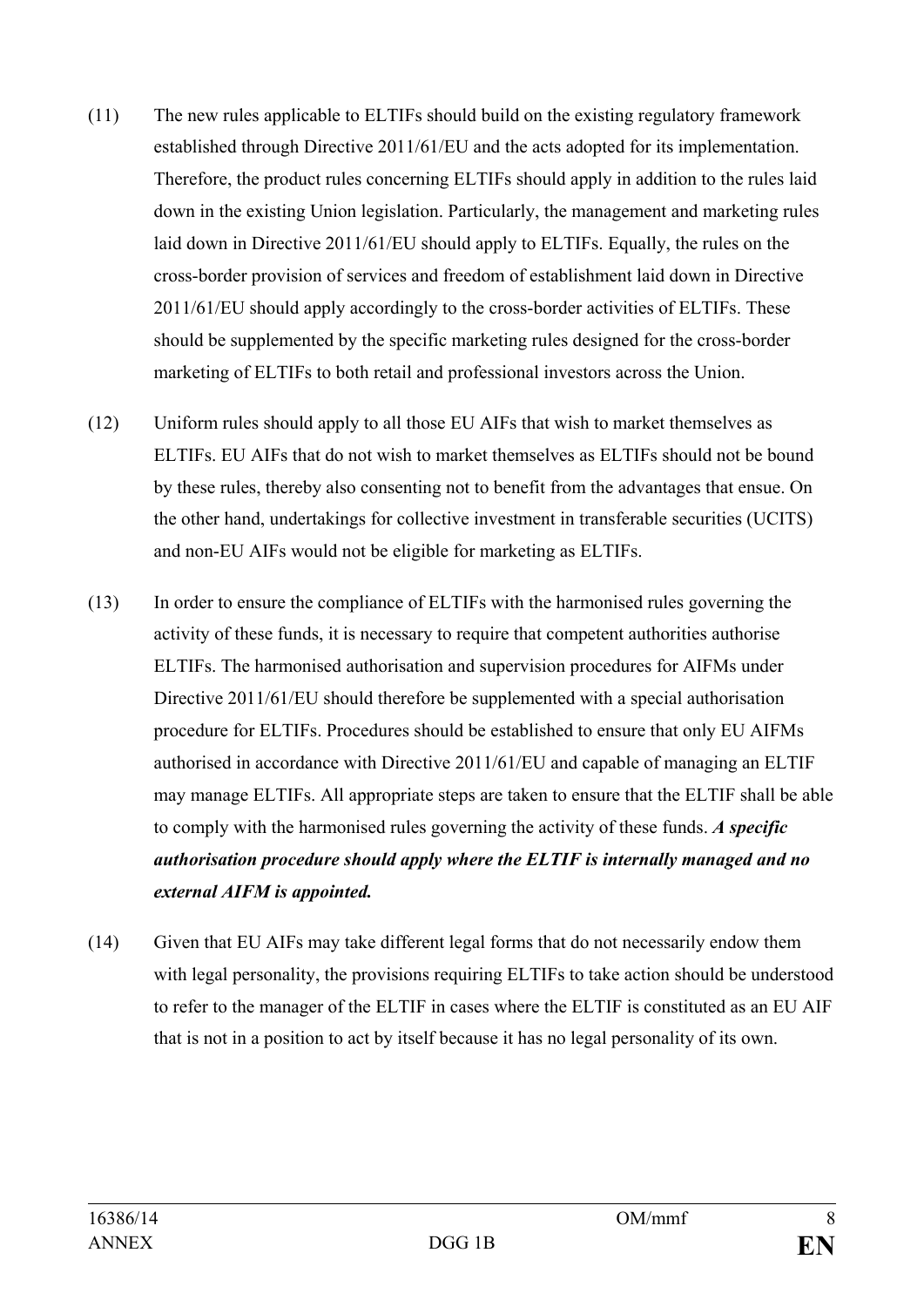- (15) In order to ensure that ELTIFs target long-term investments *and contribute to finance a sustainable growth of the EU's economy*, rules on the portfolio of ELTIFs should require a clear identification of the categories of assets that should be eligible for investment by ELTIFs and of the conditions under which they should be eligible. An ELTIF should invest at least 70 % of its capital in eligible investment assets. To ensure the integrity of ELTIFs it is also desirable to prohibit an ELTIF from engaging in certain financial transactions that might endanger its investment strategy and objectives by raising additional risks different to those that might be expected for a fund targeting long-term investments. In order to ensure a clear focus on long term investments, as may be useful for retail investors unfamiliar with less conventional investment strategies, an ELTIF should not be allowed to invest in financial derivative instruments other than for the purpose of hedging the *risks inherent to its own investments*. Given the liquid nature of commodities and financial derivative instruments that give an indirect exposure to them, investments in commodities do not require a long-term investor commitment and therefore should be excluded. This rationale does not apply to investments in infrastructure or companies related to commodities or whose performance is linked indirectly to the performance of commodities, such as farms in the case of agricultural commodities or power plants in the case of energy commodities.
- (16) The definition of what constitutes a long-term investment is broad. Without necessarily requiring long-term holding periods for the ELTIF manager, eligible investment assets are generally illiquid, require commitments for a certain period of time, and have an economic profile of a long-term nature. Eligible investment assets are non-transferable securities and therefore do not have access to the liquidity of secondary markets. They often require fixed term commitments which restrict their marketability. *However, as listed SMEs may face problems of liquidity and access to the secondary market, they should be considered qualifying portfolio undertakings.* The economic cycle of the investment sought by ELTIFs is essentially of a long-term nature due to the high capital commitments and the length of time required to produce returns.
- (17) An ELTIF should be allowed to invest in assets other than eligible investment assets, as may be necessary to efficiently manage its cash flow, but only so long as this is consistent with the ELTIF's long term investment strategy.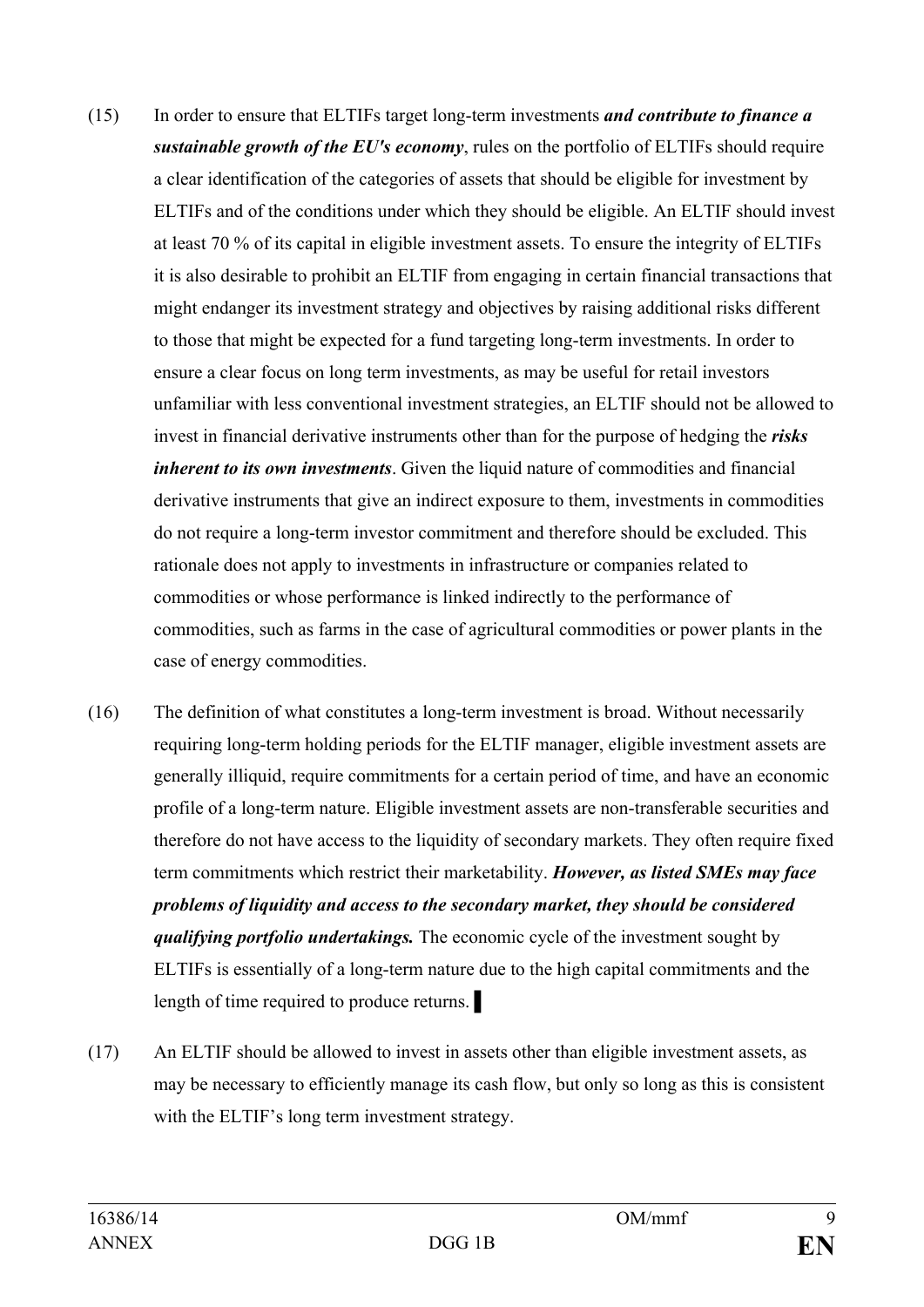- (18) Eligible investment assets must be understood to include participations, such as equity or quasi-equity instruments, debt instruments in qualifying portfolio undertakings and loans provided to them. They should also include participation in other funds that are focused on assets such as investments in non-listed undertakings that issue equity or debt instruments for which there is not always a readily identifiable buyer. Direct holdings of real assets, unless they are securitised, should also form a class of eligible assets*, provided that they yield a predictable stream of cash flows (regular or irregular), in the sense that they can be modelled and valued based on a discounted cash-flow valuation method. Those assets could indicatively include social infrastructure that yields a predictable return, such as energy, transport and communication infrastructure, and education, health, welfare support or industrial facilities. Conversely, assets like works of art, manuscripts, wine stocks or jewels should not be eligible as they do not normally yield a predictable stream of cash-flows*.
- (*18a) ELTIF eligible investment should include "Real assets" with a value of more than €10 million that enable economic and social benefit. Such assets include infrastructure, intellectual property, vessels, equipment, machinery, aircraft or rolling stock, immovable property. Investments in commercial property or housing should be permitted to the extent that they serve the purpose of contributing to smart, sustainable and inclusive growth or the Union's energy, regional and cohesion policies. In particular, investment in such immovable property should be clearly documented so as to demonstrate the long term commitment. This Regulation is not seeking to promote speculative investments.*
- (19) Quasi-equity instruments must be understood to comprise a type of financing instrument, which is a combination of equity and debt, where the return on the instrument is linked to the profit or loss of the qualifying portfolio undertaking, and where the repayment of the instrument in the event of default is not fully secured. Such instruments include a variety of financing instruments such as subordinated loans, silent participations, participating loans, profit participating rights, convertible bonds and bonds with warrants.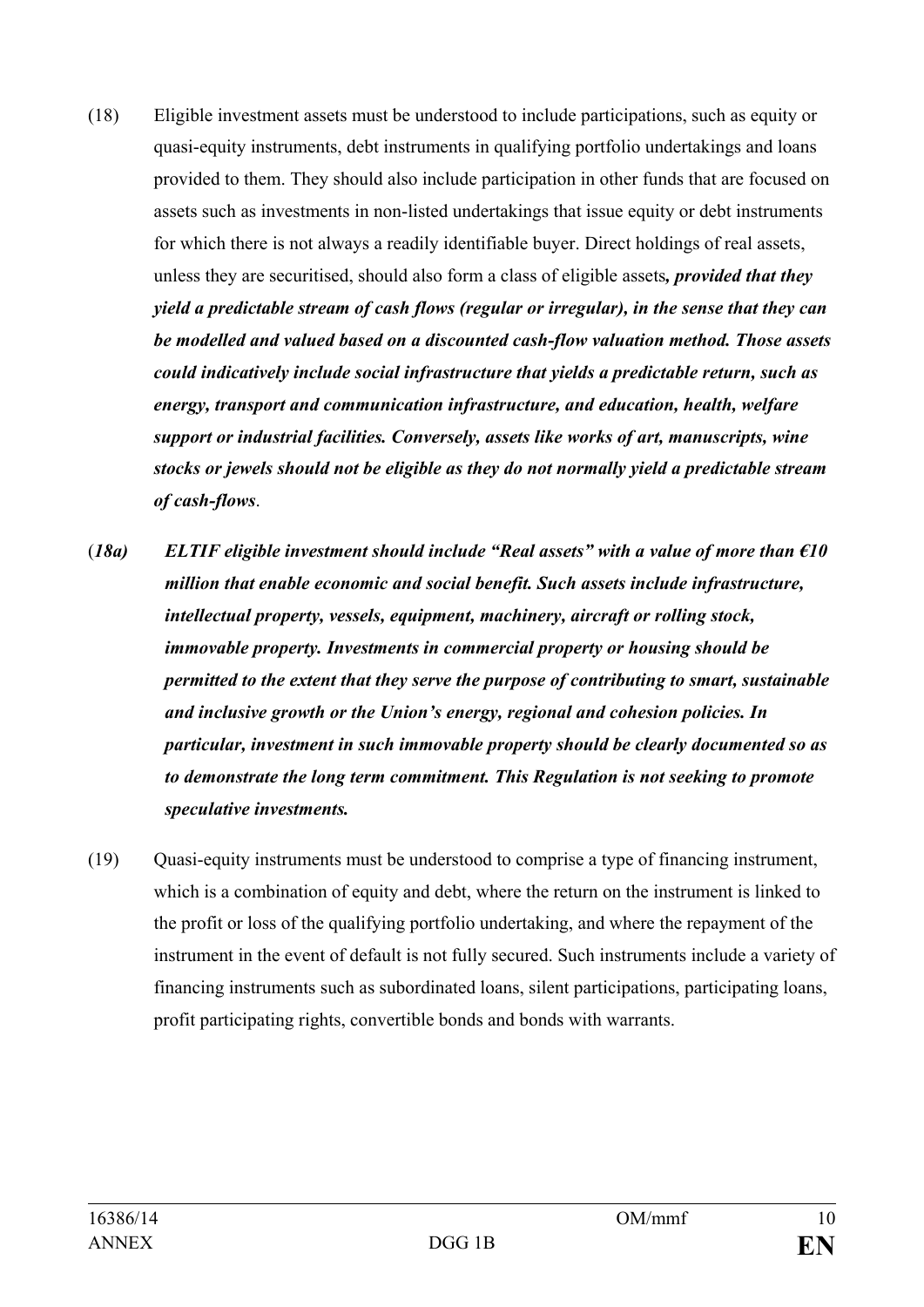- (20) To reflect existing business practices, an ELTIF should be allowed to buy existing shares of a qualifying portfolio undertaking from existing shareholders of that undertaking. Also, for the purposes of ensuring the widest possible opportunities for fundraising, investments into other ELTIFs, *EuVECAs and EuSEFs* should be permitted. To prevent dilution of the investments into qualifying portfolio undertakings, ELTIFs should only be permitted to invest in other ELTIFs, *EuVECAs and EuSEFs,* provided that they have not themselves invested more than 10 % of their capital in other ELTIFs.
- (21) The use of financial undertakings can be necessary in order to pool and organise the contributions of different investors, including investments of a public nature, into infrastructure projects. ELTIFs should therefore be permitted to invest in eligible investment assets by means of financial undertakings, so long as these undertakings are dedicated to financing long-term projects *and the growth of SMEs*.

 $(22)$ 

- (23) Due to the scale of infrastructure projects, these require large amounts of capital that have to remain invested for long periods of time. Such infrastructure projects include public building infrastructure such as schools, hospitals or prisons, social infrastructure such as social housing, transport infrastructure such as roads, mass transit systems or airports, energy infrastructure such as energy grids, climate adaptation and mitigation projects, power plants or pipelines, water management infrastructure such as water supply systems, sewage or irrigation systems, communication infrastructure such as networks and waste management infrastructure such as recycling or collection systems.
- (24) Unlisted undertakings can face difficulties accessing capital markets and financing further growth and expansion. Private financing through equity stakes or loans are typical ways of raising financing. Because such instruments are by their nature long-term investments they require patient capital that ELTIFs can provide. *Moreover, listed SMEs, often face significant obstacles in acquiring long-term financing and ELTIFs may provide valuable alternative sources of funding.*

 $(25)$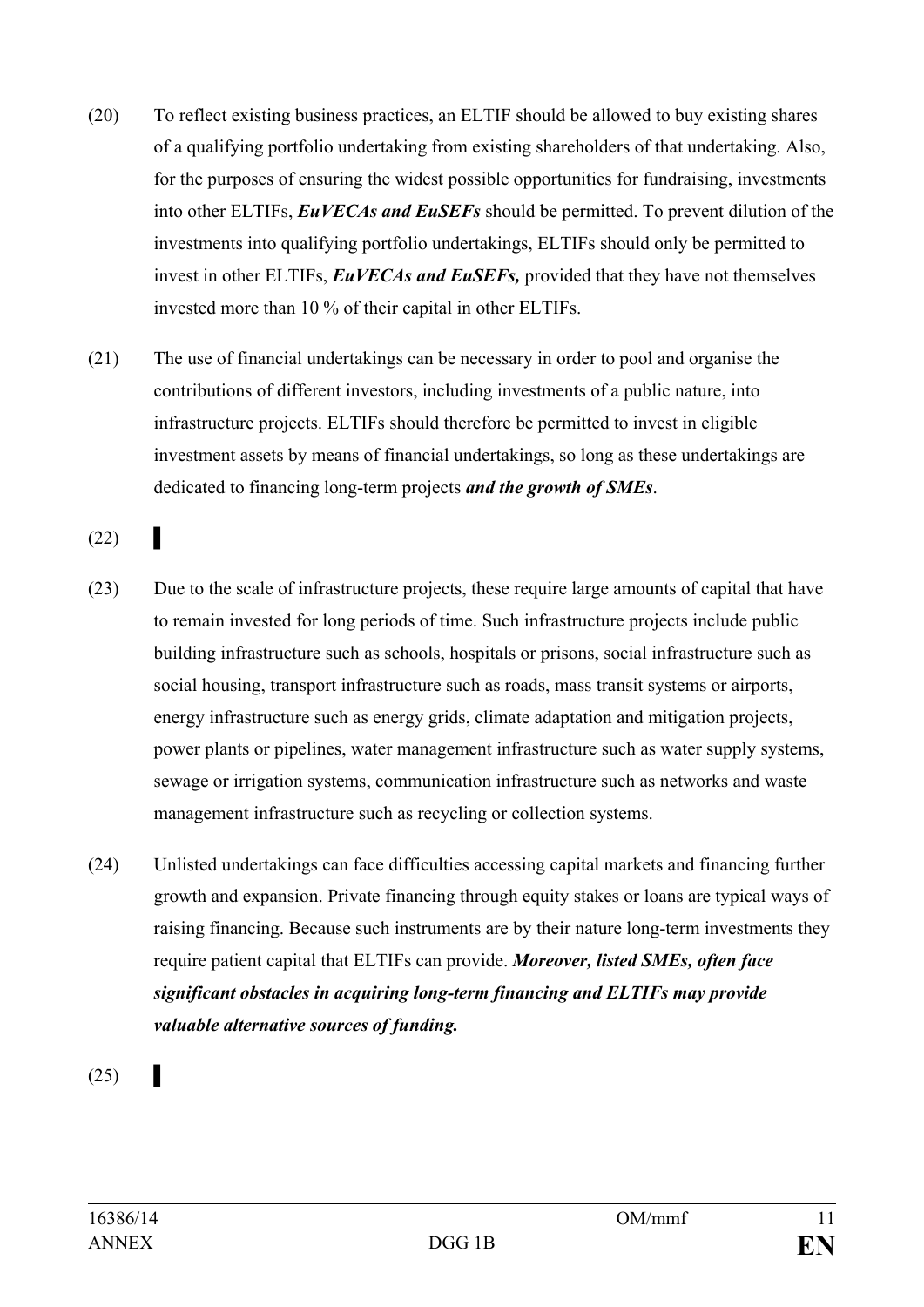- (26) Where the manager holds a stake in a portfolio undertaking, there is a risk that the manager puts its interests ahead of the interests of investors in the fund. To avoid such conflict of interests, the ELTIF should only invest in assets that are unrelated to the manager *to ensure sound corporate governance, unless they invest in units or shares or assets managed by the ELTIF manager that are eligible under this Regulation*.
- (27) In order to allow managers of ELTIFs a certain degree of flexibility in the investment of their funds, trading in assets other than long-term investments should be permitted up to a maximum threshold of 30 % of their capital.
- (28) In order to limit risk-taking by ELTIFs it is essential to reduce counterparty risk by subjecting the portfolio of ELTIFs to clear diversification requirements. All over-the counter (OTC) derivatives should be subject to Regulation (EU) No 648/2012 of the European Parliament and of the Council  $\int_{0}^{4}$  $\int_{0}^{4}$  $\int_{0}^{4}$ .
- (29) In order to prevent the exercise of significant influence by an investing ELTIF over the management of another ELTIF or of an issuing body, it is necessary to avoid excessive concentration by an ELTIF in the same investment.
- (30) In order to allow ELTIF managers to raise further capital during the life of the fund, they should be permitted to borrow cash amounting to up to 30% of the capital of the fund. This should serve to provide additional return to the investors. In order to eliminate the risk of currency mismatches, the ELTIF should only borrow in the currency the manager expects to acquire the asset in. *However, in order to address concerns related to shadow banking activities, the cash borrowed from the ELTIF should not be used for granting loans to qualifying portfolio undertakings.*
- (31) Due to the long-term and illiquid nature of the investments of an ELTIF, the managers should have sufficient time to apply the investment limits. The time required to implement these limits should take account of the peculiarities and characteristics of the investments but should not exceed five years.

<span id="page-11-0"></span>**<sup>4</sup>** *Regulation (EU) No 648/2012 of the European Parliament and of the Council of 4 July 2012 on OTC derivatives, central counterparties and trade repositories (*OJ L 201. 27.7.2012. p. 1*).*  $\overline{\mathbf{4}}$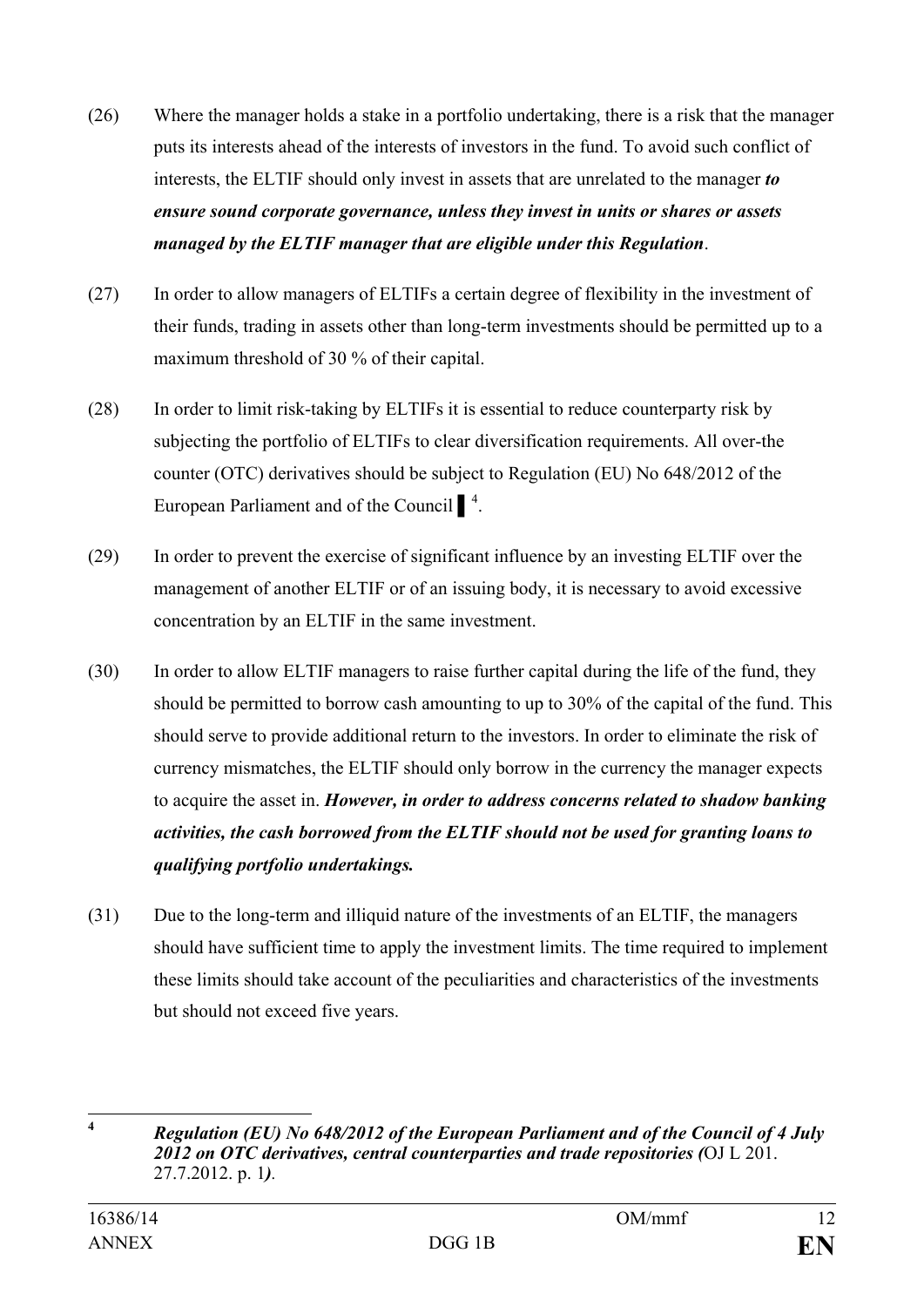- *(31a) Under exceptional circumstances specified within the rules of incorporation, the lifecycle of ELTIF could be extended or reduced to allow for more flexibility, where, for instance, a project is completed later or earlier than expected, to put it in line with its long term investment strategy.*
- *(31b) On account of their portfolio profile and their focus on long-term asset classes, ELTIFs are designed to channel private savings toward the European economy. ELTIFs are also conceived as an investment vehicle through which the EIB Group can channel its European infrastructure or SME financing. By virtue of this Regulation, ELTIFs are structured as pooled investment vehicle that responds to the EIB Group's focus on contributing to a balanced and steady development of an internal market for long term investments that is in the interest of the Union. Given its focus on long-term asset classes, ELTIFs can fulfil their designated role as a priority tool to accomplish the European Investment Plan launched in November 2014.*
- *(31c) The European Commission should prioritise and streamline its processes for all applications by ELTIFs for EIB financing. The European Commission should streamline the delivery of any opinions or contributions necessary for the grant of applications that request financing from the EIB which is channelled through ELTIFs.*
- (32) Notwithstanding the fact that ELTIFs do not offer redemption rights before the end of life of the ELTIF, nothing should prevent an ELTIF from seeking admission of these shares or units to a regulated market as defined in Article *4(1)(21)* of Directive *2014/\*\*/EU [MiFID II]* of the European Parliament and of the Council of \*\*\* 2014 on markets in financial instruments,<sup>[5](#page-12-0)</sup> to a multilateral trading facility as defined in Article  $(1)(22)$  of Directive *2014/\*\*/EU,* thus providing investors with an opportunity to sell their units or shares before the end of life of the ELTIF. The rules or instruments of incorporation of an ELTIF should therefore not prevent units or shares from being admitted to or from being dealt in regulated markets, nor should they prevent investors from freely transferring their shares or units to third parties who wish to purchase those shares or units.

<span id="page-12-0"></span>**<sup>5</sup>** OJ L 145, 30.4.2004, p.1.  $\overline{5}$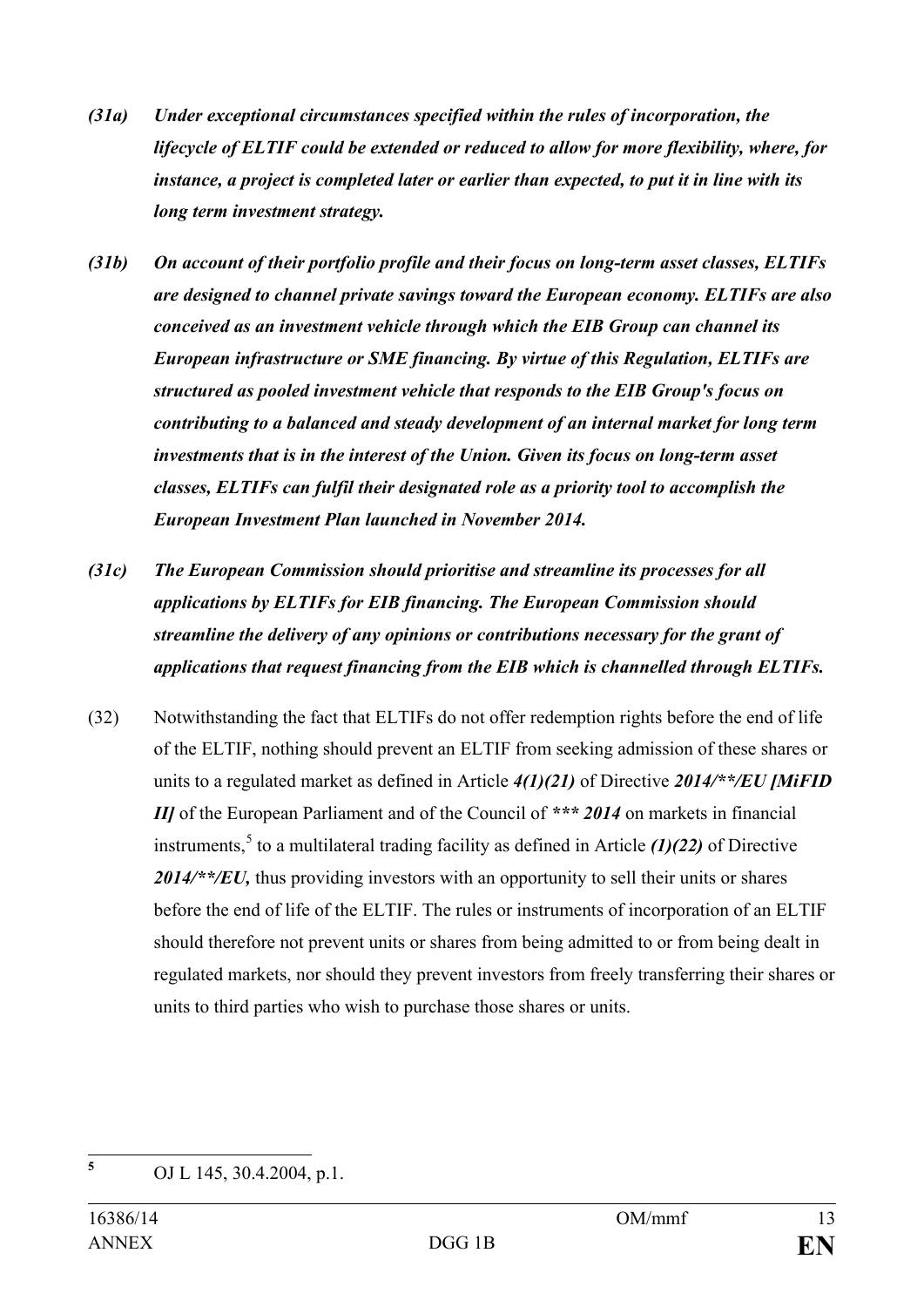(33) In order for investors to effectively redeem their units or shares at the end of the fund's life, the manager should start to sell the portfolio of assets of the ELTIF in good time to ensure the value is properly realised. In determining an orderly disinvestment schedule, the ELTIF manager should take into account the different maturity profiles of the investments and the length of time necessary to find a buyer for the assets in which the ELTIF is invested. Due to the impracticality of maintaining the investment limits during this liquidation period, they should cease to apply when the liquidation period starts.

## *(33a) It should be possible for an ELTIF to reduce its capital on a pro rata basis in the event that it has divested itself of one of its assets, in particular in the case of an infrastructure investment.*

- (34) The assets in which an ELTIF is invested may obtain a listing on a regulated market during the life of the fund. Where this happens, the asset would no longer comply with the nonlisting requirement of this Regulation. In order to allow managers to disinvest from such an asset in an orderly manner, this asset could continue to count towards the 70% limit of eligible investment assets for up to three years.
- (35) Given the specific characteristics of ELTIFs, as well as the targeted retail and professional investors it is important that solid transparency requirements be put in place that are capable of allowing prospective investors to make an informed judgement and be fully aware of the risks implied. In addition to the transparency requirements contained in Directive 2011/61/EU, ELTIFs should publish a prospectus the content of which should necessarily include all information required to be disclosed by collective investment undertakings of the closed-end type in accordance with Directive 2003/71/EC of the European Parliament and of the Council<sup>[6](#page-13-0)</sup> and Commission Regulation (EC) No  $809/2004$ .<sup>[7](#page-13-1)</sup> For the marketing of an ELTIF to retail investors it should be mandatory to publish a key information document (KID) in accordance with Regulation No […] of […] of the European Parliament and the Council. Furthermore, any marketing documents should explicitly draw attention to the risk profile of the ELTIF.

<span id="page-13-1"></span><span id="page-13-0"></span>**<sup>6</sup>** OJ L 345, 31.12.2003, p.64. **<sup>7</sup>** OJ L 149, 30.4.2004, p.1.  $\boldsymbol{6}$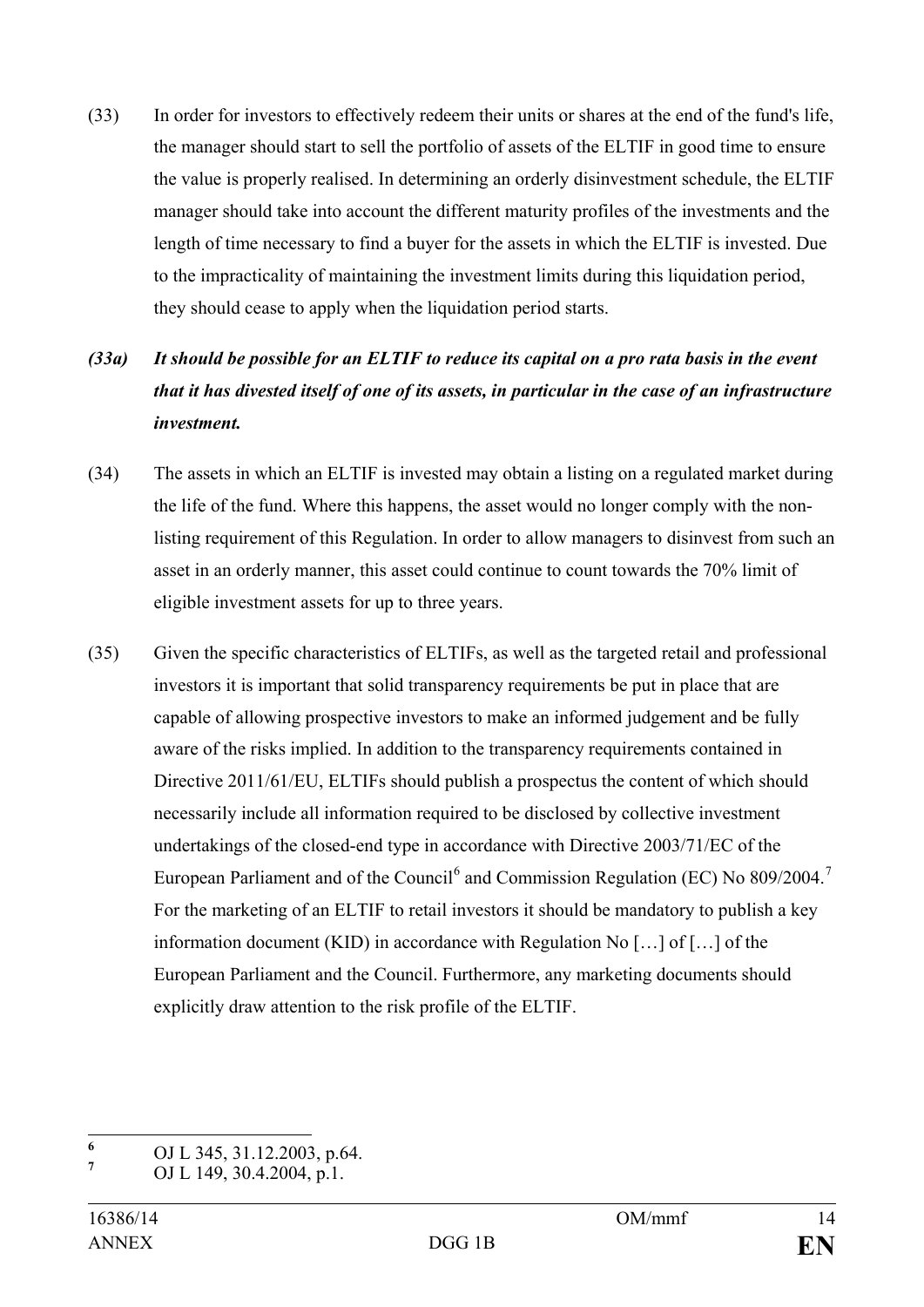- (36) As ELTIFs target both professional and retail investors across the Union, it is necessary that certain requirements be added to the marketing requirements laid down in Directive 2011/61/EU in order to ensure an appropriate degree of retail investor protection. Thus, facilities should be made available for making subscriptions, making payments to unit- or shareholders, repurchasing or redeeming units or shares and making available the information which the ELTIF and its managers are required to provide. Moreover, in order to ensure that retail investors are not disadvantaged with respect to experienced professional investors certain safeguards have to be put in place when ELTIFs are marketed to retail investors. *In case the marketing or placing of ELTIFs to retail investors is made through a distributor, such distributor should comply with the relevant requirements set forth in Directive 2014/\*\*/EU [MiFID II] and Regulation 2014/\*\*/EU[MIFIR].*
- *(36a) The manager of the ELTIF or the distributor should obtain all necessary information regarding the retail investor's knowledge and experience, financial situation, risk appetite, investment objectives and time horizon in order to assess whether the ELTIF is suitable for marketing to retail investors, taking into account, inter alia, the lifecycle and the intended investment strategy of the ELTIF. In addition, where the lifecycle of an ELTIF that is offered or placed to retail investors exceeds ten years, the ELTIF manager or distributor should indicate clearly and in written form that this product may not be suitable for those retail investors unable to sustain such a long term and illiquid commitment.*
- *(36b) When marketed to retail investors, the depositary of the ELTIF should comply with the provisions of Directive 2014/\*\*/EU [UCITS V], as regards the eligible entities that are permitted to act as depositaries, the no discharge of liability rule and the reuse of assets.*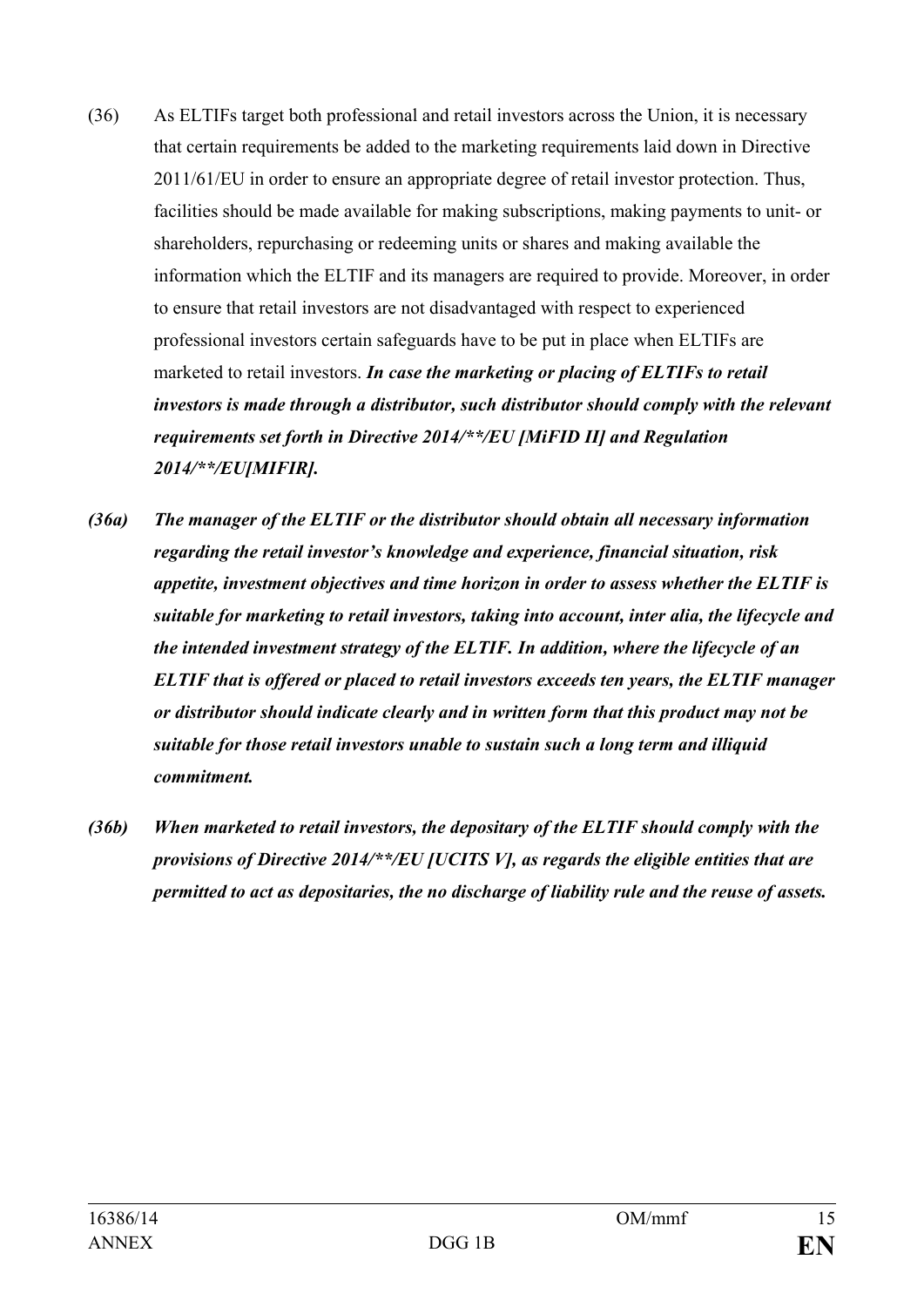- *(36c) In the attempt to strengthen protection of retail investors, the Regulation provides additionally that for retail investors whose portfolio, composed of cash deposits and financial instruments excluding any financial instruments that have been given as collateral, does not exceed*  $\epsilon$  *500 000, the ELTIF manager or any distributor, after having performed a suitability test and having provided appropriate investment advice, should ensure that the retail investor does not invest an aggregate amount exceeding 10% of his portfolio in ELTIFs provided that the initial amount invested in one or more ELTIFs is not less than € 10,000.*
- (37) The competent authority of the ELTIF should verify whether an ELTIF is able to comply with this Regulation on an on-going basis. As the competent authorities are already provided with extensive powers under Directive 2011/61/EU, it is necessary that such powers be extended in order to be exercised by reference to the new common rules on ELTIFs.
- (38) ESMA should be able to exercise all the powers conferred under Directive 2011/61/EU with respect to this Regulation *and should be provided with all resources necessary for this purpose, in particular human resources*.
- (39) The European *Supervisory* Authority *(European Securities and Markets Authority)* (ESMA), established by Regulation (EU) No 1095/2010 of the European Parliament and of the Council ▌, should play a central role in the application of the rules concerning ELTIFs by ensuring consistent application of Union rules by national competent authorities. As a body with highly specialised expertise regarding securities and securities markets, it is efficient and appropriate to entrust ESMA with the elaboration of draft regulatory technical standards which do not involve policy choices, for submission to the Commission, in respect of the circumstances in which the life of an ELTIF will be sufficient in length to cover the life-cycle of each of the individual assets of the ELTIF, the features of the schedule for the orderly disposal of ELTIF assets, the definitions, calculation methodologies and presentation of cost disclosures, and the characteristics of the facilities to be set up by ELTIFs in each Member State where they intend to market units or shares.

## *(39a) Member States, as well as regional and local authorities may have an interest in raising awareness of ELTIFs to potential investors and public.*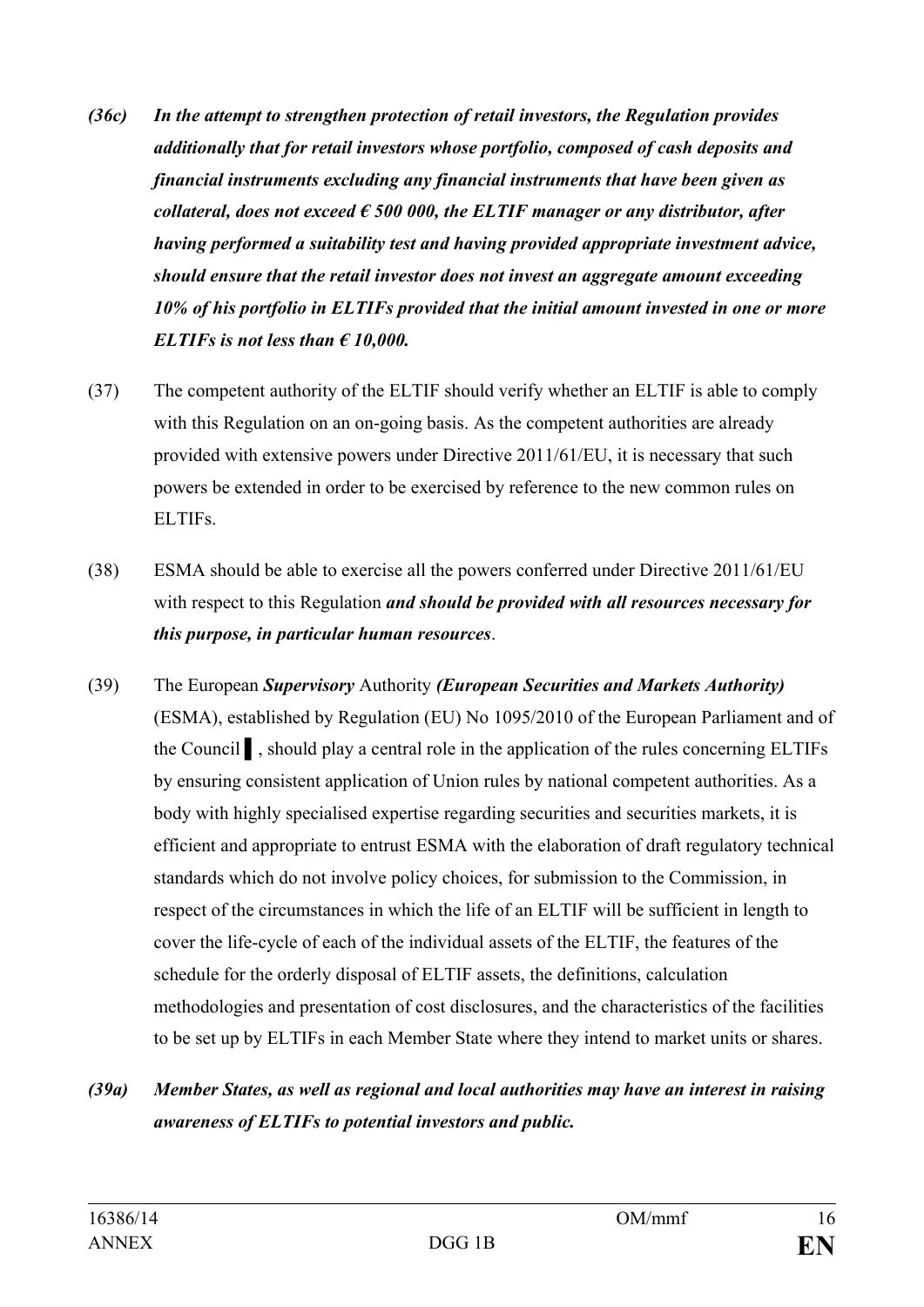- *(39b) ELTIFs may be attractive to investors such as mid-tier pension schemes, insurance companies, municipalities, churches, charities and foundations, that may have sufficient capital and certain expertise, to invest in ELTIFs*.
- (40) The new uniform rules on ELTIFs should comply with the provisions of Directive 95/46/EC of the European Parliament and of the Council ■<sup>[8](#page-16-0)</sup> and with Regulation (EC) No  $45/2001$  of the European Parliament and of the Council  $\int_{0}^{9}$  $\int_{0}^{9}$  $\int_{0}^{9}$ .
- (41) Since the objectives of this Regulation, namely to ensure uniform requirements on the investments and operating conditions for ELTIFs throughout the Union, while taking full account of the need to balance safety and reliability of ELTIFs with the efficient operation of the market for long-term financing and the cost for its various stakeholders, cannot be sufficiently achieved by the Member States and can therefore, by reason of its scale and effects, be better achieved at Union level, the Union may adopt measures in accordance with the principle of subsidiarity as set out in Article 5 of the Treaty on European Union. In accordance with the principle of proportionality, as set out in that Article, this Regulation does not go beyond what is necessary in order to achieve those objectives.
- (42) The new uniform rules on ELTIFs respect the fundamental rights and observe the principles recognised in particular by the Charter of Fundamental Rights of the European Union and notably consumer protection, the freedom to conduct a business, the right to remedy and to a fair trial, and the protection of personal data *as well as access to services of general economic interest*. The new uniform rules on ELTIFs should be applied in accordance with those rights and principles,

<span id="page-16-0"></span>**<sup>8</sup>** *Directive 95/46/EC of the European Parliament and of the Council of 24 October 1995 on the protection of individuals with regard to the processing of personal data and on the free movement of such data (*OJ L 281, 23.11.1995, p. 3*1)*. **<sup>9</sup>** *Regulation (EC) No 45/2001 of the European Parliament and of the Council of 18*   $\bf{8}$ 

<span id="page-16-1"></span>*December 2000 on the protection of individuals with regard to the processing of personal data by the Community institutions and bodies and of the free movement of such data (*OJ L 8, 12.1.2001, p. 1*)*.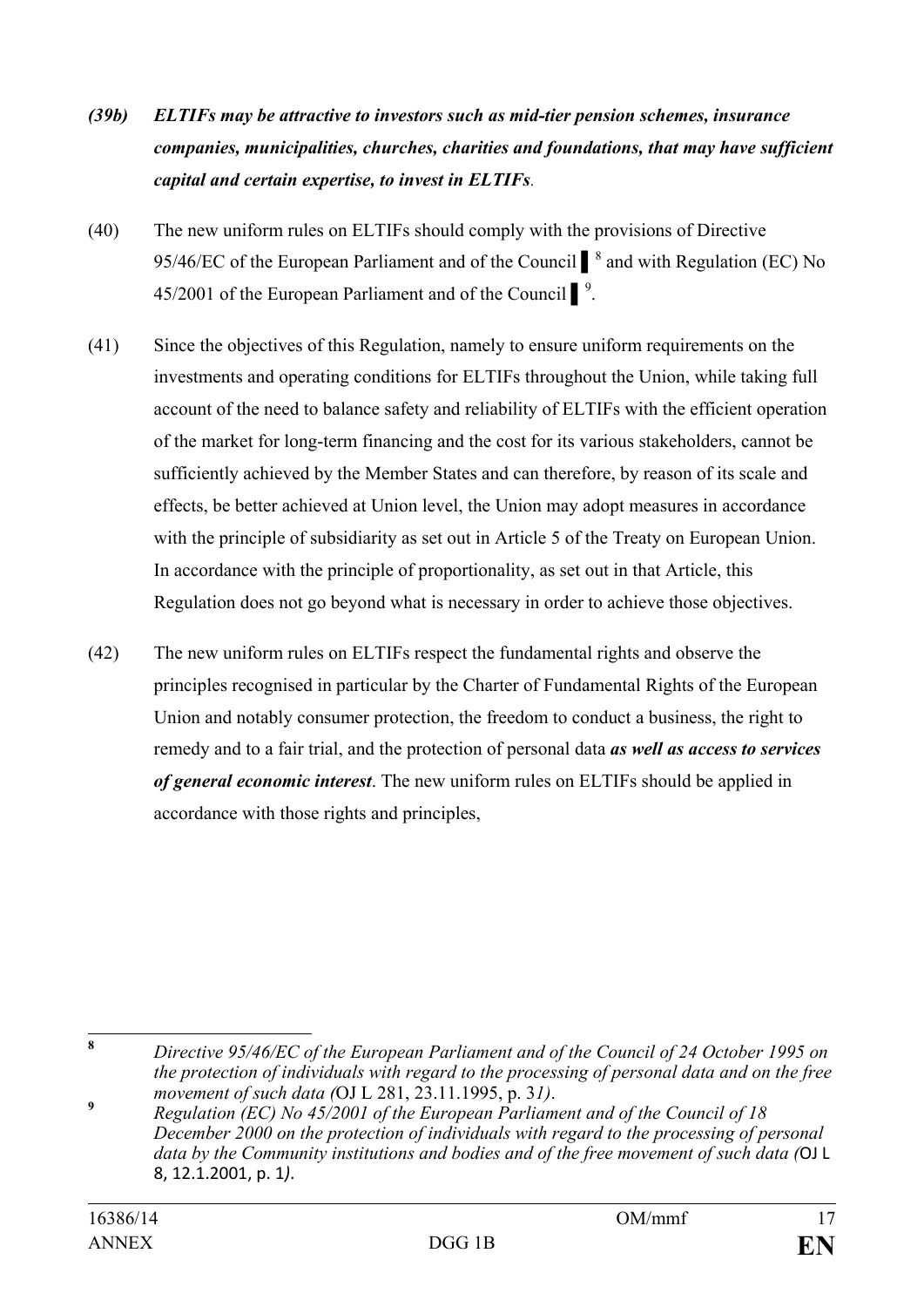#### HAVE ADOPTED THIS REGULATION:

## Chapter I

## General provisions

### Article 1

### Subject matter

- 1. This Regulation lays down uniform rules on the authorisation, investment policies and operating conditions of EU alternative investment funds (AIFs) *or compartments of EU AIFs* that are marketed in the Union as European long-term investment funds (ELTIFs).
- *1a. The objective of this Regulation is to raise and channel capital towards European longterm investments in the real economy, in line with the European Union objectives of smart, sustainable and inclusive growth.*
- 2. Member States shall not add any additional requirements in the field covered by this Regulation.

### Article 2

## **Definitions**

For the purposes of this Regulation the following definitions apply:

- (1) 'capital' means aggregate capital contributions and uncalled committed capital, calculated on the basis of amounts investible after deduction of all fees, charges and expenses which are directly or indirectly borne by investors;
- *(1a) 'retail investor' means an investor who is not a professional client, in accordance with Section I of Annex II to Directive... /.../EU [new Mifid];*
- *(1b) 'professional investor' means an investor who is a professional client, in accordance with Section I of Annex II to Directive .../../EU [new Mifid], or who may, on request, be treated as a professional client in accordance with that Directive;*
- (2) 'equity' means ownership interest in an undertaking, represented by the shares or other forms of participation in the capital of the qualifying portfolio undertaking issued to its investors;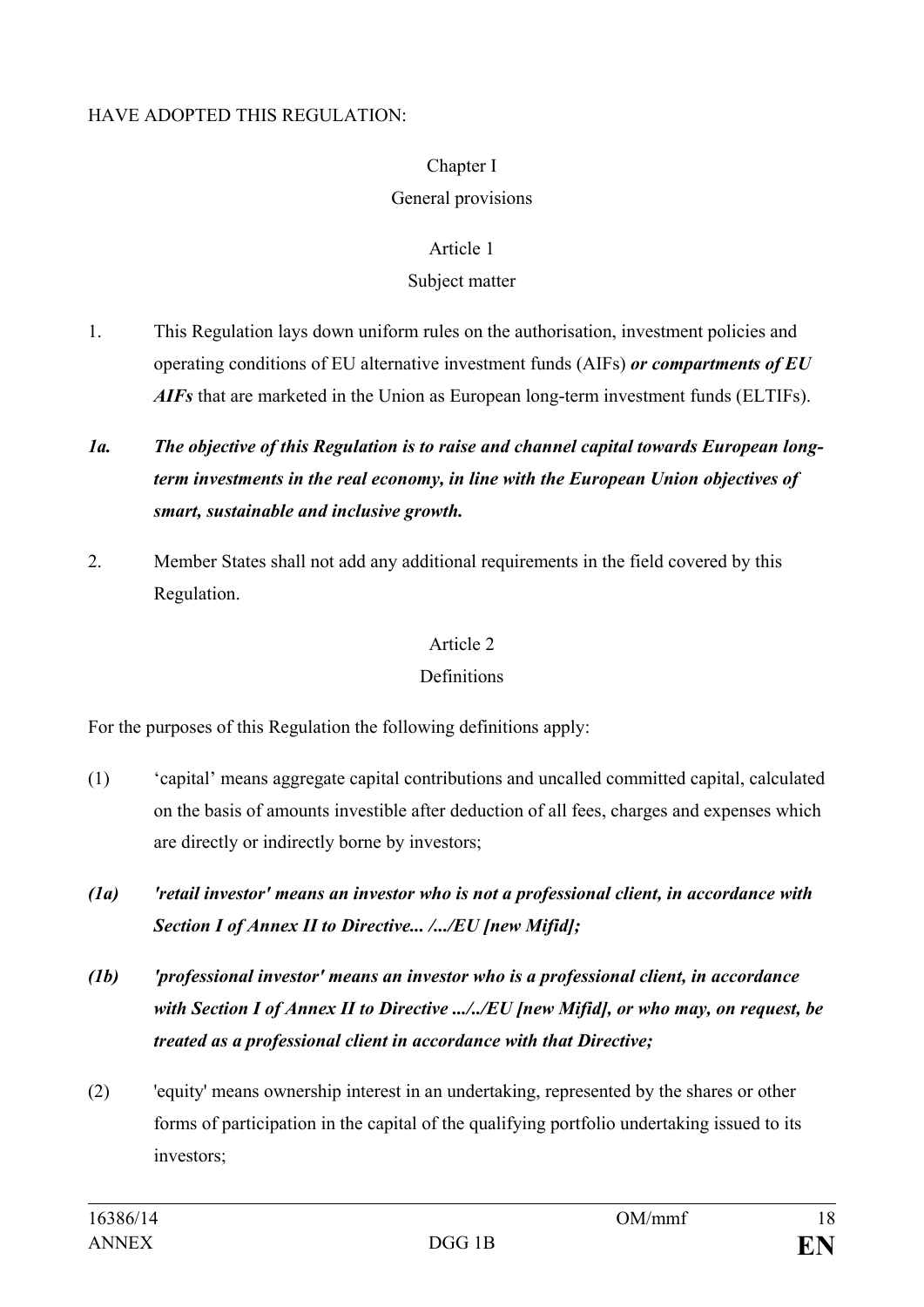- (3) 'quasi-equity' means any type of financing instrument where the return on the instrument is linked to the profit or loss of the qualifying portfolio undertaking and where the repayment of the instrument in the event of default is not fully secured;
- *(3a)* '*real asset*' *means asset that has value, due to its substance and properties, and may provide returns. Such definition of real asset includes indicatively infrastructure and other assets that enable economic or social benefit, such as education, counselling, research and development. Commercial property or housing are part of real assets only where they are integral to or an ancillary element of a long-term investment project that contributes to smart, sustainable and inclusive growth in Europe;*
- (4) 'financial undertaking' means any of the following:
	- (a) a credit institution as defined in point (1) of Article 4*(1)* of *Regulation (EU) No*  575/2013 of the European Parliament and of the Council<sup>[10](#page-18-0)</sup>;
	- (b) an investment firm as defined in Article 4(1) *(1)* of Directive *EC ... [new MiFID]*;
	- (c) an insurance undertaking as defined in point (1) of Article 13 of Directive  $2009/138/EC$  of the European Parliament and of the Council<sup>11</sup>;
	- (d) a financial holding company as defined in point *(20)* of Article 4*(1)* of *Regulation (EU) No 575/2013*;
	- (e) a mixed-activity holding company as defined in point *(22)* of Article 4*(1)* of *Regulation (EU) No 575/2013*;
	- *(f) a management company as defined in point (b) of Article 2(1) of Directive 2009/65/EC;*
	- *(g) an AIFM as defined in Article 4(1)(b) of Directive 2011/61/EU.*
- *(4a) 'EU AIF' means EU AIF as defined in Article 4(1)(k) of Directive 2011/61/EU;*
- *(4b) 'EU AIFM' means EU AIFM as defined in Article 4(1)(l) of Directive 2011/61/EU;*

<span id="page-18-0"></span>**<sup>10</sup>** *Regulation (EU) No 575/2013 of the European Parliament and of the Council of 26 June 2013 on prudential requirements for credit institutions and investment firms and amending Regulation (EU) No 648/2012 (OJ L 177, 30.6.2006, p.1). OJ L 335, 17.12.2009, p.1.*  $10$ 

<span id="page-18-1"></span>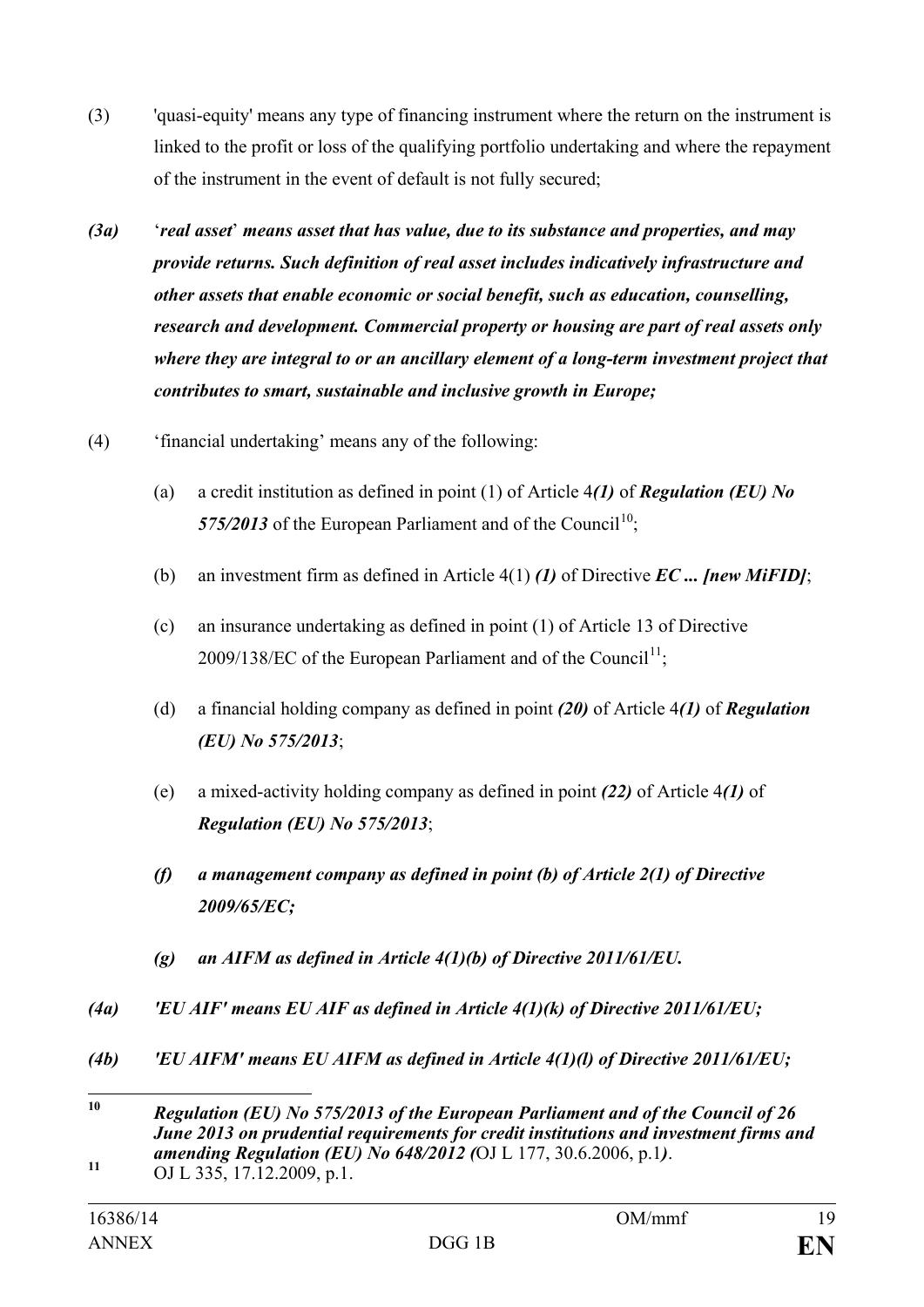- (5) 'competent authority of the ELTIF' means the competent authority of the home Member State of the EU AIF as defined in Article 4(1)(p) of Directive 2011/61/EU;
- (6) 'ELTIF home Member State' means the Member State where the ELTIF is authorised*;*
- *(6a) 'competent authorities of the ELTIF manager*' *means the competent authorities of the home Member State of the EU AIFM as defined in in Article 4(1)(q) of Directive 2011/61/EU;*
- *(6b) 'securities lending' and 'securities borrowing' mean any transaction in which a counterparty transfers securities subject to a commitment that the borrower will return equivalent securities at some future date or when requested to do so by the transferor, that transaction being considered as securities lending for the counterparty transferring the securities and being considered as securities borrowing for the counterparty to which they are transferred;*
- *(6c) 'repurchase transaction' means a transaction as defined in point (83) of Article 4 of Regulation (EU) No 575/2013;*
- *(6d) 'ELTIF manager' means the authorised EU AIFM approved to manage an ELTIF or the internally managed ELTIF where the legal form of the ELTIF permits an internal management and where no external AIFM has been appointed;*
- *(6e) 'financial instrument' means an instrument as specified in Section C of Annex I to Directive 2014/\*\*/EU [MiFID II];*
- *(6f) 'short selling' means an activity as defined in Article 2 point 1 letter b of Regulation 236/2012;*

#### Article 3

#### Authorisation and use of designation

- 1. Only EU AIFs shall be eligible *to apply* for *and to be granted* authorisation as an ELTIF.
- 2. An ELTIF *may* only be marketed in the Union where it has been authorised in accordance with this Regulation. The authorisation as an ELTIF shall be valid for all Member States.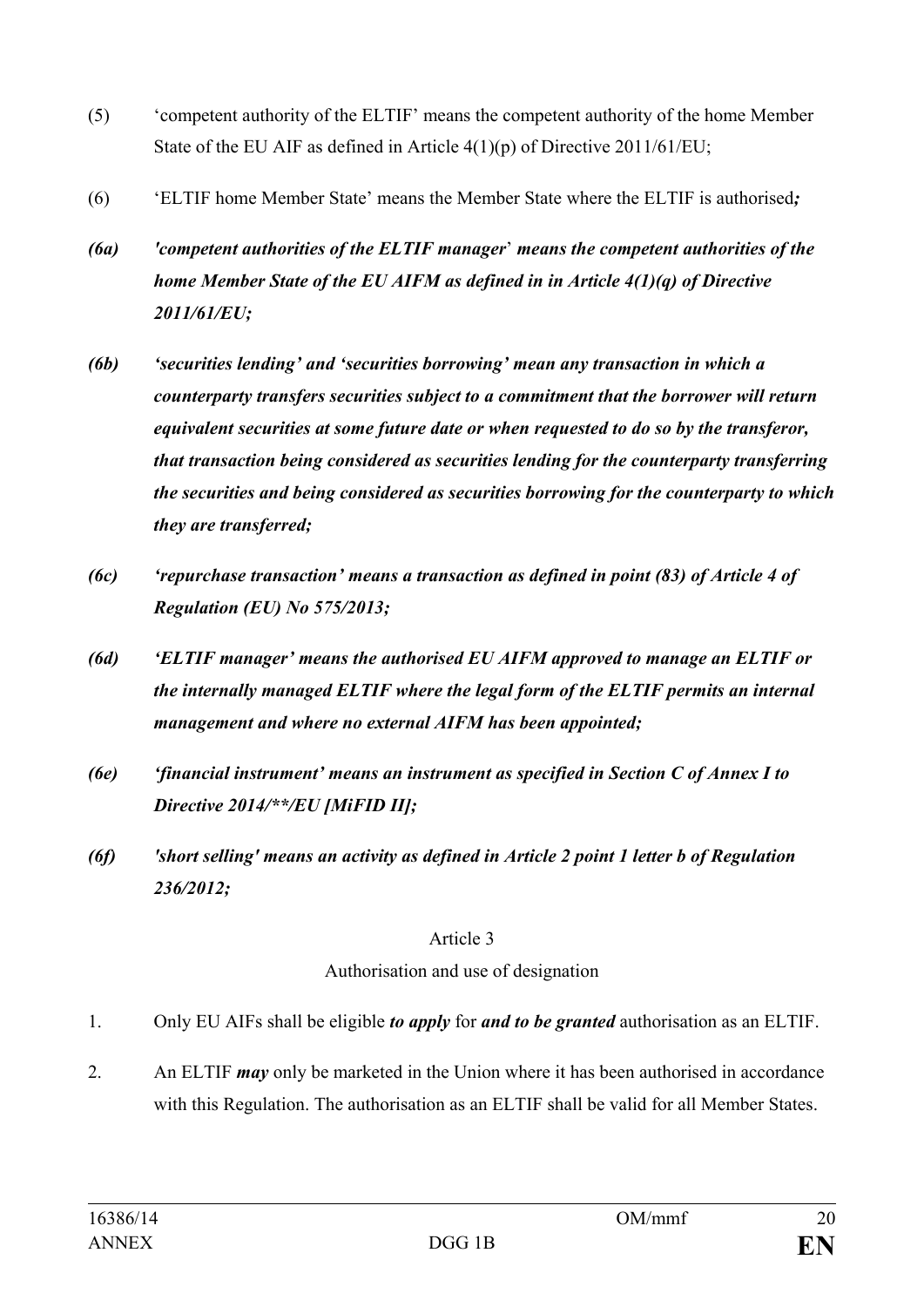3. A collective investment undertaking shall only use the designation 'ELTIF' or '*European* long-term investment fund' in relation to itself or the units or shares it issues where it has been authorised in accordance with this Regulation.

## *3a. The ELTIFs which are subject to this Regulation shall be prohibited from transforming themselves into collective investment undertakings which are not covered by this Regulation.*

4. The competent authorities of the ELTIF shall, on a quarterly basis, inform ESMA of authorisations granted or withdrawn pursuant to this Regulation.

ESMA shall keep a central public register identifying each ELTIF authorised under this Regulation, its manager and the competent authority of the ELTIF. The register shall be made available in electronic format.

### Article 4

Application for authorisation as ELTIF

1. An *EU AIF* shall apply for authorisation *as ELTIF* to its competent authority.

The application for authorisation as an ELTIF shall include the following:

- (a) the fund rules or instruments of incorporation;
- (b) information on the identity of the *proposed ELTIF* manager*, its current and previous fund management history and experience*;
- (c) information on the identity of the depositary;
- (d) a description of the information to be made available to investors*, including a description of the arrangements for dealing with complaints submitted by retail investors*;

*The competent authority may request clarification and information as regards the aforementioned documentation and information provided.*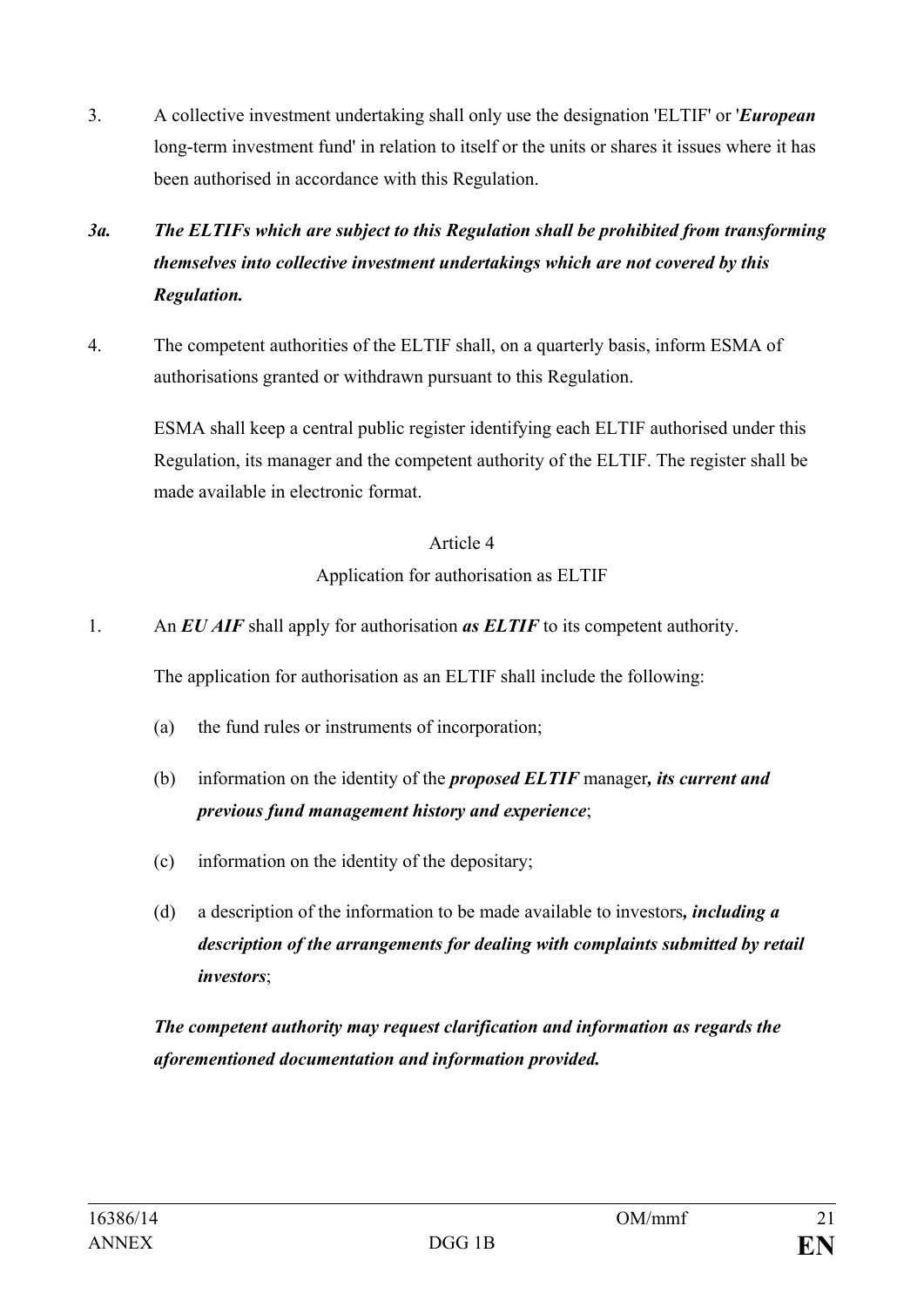2. An EU alternative investment fund manager (AIFM) authorised under Directive 2011/61/EU shall apply to the competent authority of the ELTIF for approval to manage an ELTIF that has submitted an application for authorisation in accordance with paragraph 1. *Where the competent authority of the ELTIF is the same as the competent authority of the authorised AIFM such an application for approval shall refer to the documentation submitted for authorisation under Directive 2011/61/EU.*

The application for managing the ELTIF shall include the following:

- (a) the written agreement with the depositary;
- (b) information on delegation arrangements regarding portfolio and risk management and administration with regard to the ELTIF;
- (c) information about the investment strategies, the risk profile and other characteristics of AIFs that the AIFM is authorised to manage.

The competent authority of the ELTIF may ask the competent authority of the EU AIFM for clarification and information as regards the documentation referred to in the second subparagraph or an attestation as to whether ELTIFs fall within the scope of the EU AIFM's authorisation to manage AIFs. The competent authority of the EU AIFM shall provide an answer within 10 working days from the date it received the request submitted by the competent authority of the ELTIF.

- 3. The ELTIF and the EU AIFM shall be informed within two months from the date of submission of a complete application whether authorisation of the ELTIF *and the approval to manage the ELTIF* has been granted.
- 4. Any subsequent modifications of the documentation referred to in paragraphs 1 and 2 shall be immediately notified to the competent authority of the ELTIF.
- *5. By way of derogation from paragraphs 1 and 2, an EU AIF whose legal form permits an internal management and where the AIF's governing body chooses not to appoint an external AIFM, shall simultaneously apply for authorisation as ELTIF under this Regulation and as AIFM under Directive 2011/61/EU.*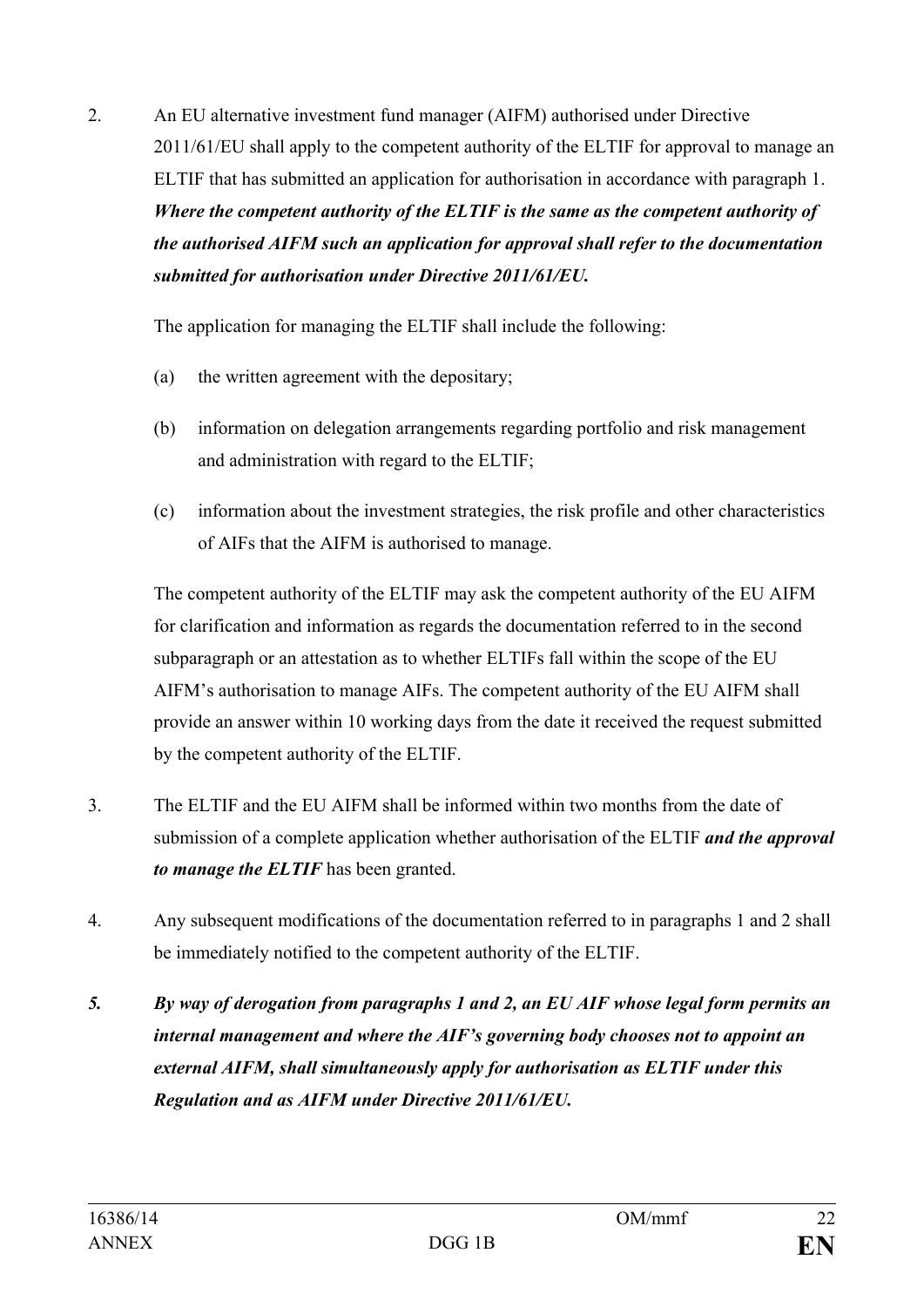*Without prejudice to Article 7 of Directive 2011/61/EU, the application for authorisation as an internally managed ELTIF shall include the following:*

- *(a) the fund rules or instruments of incorporation;*
- *(b) a description of the information to be made available to investors, including a description of the arrangements for dealing with complaints submitted by retail investors;*

*By way of derogation from paragraph 3, the internally managed ELTIF shall be informed within three months from the date of submission of a complete application whether authorisation of the ELTIF has been granted.*

> Article 5 Conditions for granting the authorisation

1. An applicant ELTIF shall be authorised only where its competent authority:

- (a) is satisfied that the applicant ELTIF is able to meet all the requirements of this Regulation;
- (b) has approved the application of an EU AIFM authorised in accordance with Directive 2011/61/EU to manage the ELTIF, the fund rules *or instruments of incorporation* and the choice of the depositary.

*1a. Where the legal form of the applicant ELTIF permits internal management and no external AIFM is appointed, the competent authority shall authorise the applicant ELTIF only where it is satisfied that the applicant ELTIF complies with both the requirements of this Regulation and of the Directive 2011/61/EU regarding the authorisation of an EU AIFM.*

- 2. The competent authority of the ELTIF may refuse *to approve* the application of the EU AIFM to manage the ELTIF only where:
	- (a) the EU AIFM does not comply with this Regulation;
	- (b) the EU AIFM does not comply with Directive 2011/61/EU;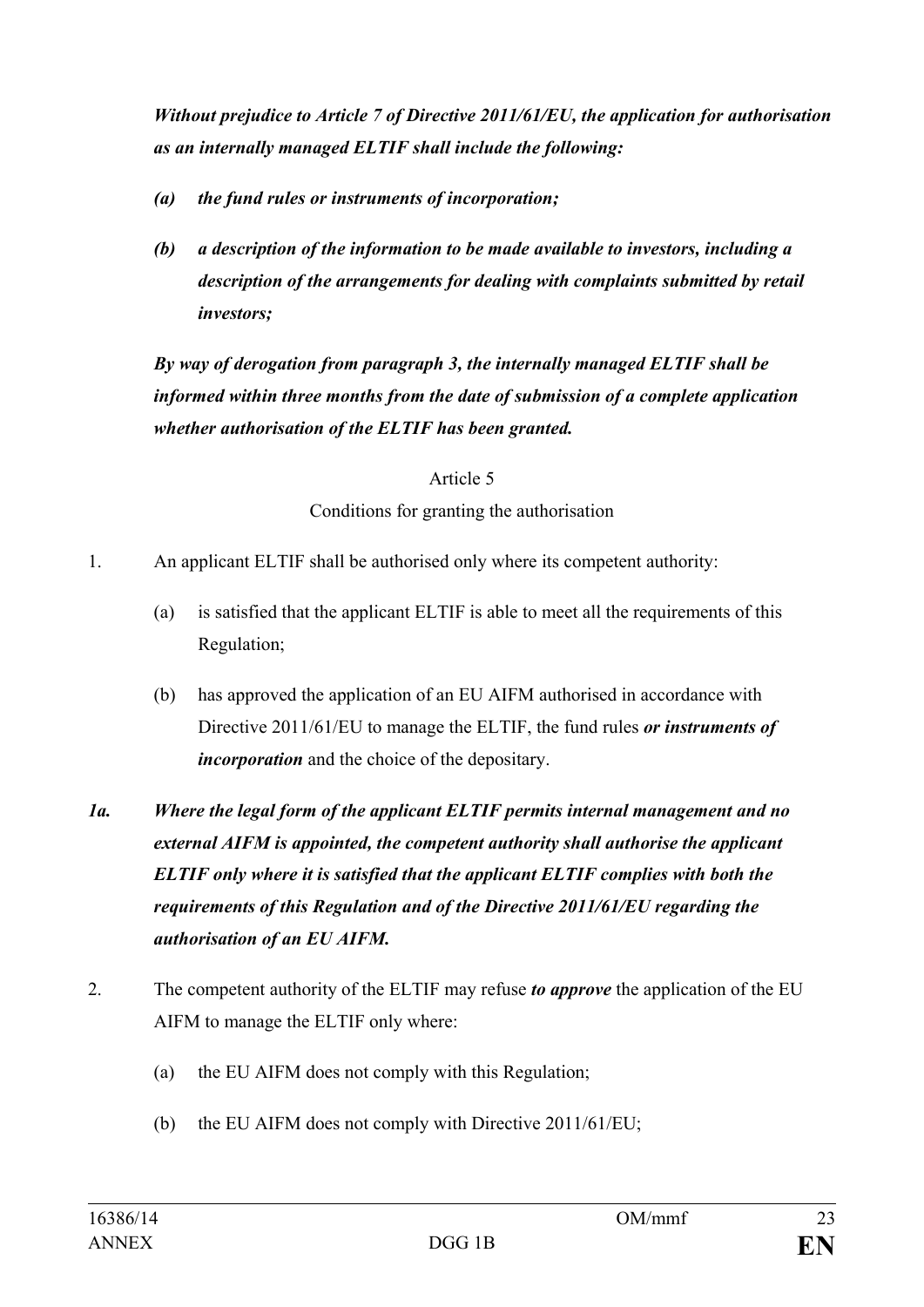- (c) the EU AIFM is not authorised by its competent authority to manage AIFs that *follow similar investment strategies* of the type covered in this Regulation;
- (d) the EU AIFM has not provided the documentation referred to in Article 4(2)*, or any clarification or information requested thereunder***.**

Before refusing an application*,* the competent authority of the ELTIF shall consult the competent authority of the EU AIFM.

- 3. The competent authority shall not grant authorisation as an ELTIF if the applicant ELTIF is legally prevented from marketing its units or shares in its home Member State. *The competent authority shall communicate to the applicant ELTIF the reason for its refusal to grant authorisation. The same application which has been rejected shall not be resubmitted to the competent authorities of other member states.*
- 4. Authorisation as an ELTIF shall not be subject to a requirement that the ELTIF be managed by an EU AIFM authorised in the ELTIF home Member State or that the EU AIFM pursue or delegate any activities in the ELTIF home Member State.

## Article 6 Applicable rules and liability

- 1. An ELTIF shall comply at all times with the provisions of this Regulation.
- 2. An ELTIF and *an ELTIF* manager shall comply at all times with the requirements of Directive 2011/61/EU.
- 3. The manager of the ELTIF shall be responsible for ensuring compliance with this Regulation *and shall also be liable in accordance with the Directive 2011/61/EU for breaches of this Regulation*. The manager shall be *also* liable for *losses* or *damages* resulting from non-compliance with this Regulation.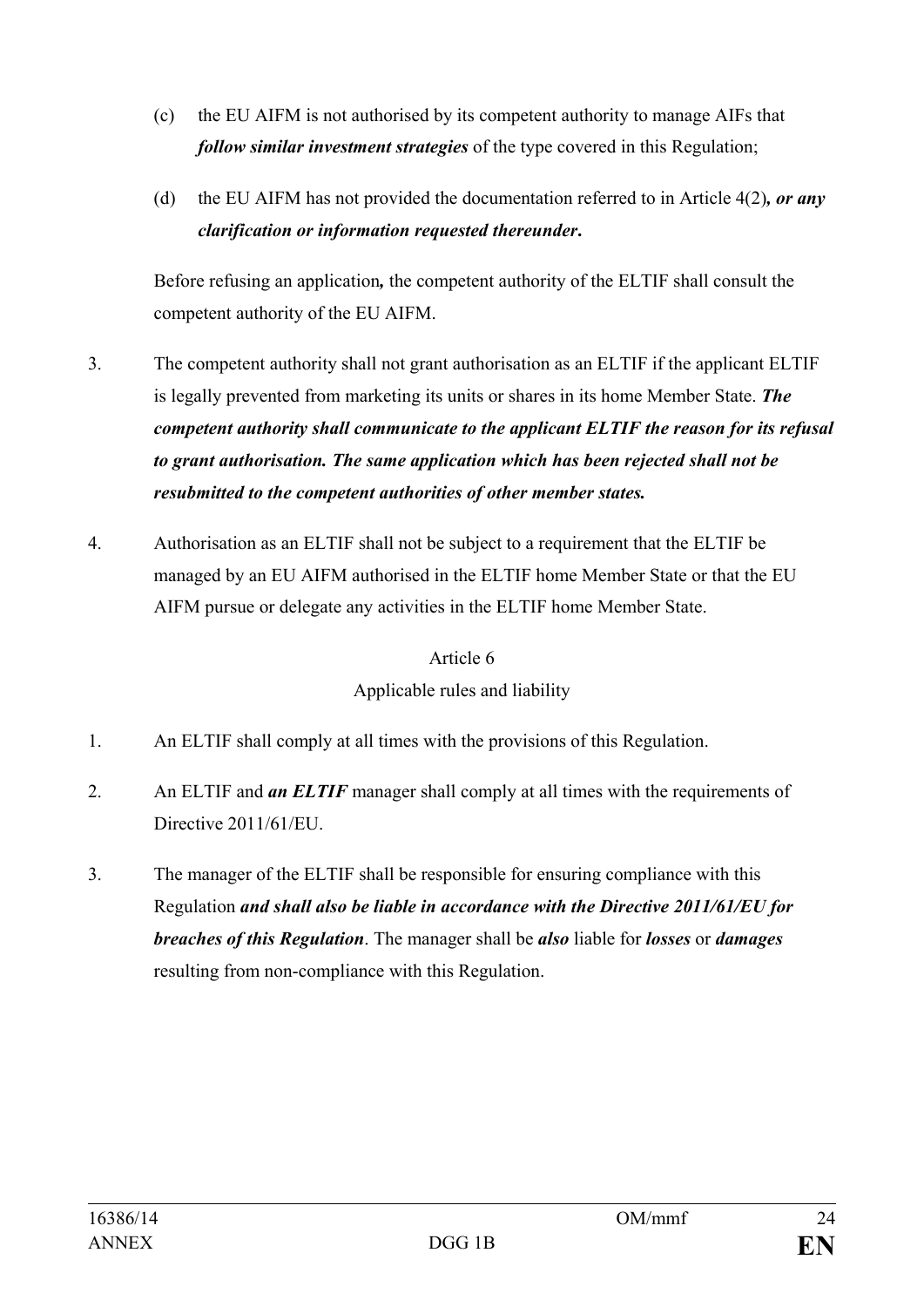#### Chapter II

#### Obligations concerning the investment policies of ELTIFs

#### SECTION 1

#### GENERAL RULES AND ELIGIBLE ASSETS

#### Article 7

#### Investment compartments

Where an ELTIF comprises more than one investment compartment, each compartment shall be regarded as a separate ELTIF for the purposes of this Chapter.

#### Article 8

#### Eligible investments

- 1. *In accordance with the objective indicated in Article 1(1a),* an ELTIF shall only invest in the following categories of assets and only under the conditions specified in this Regulation:
	- (a) eligible investment assets;
	- (b) assets referred to in Article 50(1) of Directive 2009/65/EC of the European Parliament and of the Council<sup>[12](#page-24-0)</sup>
- 2. An ELTIF shall not undertake any of the following activities:
	- (a) short-selling of assets;
	- (b) taking direct or indirect exposure to commodities, including via derivatives, certificates representing them, indices based on them or any other means or instrument that would give an exposure to them;
	- (c) entering into securities lending ▌, securities borrowing ▌, and repurchase *transactions* or any other agreement *which has an equivalent economic effect and poses similar risks, if thereby more than 10% of* the assets of the ELTIF *are affected*;

<span id="page-24-0"></span>**<sup>12</sup>** OJ L 302, 17.11.2009, p. 32.  $12$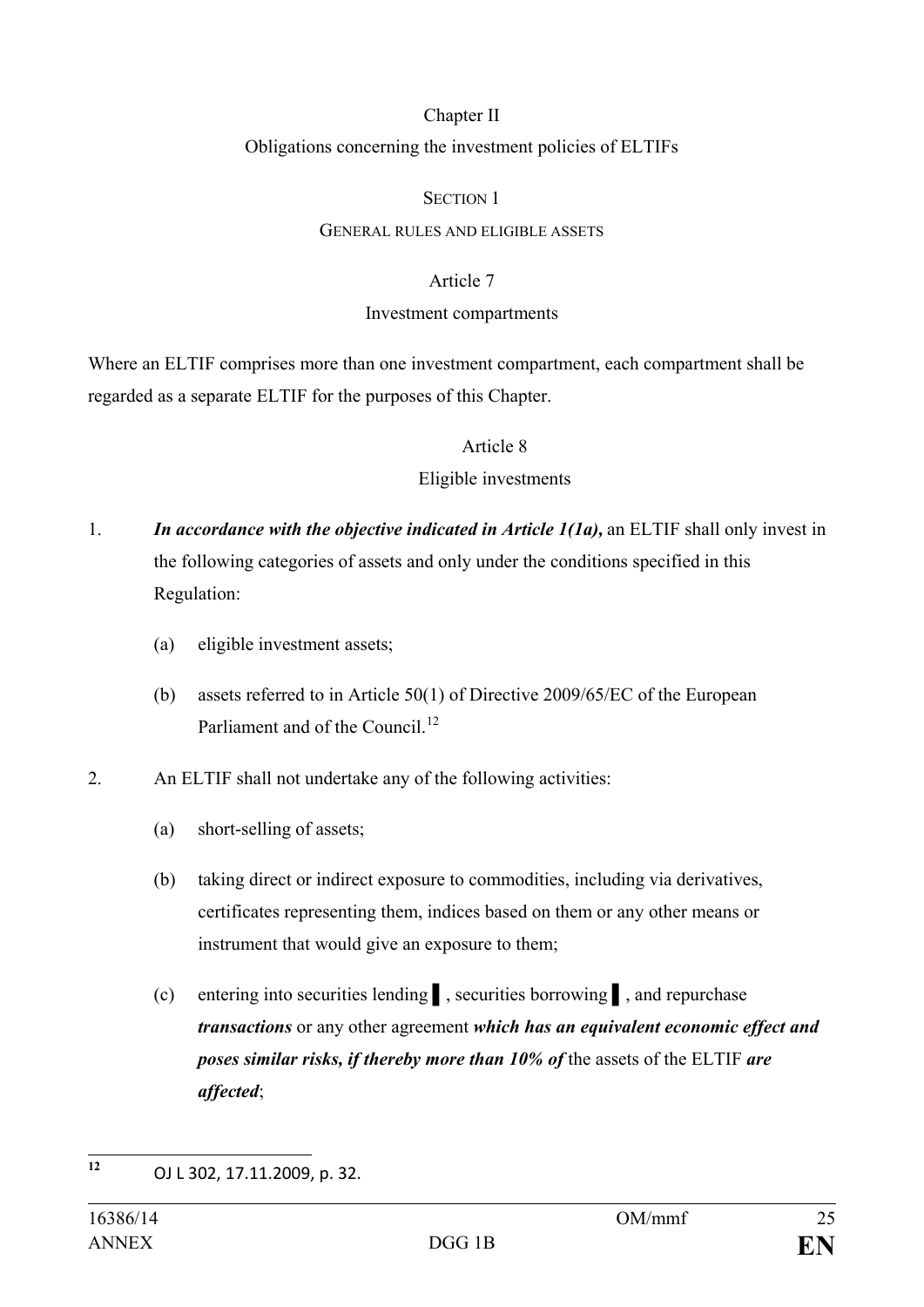- (d) using financial derivative instruments, except where ▌it solely serves the purpose of hedging risks inherent to other investments of the ELTIF.
- *2a. In order to ensure consistent application of this Article, ESMA shall, after conducting an open public consultation, develop draft regulatory technical standards specifying criteria for establishing the circumstances where derivative contracts solely serve the purpose of hedging the risks inherent to the investments referred to in paragraph 2(d).*

*ESMA shall submit those draft regulatory technical standards to the Commission by [OJ please insert date: 3 months after entry into force of this Regulation].*

*Power is delegated to the Commission to adopt the regulatory technical standards referred to in the first subparagraph in accordance with Articles 10 to 14 of Regulation (EU) No 1095/2010.*

#### Article 9

### Eligible investment assets

An asset referred to in Article 8(1)(a) shall be eligible for investment by an ELTIF only where it falls into one of the following categories:

- (a) equity or quasi-equity instruments which have been:
	- (i) issued by a qualifying portfolio undertaking and acquired ▌by the ELTIF from the qualifying portfolio undertaking *or from a third party via the secondary market*;
	- (ii) issued by a qualifying portfolio undertaking in exchange for an equity instrument previously acquired ▌by the ELTIF from the qualifying portfolio undertaking *or from a third party via the secondary market*;
	- (iii) issued by an undertaking of which the qualifying portfolio undertaking is a majority owned subsidiary, in exchange for an equity instrument acquired in accordance with points (i) or (ii) by the ELTIF from the qualifying portfolio undertaking *or from a third party via the secondary market*;
- (b) debt instruments issued by a qualifying portfolio undertaking;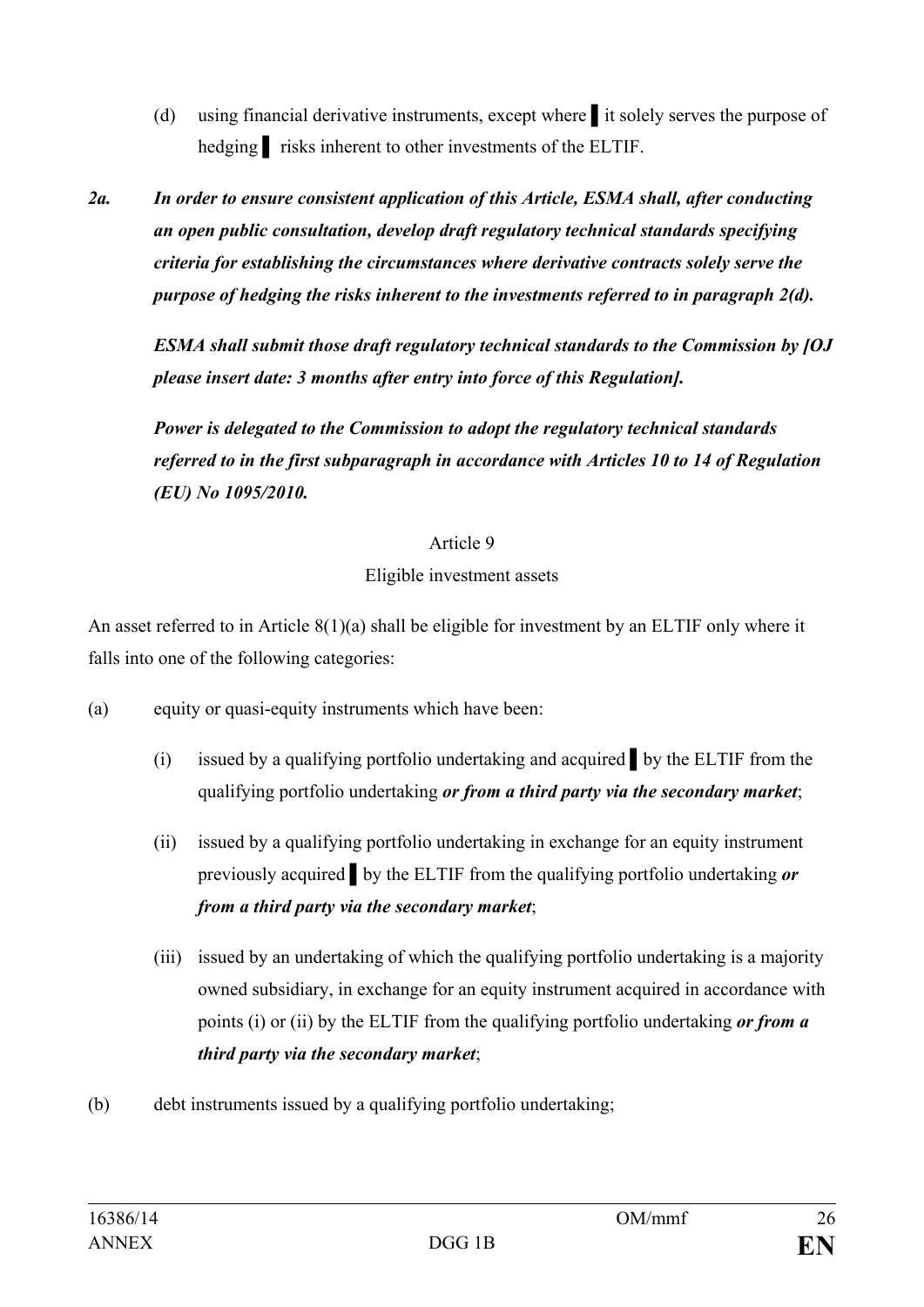- (c) loans granted by the ELTIF to a qualifying portfolio undertaking *with a maturity no longer than the life of the ELTIF*;
- (d) units or shares of one or several other ELTIFs, European Venture Capital Funds (EuVECAs) and European Social Entrepreneurship Funds (EuSEFs) provided that those ELTIFs, EuVECAs and EuSEFs have not themselves invested more than 10% of their capital in ELTIFs;
- (e) direct holdings *or indirect holdings via qualifying portfolio undertakings* of individual real assets *with a value* of at least EUR 10 million or its equivalent in the currency, and at the time, in which the expenditure is incurred.

*The European Commission shall prioritise and streamline processes for all applications by ELTIFs for EIB financing. The European Commission shall streamline the delivery of any opinions or contributions necessary for the grant of applications that request financing from the EIB which is channelled through ELTIFs.*

#### Article 10

## Qualifying portfolio undertaking

- 1. A qualifying portfolio undertaking referred to in Article 9(1) shall be a portfolio undertaking other than a collective investment undertaking, that fulfils all of the following requirements:
	- (a) it is not a financial undertaking;
	- (b) *either* it is not admitted to trading:
		- (i) on a regulated market as defined in *point 21 of Article 4(1) of Directive 2014/.../EU [new MIFID]***;**
		- (ii) on a multilateral trading facility as defined in *point 22 of Article 4(1) of Directive 2014/.../EU [new MIFID]***.**

*or it is admitted to trading on a regulated market or on a multilateral trading facility and has a market capitalisation of no more than EUR 500 million;*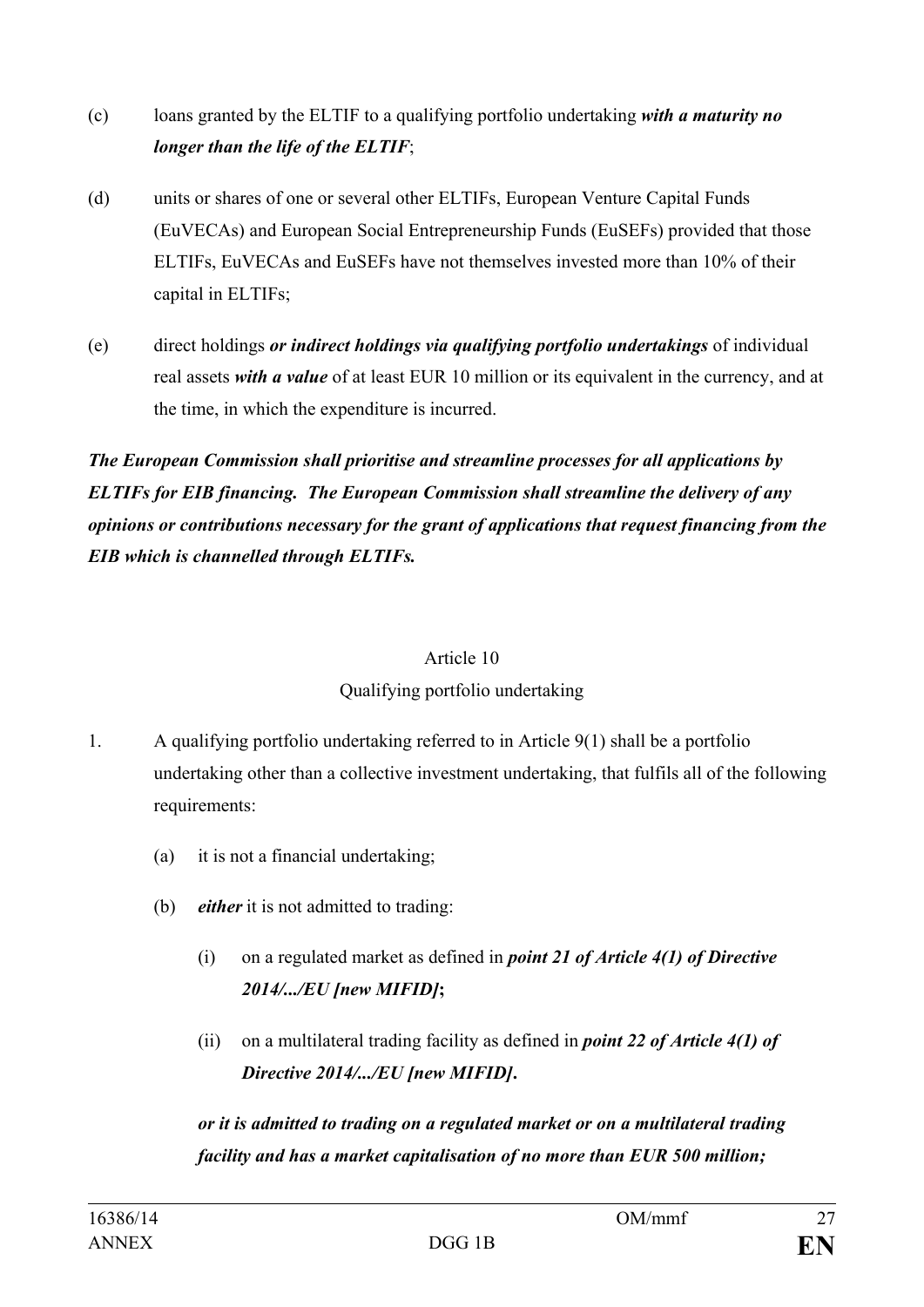- (c) it *is* established in a Member State, or in a third country provided that the third country:
	- (i) is not a high-risk and non-cooperative jurisdictions identified by the Financial Action Task Force (FATF);
	- (ii) has signed an agreement with the home Member State of the manager of the ELTIF and with every other Member State in which the units or shares of the ELTIF are intended to be marketed to ensure that the third country fully complies with the standards laid down in Article 26 of the OECD Model Tax Convention on Income and on Capital and ensures an effective exchange of information in tax matters, including any multilateral tax agreements
- 2. By way of derogation from paragraph 1(a) of this Article, a qualifying portfolio undertaking may be a financial undertaking that exclusively finances qualifying portfolio undertakings referred to in paragraph 1 of this Article or real assets referred to in Article 9.

### Article 11

## Conflict of interest

An ELTIF shall not invest in an eligible investment asset in which the manager has or takes a direct or indirect interest, other than by holding units or shares of the ELTIF*s, EUSEFs or EuVECAs* it manages.

## SECTION 2

## PROVISIONS ON INVESTMENT POLICIES

## Article 12

## Portfolio composition and diversification

- 1. An ELTIF shall invest at least 70% of its capital in eligible investment assets.
- 2. An ELTIF shall invest no more than:
	- (a) 10% of its capital in *instruments* issued by *or loans granted to* any single qualifying portfolio undertaking;
	- (b) 10% of its capital *directly or indirectly* in *a single* real asset;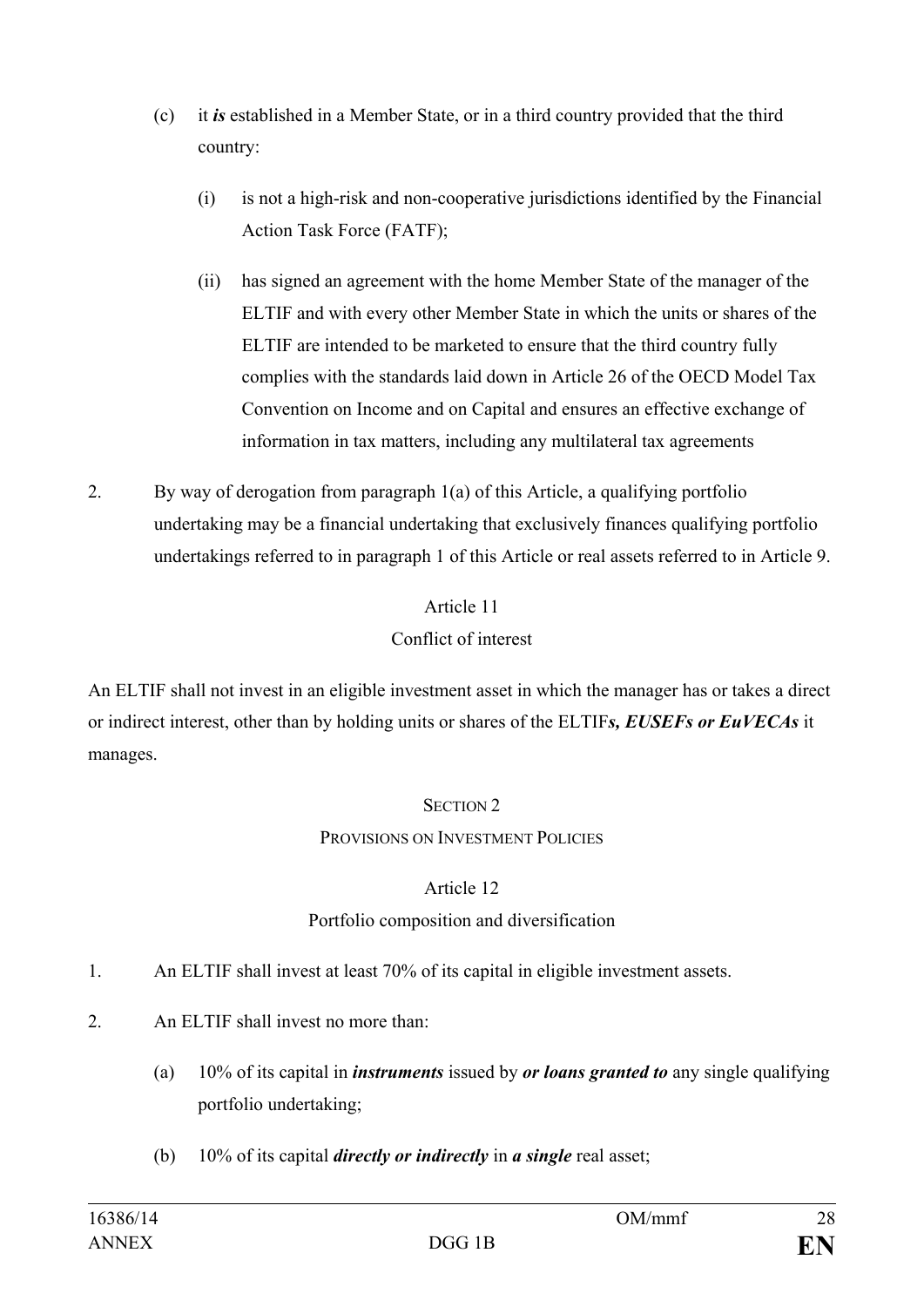- (c) 10% of its capital in units or shares of any single ELTIF, EuVECA or EuSEF;
- (d) 5% of its capital in assets referred to in Article 8(1)(b) where those assets have been issued by any single body.
- 3. The aggregate value of units or shares of ELTIFs, EuvECAs and EuSEFs in an ELTIF portfolio shall not exceed 20% of the value of its capital.
- 4. The aggregate risk exposure to a counterparty of the ELTIF stemming from over the counter (OTC) derivative transactions *or repurchase agreements* or reverse repurchase agreements shall not exceed 5% of its capital.
- 5. By way of derogation from paragraph 2(a) and 2(b), the ELTIF may raise the 10% limit referred to therein to 20%, provided that the aggregate value of the assets held by the ELTIF in qualifying portfolio undertakings and in individual real assets in which it invests more than 10% of its capital does not exceed 40% of the value of its capital.
- *5a. By way of derogation from paragraph 2(d), the ELTIF may raise the 5% limit referred to therein to 25% where bonds are issued by a credit institution which has its registered office in a Member State and is subject by law to special public supervision designed to protect bond-holders. In particular, sums deriving from the issue of those bonds shall be invested in accordance with the law in assets which, during the whole period of validity of the bonds, are capable of covering claims attaching to the bonds and which, in the event of failure of the issuer, would be used on a priority basis for the reimbursement of the principal and payment of the accrued interest.*
- 6. Companies which are included in the same group for the purposes of consolidated accounts, as regulated by Seventh Council Directive  $83/349/EEC^{13}$  $83/349/EEC^{13}$  $83/349/EEC^{13}$  or in accordance with recognised international accounting rules, shall be regarded as a single qualifying portfolio undertaking or a single body for the purpose of calculating the limits referred to in paragraphs 1 to 5.

<span id="page-28-0"></span>**<sup>13</sup>** OJ L 193, 18.7.1983, p. 1.  $13$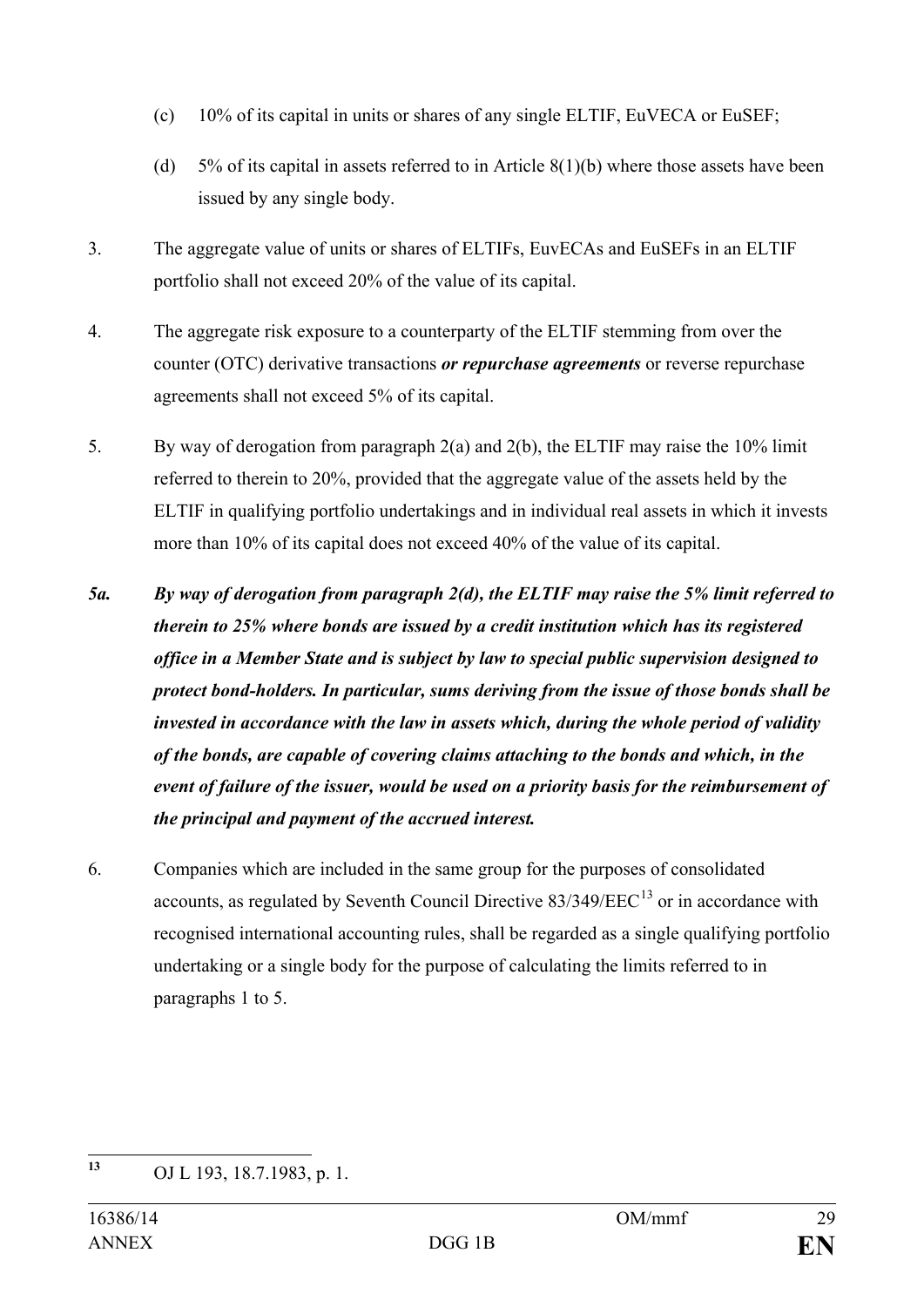#### *Article 12a*

#### *Rectification of investment positions*

*In circumstance where the ELTIF breaches the diversification requirements as stipulated in Article 12 and the contravention is beyond the control of the ELTIF manager, the ELTIF manager shall, in an appropriate time period, take such measures as are necessary to rectify the position, taking due account of the interests of investors of the ELTIF.*

#### Article 13

#### Concentration

- 1. An ELTIF may acquire no more than 25% of the units or shares of a single ELTIF, EuVECA or EuSEF.
- 2. The concentration limits laid down in Article 56(2) of Directive 2009/65/EC shall apply to investments in the assets referred to in Article 8(1)(b) of this Regulation.

## Article 14

### Borrowing of cash

An ELTIF may borrow cash provided that such borrowing fulfils all of the following conditions:

- (a) it represents no more than 30% of the capital of the ELTIF;
- (b) it serves the purpose of *investing in eligible investment assets, except for loans referred to in Article 9(c), provided that the holdings in cash or cash equivalents of the ELTIF are not sufficient to acquire the* participation in eligible investment assets;
- (c) it is contracted in the same currency as the assets to be acquired with the borrowed cash;
- *▌*
- *(ea) it has a maturity no longer than the life of the ELTIF;*
- *(eb) it encumbers the assets that represent no more than 30 % of the capital of the ELTIF.*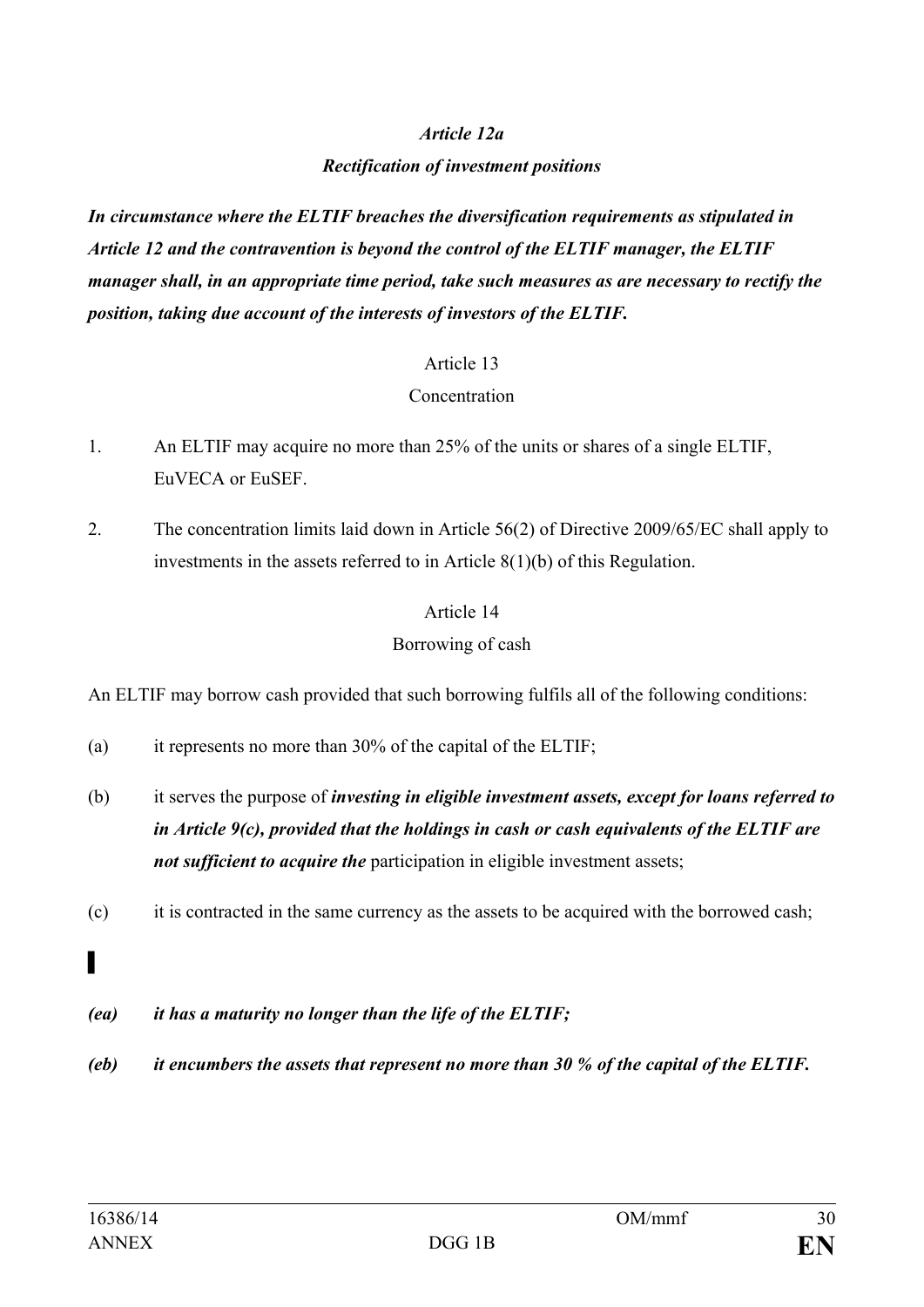## *The ELTIF manager shall specify in the prospectus of the ELTIF whether it intends to borrow cash or not as part of its investment strategy.*

### Article 15

Application of portfolio composition and diversification rules

- 1. The investment limits laid down in Article 12(1) shall:
	- (a) apply by the date specified in the ELTIF rules or instruments of incorporation, where this date shall take account of the peculiarities and characteristics of the assets to be invested by the ELTIF and shall not be later than five years *or half the life of the ELTIF as determined in accordance with Article 16(2), whichever is the earlier,* after the authorisation of the ELTIF. In exceptional circumstances, the competent authority of the ELTIF, upon submission of a duly justified investment plan, may approve an extension of this time limit by no more than one additional year;
	- (b) cease to apply once the ELTIF starts to sell assets in *order to redeem investors after the end of life of the ELTIF;*
	- (c) be temporarily suspended where the ELTIF raises additional capital *or reduces its existing capital*, so long as such a suspension lasts no longer than 12 months.
- 2. Where a long-term asset in which the ELTIF has invested is issued by a qualifying portfolio undertaking that no longer complies with Article 10(1)(b), the long-term asset may continue to be counted for the purpose of calculating the 70% referred to in Article 12(1) for a maximum of three years as of the date when the portfolio undertaking no longer fulfils the requirements in Article 10.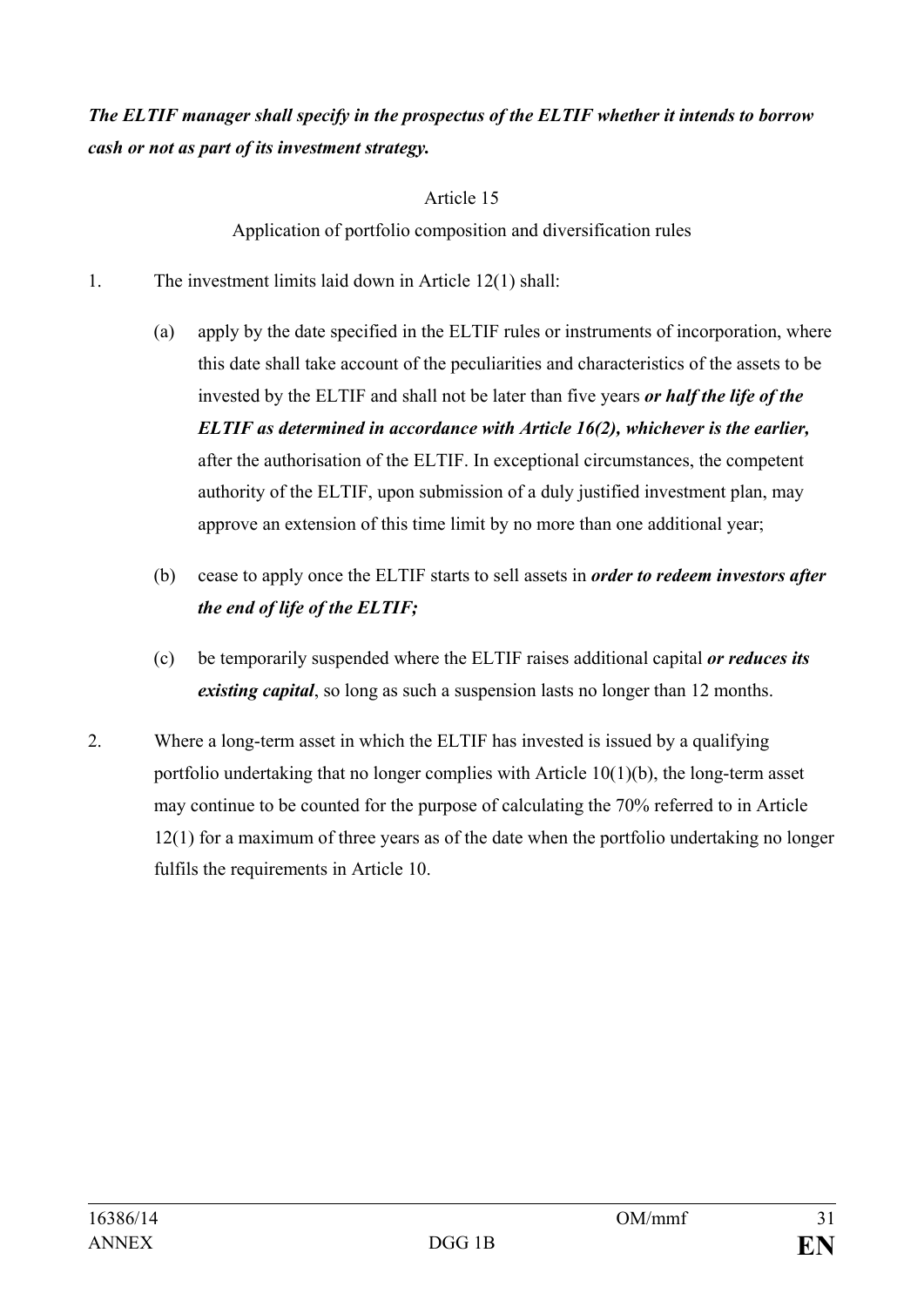### Chapter III

Redemption, trading and issue of ELTIF shares or units and distributions of income

#### Article 16

### Redemption policy

1. Investors *of the ELTIF* shall not be able to ask for redemption of their units or shares before the end of life of the ELTIF. Redemption to investors shall be possible as of the day following the date defining the end of life of the ELTIF.

*The ELTIF rules or instruments of incorporation shall clearly indicate a specific date as* the end of life of the ELTIF *and may also indicate the right to temporarily extend the life of the ELTIF and the conditions to exercise such right*.

The ELTIF rules or instruments of incorporation and disclosures to investors shall lay down the procedures for redemption and disposal of assets and state clearly that redemption to investors shall commence on the day following the date defining the end of life of the ELTIF.

- *1a. By way of derogation from paragraph 1, the ELTIF rules or instruments for incorporation may foresee the possibility for redemptions before the end of life of the ELTIF provided that all of the following conditions are fulfilled:*
	- *a. redemptions are not granted before the date specified in Article 15(1)(a) of this Regulation;*
	- *b. at the time of authorisation and throughout the life of the ELTIF, the manager of the ELTIF is able to demonstrate to the competent authorities that an appropriate liquidity management system and effective procedures for monitoring the liquidity risk of the ELTIF are in place, which are compatible with the long term investment strategy of the ELTIF and the proposed redemption policy;*
	- *c. the manager of the ELTIF sets out a defined redemption policy, which clearly indicates the periods of time in which investors may ask for redemption;*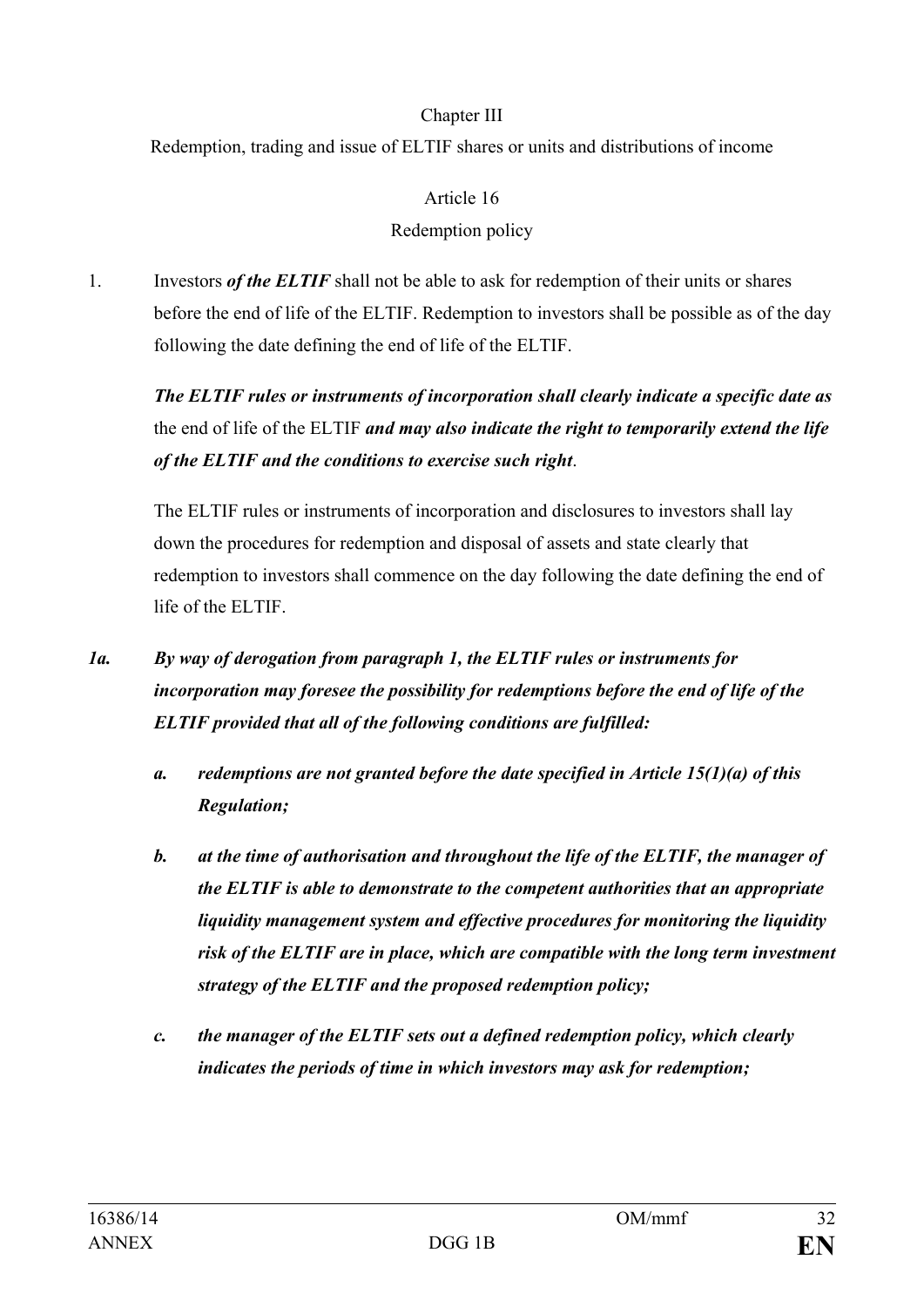- *d. the redemption policy of the ELTIF ensures that the overall amount of redemptions within any given period is limited to a percentage of the ELTIF's assets referred to in Article 8(1)(b). This percentage shall be aligned to the liquidity management and investment strategy disclosed by the manage;*
- *e. the redemption policy of the ELTIF ensures that investors are treated fairly and redemptions are granted on a pro rata basis if the total requests for redemption within any given period of time exceed the percentage in point d.*
- 2. The life of the ELTIF shall be *consistent with the long-term nature of the ELTIF and shall be* sufficient in length to cover the life-cycle of each of the individual assets of the ELTIF, measured according to the illiquidity profile and economic life-cycle of the asset, and the stated investment objective of the ELTIF.
- 3. Investors may request the winding down of the ELTIF if their redemption requests *made in accordance with the ELTIF's redemption policy* have not been satisfied within one year after the *date when they have been made*.
- 4. Investors shall always have the option to be repaid in cash.
- 5. Repayment in kind out of the ELTIF's assets shall be possible only where all of the following conditions are met:
	- (a) the ELTIF rules or instrument of incorporation foresees this possibility, under the condition that all investors receive fair treatment;
	- (b) the investor asks in writing to be repaid through a share of the assets of the fund;
	- (c) no specific rules restrict the transfer of those assets.
- 6. ESMA shall develop draft regulatory technical standards specifying the circumstances in which the life of an ELTIF is sufficient in length to cover the life-cycle of each of the individual assets of the ELTIF.

ESMA shall submit those draft regulatory technical standards to the Commission by [*3 months after entry into force*].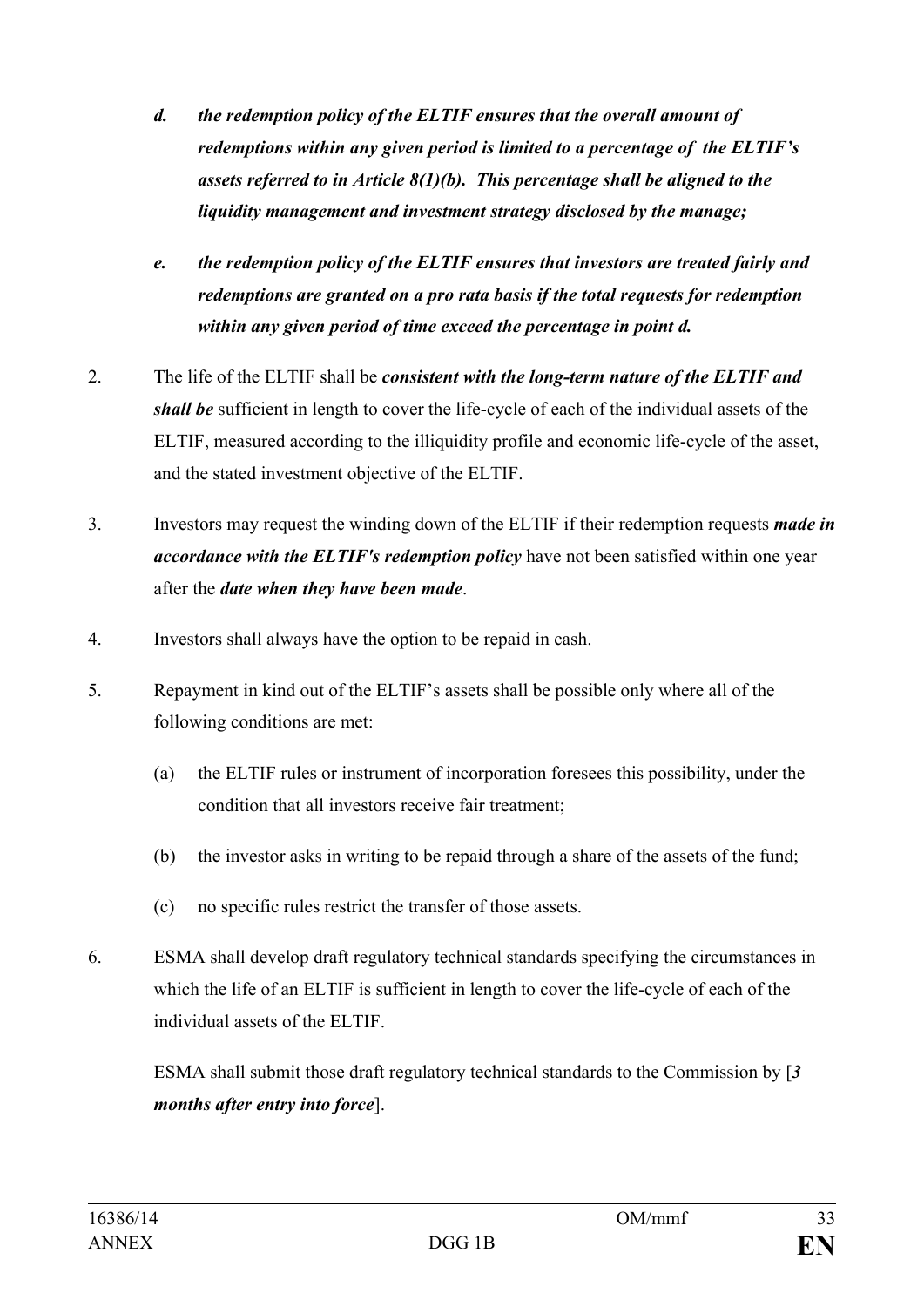Power is delegated to the Commission to adopt the regulatory technical standards referred to in the first subparagraph in accordance with Articles 10 to 14 of Regulation (EU) No 1095/2010.

### Article 17

### Secondary market

- 1. The ELTIF rules or instrument of incorporation shall not prevent units or shares of an ELTIF from being admitted to trading on a regulated market as defined in Article 4*(1)(21)* of Directive *2014/\*\*/EU [MiFID II]* or on a *multilateral* trading facility as defined in *4(1)(22)* of Directive *2014/\*\*/EU [MiFID II]*.
- 2. The ELTIF rules or instrument of incorporation shall not prevent investors from freely transferring their shares or units to third parties *other than the manager of the ELTIF*.
- *3. The ELTIF shall publish in its periodical reports the market value of its listed shares or units along with the net asset value per share or unit.*

## *4. In the event that there is a material change in the value of an asset, the manager of the ELTIF shall disclose this to investors in its periodical reports.*

## Article 18

#### Issuance of new shares or units

- 1. An ELTIF may offer new issues of shares or units in accordance with its fund rules or instruments of incorporation.
- 2. An ELTIF shall not issue new shares or units at a price below its net asset value without a prior offering of those shares or units at that price to existing investors.

## Article 19

## Disposal of ELTIF assets

- 1. Each ELTIF shall adopt an itemised schedule for the orderly disposal of its assets in order to redeem investors after the end of life of the ELTIF *and shall disclose this to the competent authority of the ELTIF at the latest one year before that date*.
- 2. The schedule referred to in paragraph 1 shall include: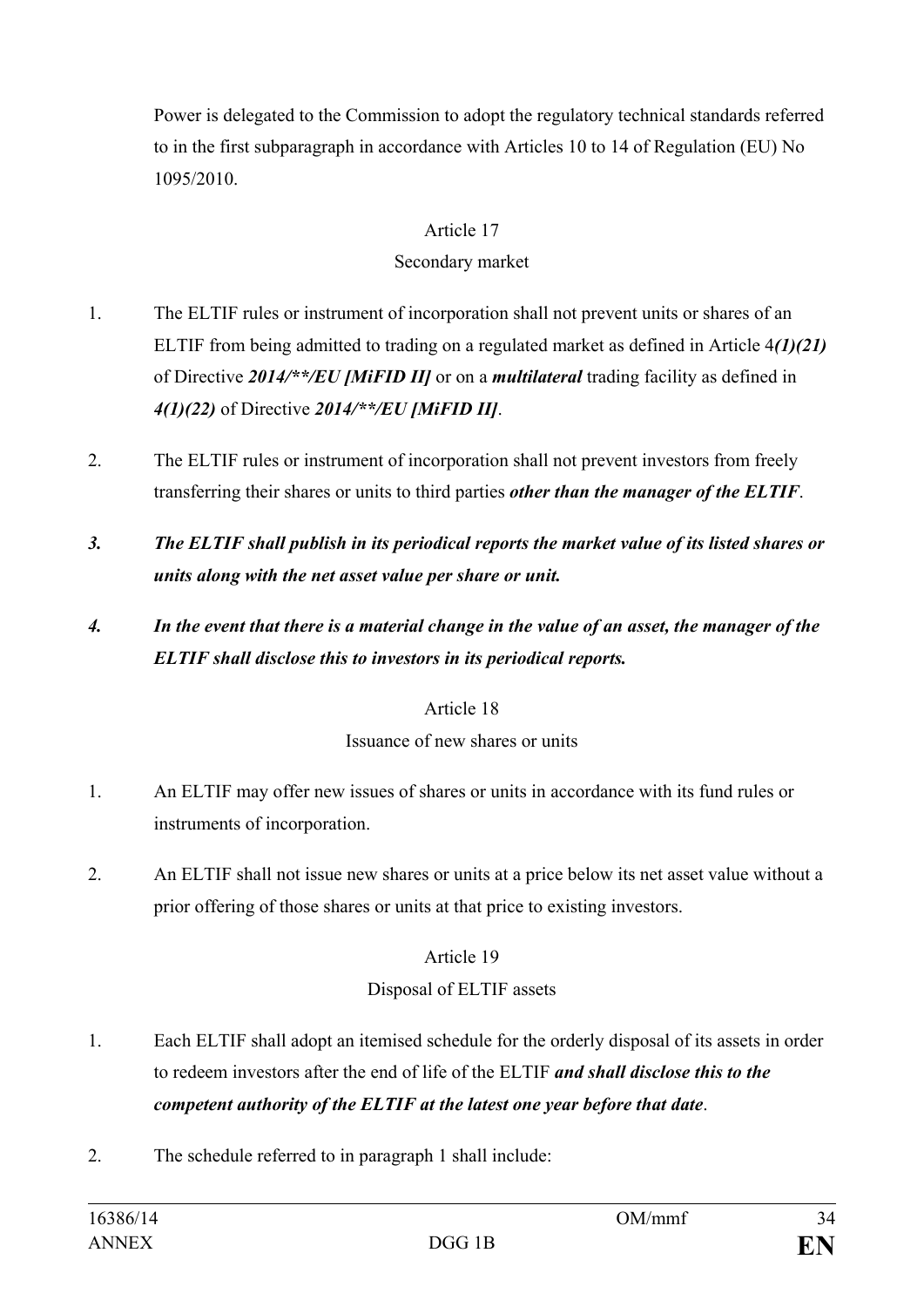- (a) an assessment of the market for potential buyers;
- (b) an assessment and comparison of potential sales prices;
- (c) a valuation for the assets to be divested;
- (d) a timeframe for the disposal schedule.
- 3. ESMA shall develop draft regulatory technical standards specifying the criteria to be used for the assessments in point (a) and valuation in point (c) of paragraph 2.

ESMA shall submit those draft regulatory technical standards to the Commission by [*3 months after entry into force*].

Power is delegated to the Commission to adopt the regulatory technical standards referred to in the first subparagraph in accordance with Articles 10 to 14 of Regulation (EU) No 1095/2010.

## Article 20

## Distribution of *proceeds and capital*

- 1. An ELTIF may regularly distribute to investors the *proceeds* generated by the assets contained in the portfolio**.** *Those proceeds* shall be composed of**:**
	- (a) any *proceeds* that the assets are regularly producing;
	- (b) the capital appreciation realized after the disposal of an asset ▌.
- 2. *The proceeds* shall not be distributed to the extent that it is required for future commitments of the ELTIF.

## *2a. An ELTIF may reduce its capital on a pro rata basis in the event of a disposal of an asset, provided that the early disposal is duly considered as being in the investors' interest by the ELTIF manager.*

3. The ELTIF shall state in its fund rules or instruments of incorporation the distribution policy that it will adopt during the life of the fund.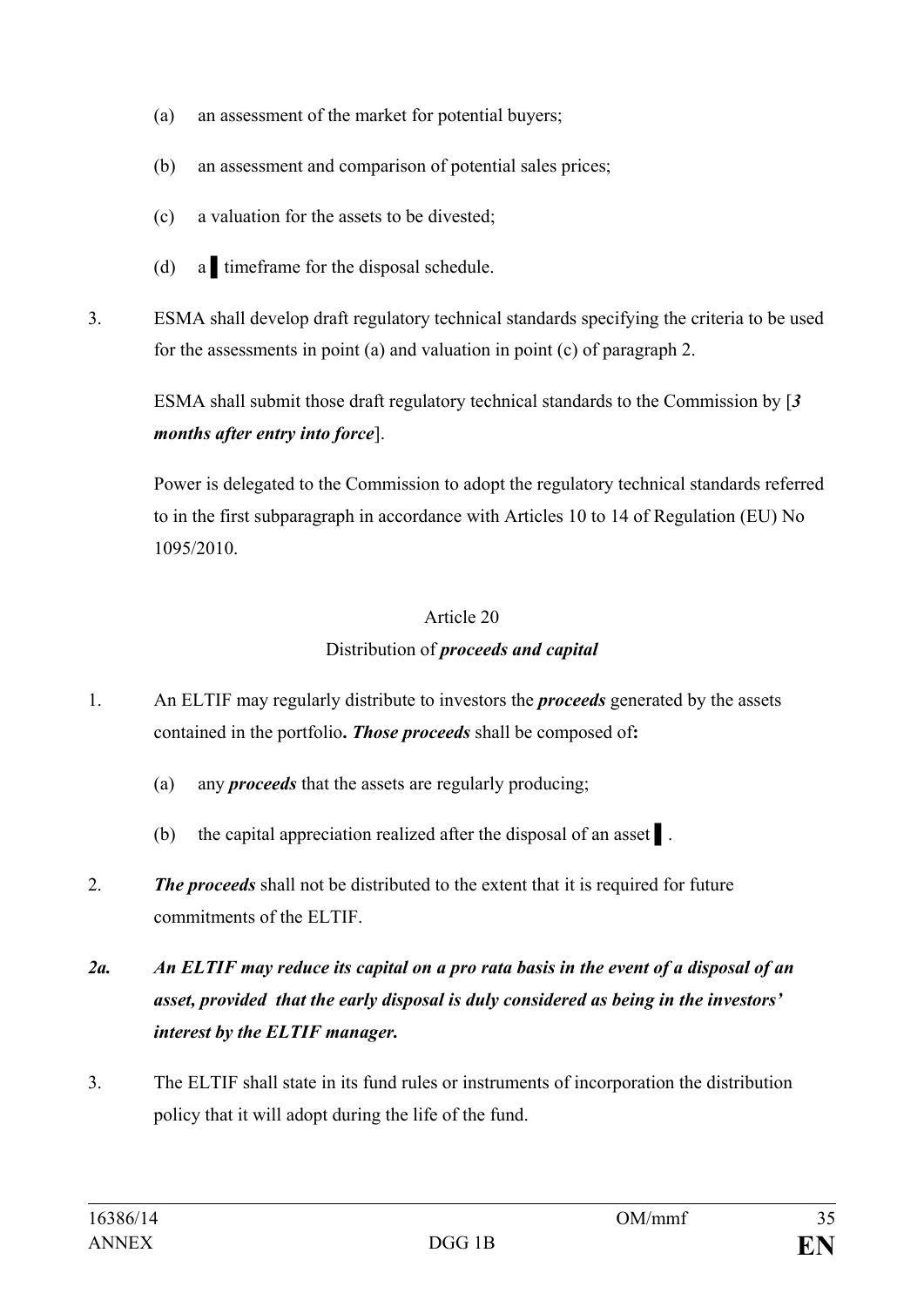#### Chapter IV

#### Transparency requirements

### Article 21

### **Transparency**

1. The units or shares of an authorised ELTIF shall not be marketed in the Union without prior publication of a prospectus.

The units or shares of an authorised ELTIF shall not be marketed to retail investors in the Union without prior publication of a key information document (KID) in accordance with Regulation *(EU) No …/... [PRIPS]*. [14](#page-35-0)

- 2. The prospectus shall include the information necessary for investors to be able to make an informed judgement regarding the investment proposed to them, and, in particular, the risks attached thereto.
- 3. The prospectus shall contain at least the following:
	- (a) a statement setting out how the ELTIF's investment objectives and strategy for achieving these objectives qualify the fund as long term in nature;
	- (b) information to be disclosed by collective investment undertakings of the closed-end type in accordance with Directive 2003/71/EC of the European Parliament and of the Council<sup>[15](#page-35-1)</sup> and Commission Regulation (EC) No  $809/2004^{16}$ ;
	- (c) information to be disclosed to investors pursuant to Article 23 of Directive 2011/61/EU, if it is not already covered under point(b) of this paragraph;
	- (d) prominent indication of the categories of assets the ELTIF is authorised to invest in;

#### *(da) prominent indication of the jurisdictions where the ELTIF is allowed to invest;*

(e) any other information considered by the competent authorities to be relevant for the purpose of paragraph 2.

<span id="page-35-0"></span><sup>14</sup> OJ Reference.<br>15 OJ 1, 245, 21, 1  $14$ 

<span id="page-35-2"></span><span id="page-35-1"></span>**<sup>15</sup>** OJ L 345, 31.12.2003, p.64. **<sup>16</sup>** OJ L 149, 30.4.2004, p. 1.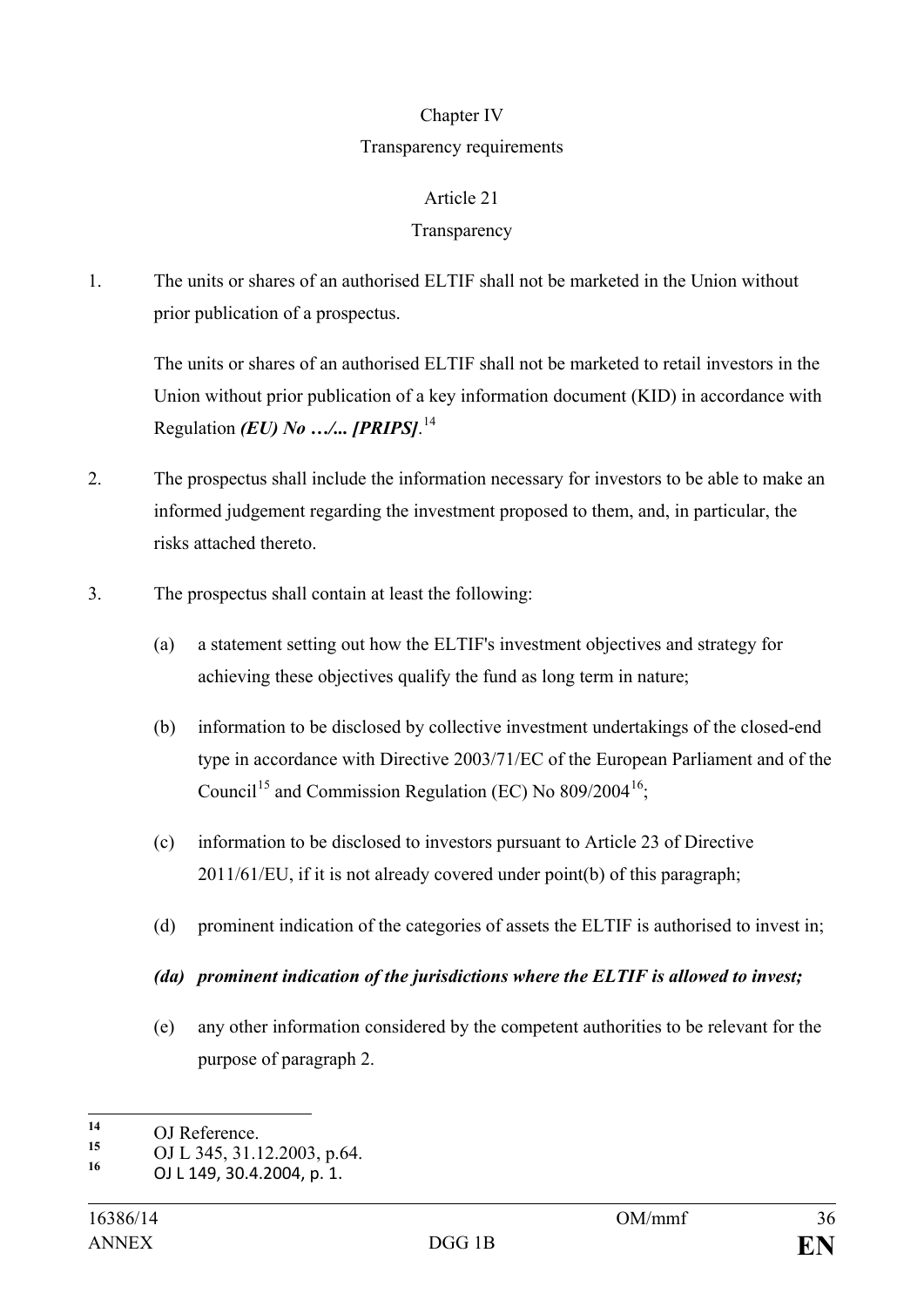4. The prospectus ▌and any other marketing documents shall prominently notify investors about the illiquid nature of the fund.

In particular, the prospectus ▌and any other marketing documents shall clearly:

- (a) inform investors about the long-term nature of the ELTIF's investments;
- (b) inform investors about the end of life of the ELTIF *as well as the option to extend the life of the ELTIF, if this is provided, and the conditions thereof*;
- (c) state whether the ELTIF is intended to be marketed to retail investors;
- (d) *explain the rights of* investors ▌to redeem their investment *in accordance with Article 16(1) and with the rules or instruments of incorporation* of the ELTIF;
- (e) state the frequency and the timing of any income payments, if any, to the investors during the life of the fund;
- (f) advise investors that only a small proportion of their overall investment portfolio should be invested in an ELTIF*;*
- *(fa) describe the hedging policy of the ELTIF, including prominent indication that financial derivative instruments may be used only for the purpose of hedging risks inherent to other investments of the ELTIF, and indication of the possible impact of the use of financial derivative instruments on the risk profile of the ELTIF;*
- *(fb) inform investors about the risks related to investing in real assets/infrastructure;*
- *(fe) inform investors regularly, at least once a year, of the jurisdictions in which the ELTIF has invested.*
- *5. In addition to the information required under Article 22 of Directive 2011/61/EU the annual report of the ELTIF shall contain the following:*
	- *(a) a cash flow statement;*
	- *(b) information on any participation in instruments involving Union budgetary funds;*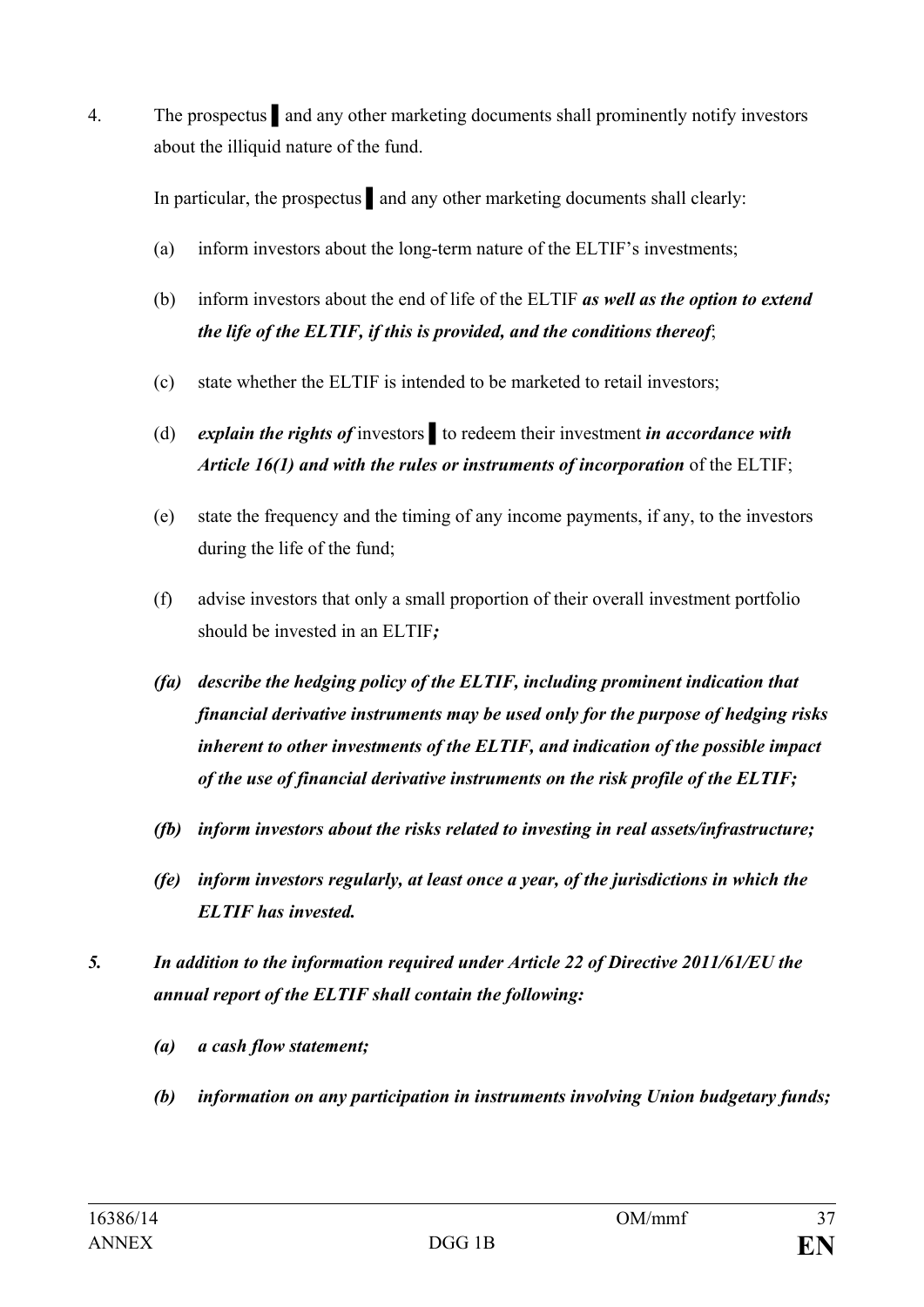- *(c) information on the value of the individual qualifying portfolio undertakings and the value of other assets in which the ELTIF is invested, including the value of derivatives used;*
- *(d) information on the geographical location of the assets of the ELTIF.*
- *6. Upon request of a retail investor, the ELTIF manager shall also provide supplementary information relating to the quantitative limits that apply in the risk management of the ELTIF, to the methods chosen to this end and to the recent evolution of the main risks and yields of the instrument categories.*

#### *Article 21bis*

#### *Prospectus*

*1. The fund rules or instruments of incorporation of an internally managed ELTIF shall form an integral part of the prospectus and shall be annexed thereto.*

*The documents referred to in the first subparagraph are not, however, required to be annexed to the prospectus provided that the investor is informed that, on request, he or she will be sent those documents or be apprised of the place where, in each Member State in which the units are marketed, he or she may consult them.*

- *2. The essential elements of the prospectus shall be kept up to date.*
- *3. An ELTIF shall send its prospectus and any amendments thereto, as well as its annual report, to the competent authorities of the ELTIF. An ELTIF shall provide that documentation to the competent authorities of the ELTIF manager on request. An ELTIF shall provide that documentation within the time period specified by these competent authorities.*
- *4. The prospectus and the latest published annual report shall be provided to investors on request and free of charge.*

*The prospectus may be provided in a durable medium or by means of a website. A paper copy shall be delivered to retail investors on request and free of charge.*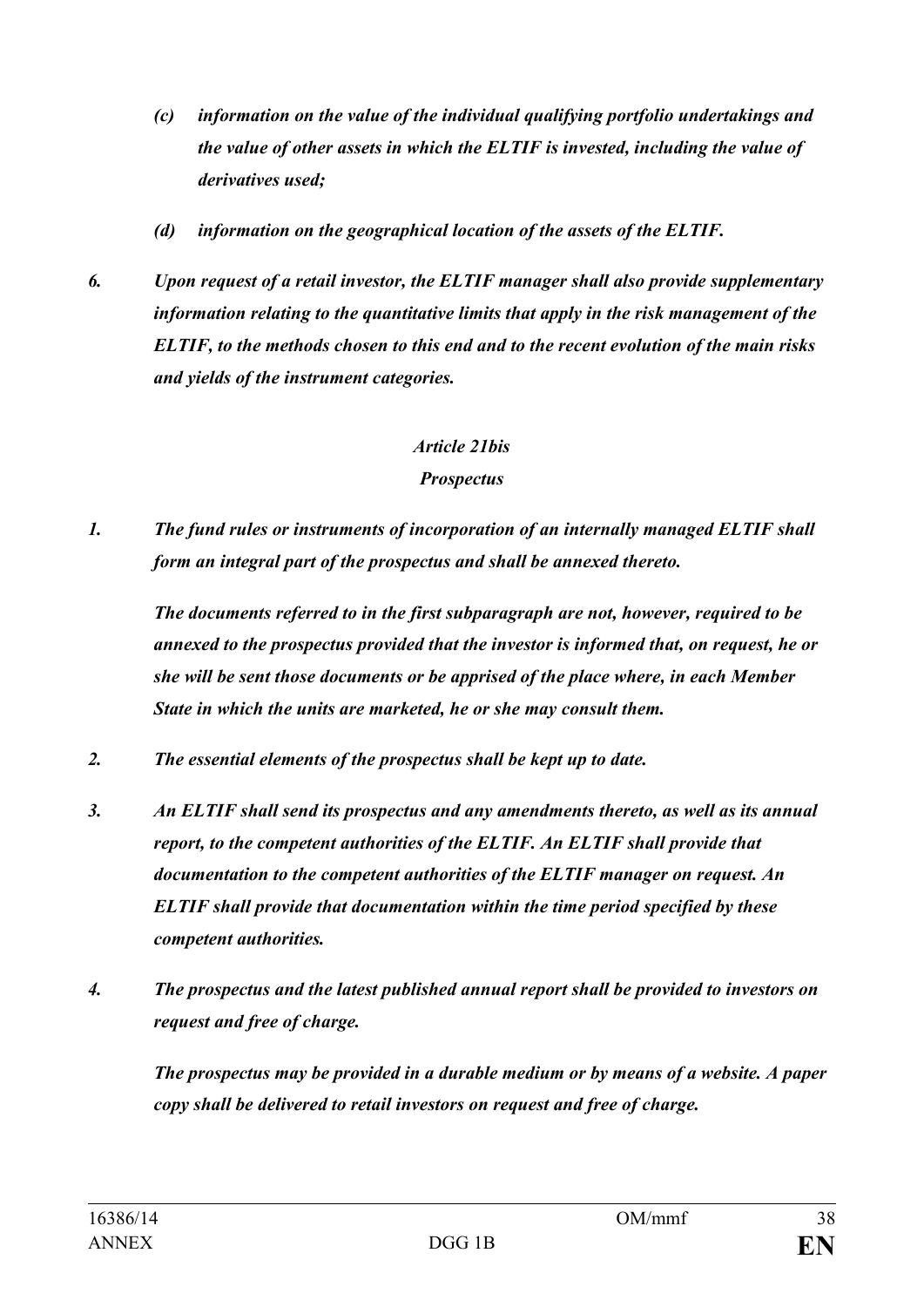*5. The prospectus shall specify the manner in which the annual report shall be available to investors. It shall provide that a paper copy of the annual report shall be delivered to retail investors on request and free of charge.*

### Article 22

### Cost disclosure

- 1. The prospectus shall prominently inform investors as to the level of the different costs borne directly or indirectly by the investor. The different costs shall be grouped according to the following headings:
	- (a) costs of setting-up the ELTIF;
	- (b) the costs related to the acquisition of assets;
	- (c) management *and performance related fees*;
	- (d) distribution costs;
	- (e) other costs, including administrative, regulatory, *depositary,* custodial, *professional service* and audit costs.
- 2. The prospectus shall disclose an overall ratio of the costs to the capital of the ELTIF.
- 4. ESMA shall develop draft regulatory technical standards to specify:
	- (a) the common definitions, calculation methodologies and presentation formats of the costs referred to in paragraph 1 and the overall ratio referred to in paragraph 2;

When developing these draft regulatory technical standards, ESMA shall take into account the ▌regulatory standards referred to in point (…) of Regulation *(EU) No .../...* [PRIPS].

ESMA shall submit those draft regulatory technical standards to the Commission by […].

▌

▌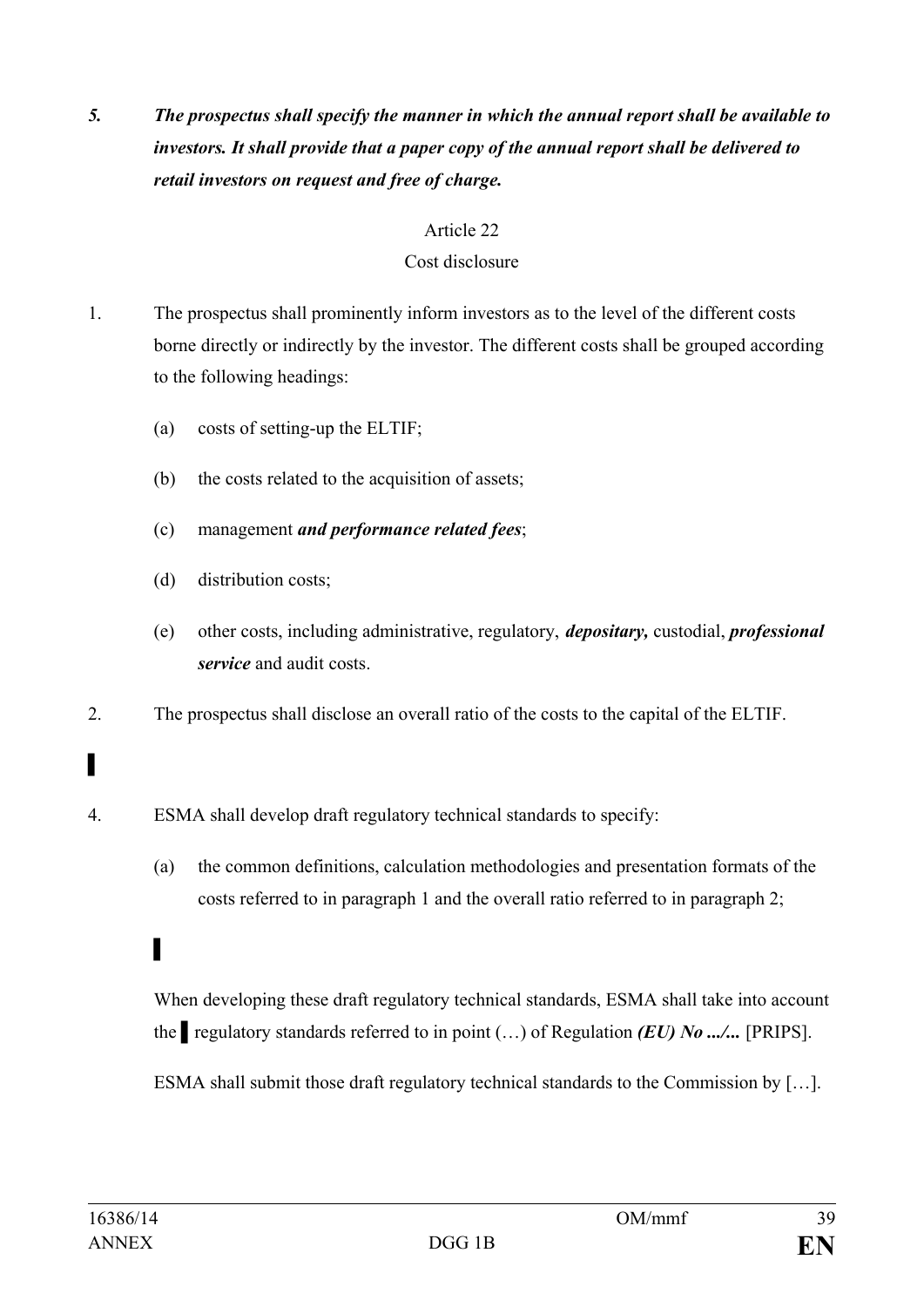Power is delegated to the Commission to adopt the regulatory technical standards referred to in the first subparagraph in accordance with Articles 10 to 14 of Regulation (EU) No 1095/2010.

> Chapter V Marketing of units or shares of ELTIFs

> > Article 23

#### Facilities available to investors

- 1. The manager of an ELTIF *whose units or shares are intended to be marketed to retail investors* shall, in each Member State where it intends to market units or shares of that ELTIF, put in place facilities available for making subscriptions, making payments to unitor shareholders, repurchasing or redeeming units or shares and making available the information which the ELTIF and its managers are required to provide.
- 2. ESMA shall develop draft regulatory technical standards to specify the types and characteristics of the facilities, their technical infrastructure and of the content of their tasks in respect of ELTIF investors referred to in paragraph 1.

ESMA shall submit those draft regulatory technical standards to the Commission by [*3 months after entry into force*].

Power is delegated to the Commission to adopt the regulatory technical standards referred to in the first subparagraph in accordance with Articles 10 to 14 of Regulation (EU) No 1095/2010.

## *Article 23a*

## *Internal assessment process for ELTIFs marketed to retail investors*

*1. The manager of an ELTIF whose units or shares are intended to be marketed to retail investors shall establish and apply a specific internal process for the assessment of that ELTIF before it is marketed or distributed to retail investors.*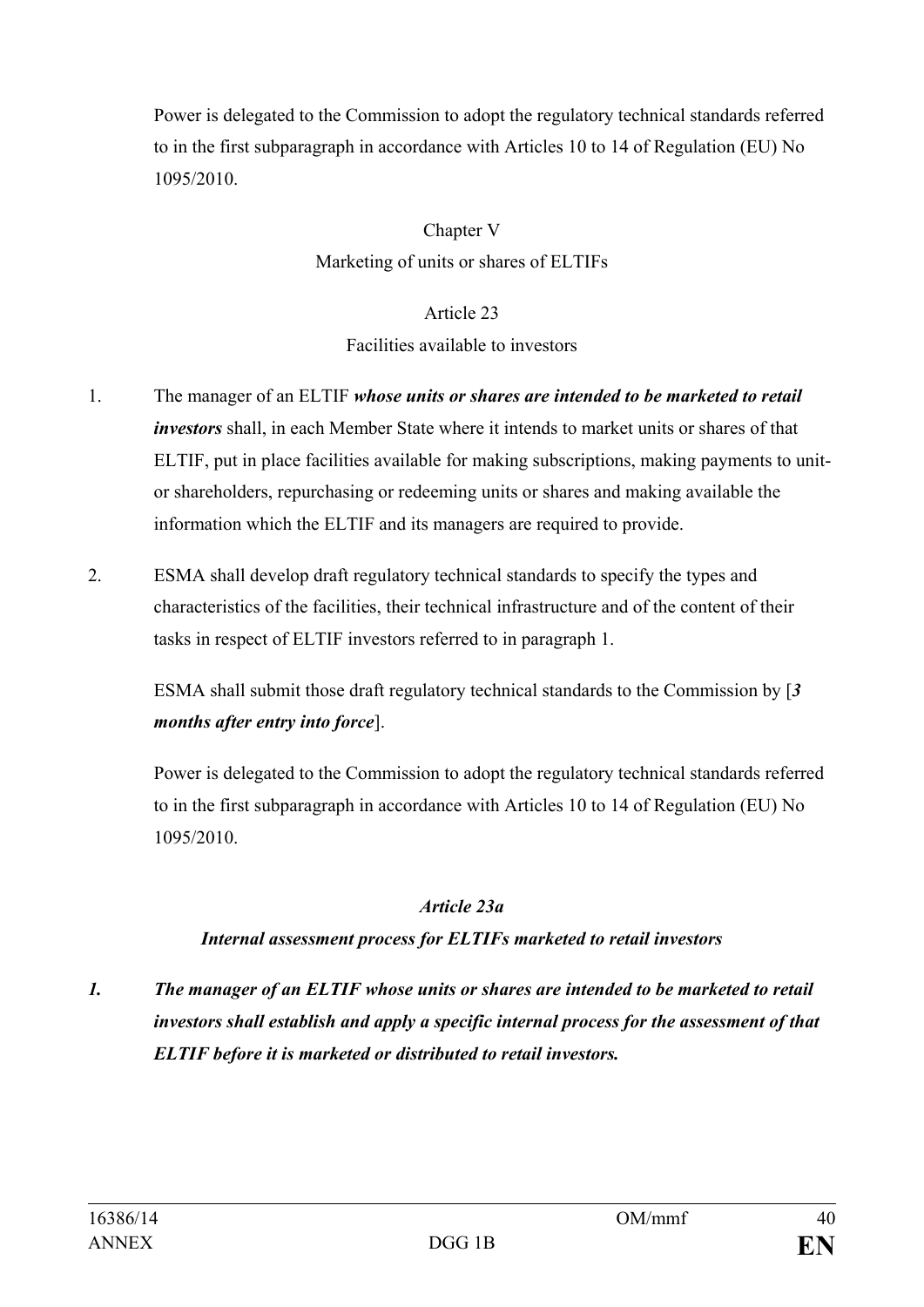- *2. As part of the internal process referred to in paragraph 1, the ELTIF manager shall assess whether the ELTIF is suitable for marketing to retail investors, taking into account at least:*
	- *(a) the lifecycle of the ELTIF; and*
	- *(b) the intended investment strategy of the ELTIF.*
- *3. The ELTIF manager shall make available to any distributor all appropriate information on the ELTIF that is marketed to retail investors, including all information as regards the lifecycle and the investment strategy, as well as on the internal assessment process and the jurisdictions in which the ELTIF has invested .*

#### *Article 23b*

*Specific requirements concerning the distribution of ELTIFs to retail investors*

*When directly offering or placing an ELTIF to retail investors the ELTIF manager shall obtain the necessary information regarding the retail investor's knowledge and experience in the investment field relevant to the ELTIF, that person's financial situation including his ability to bear losses, and his investment objectives including his time horizon so as to enable the ELTIF manager to recommend the ELTIF only if it is suitable for the retail investor.*

*Where the lifecycle of an ELTIF that is offered or placed to retail investors exceeds ten years, the ELTIF manager or distributor shall issue a clear written alert that this product may not be suitable for those retail investors unable to sustain such a long term and illiquid commitment.*

#### *Article 23c*

*Specific provisions concerning the depositary of an ELTIF marketed to retail investors*

*-1. By way of derogation from Article 21(3) of Directive 2011/61/EU, the depositary of an ELTIF marketed to retail investors shall be an entity as referred to in Article 23(2) of Directive 2014/\*\*/EU [UCITS V].*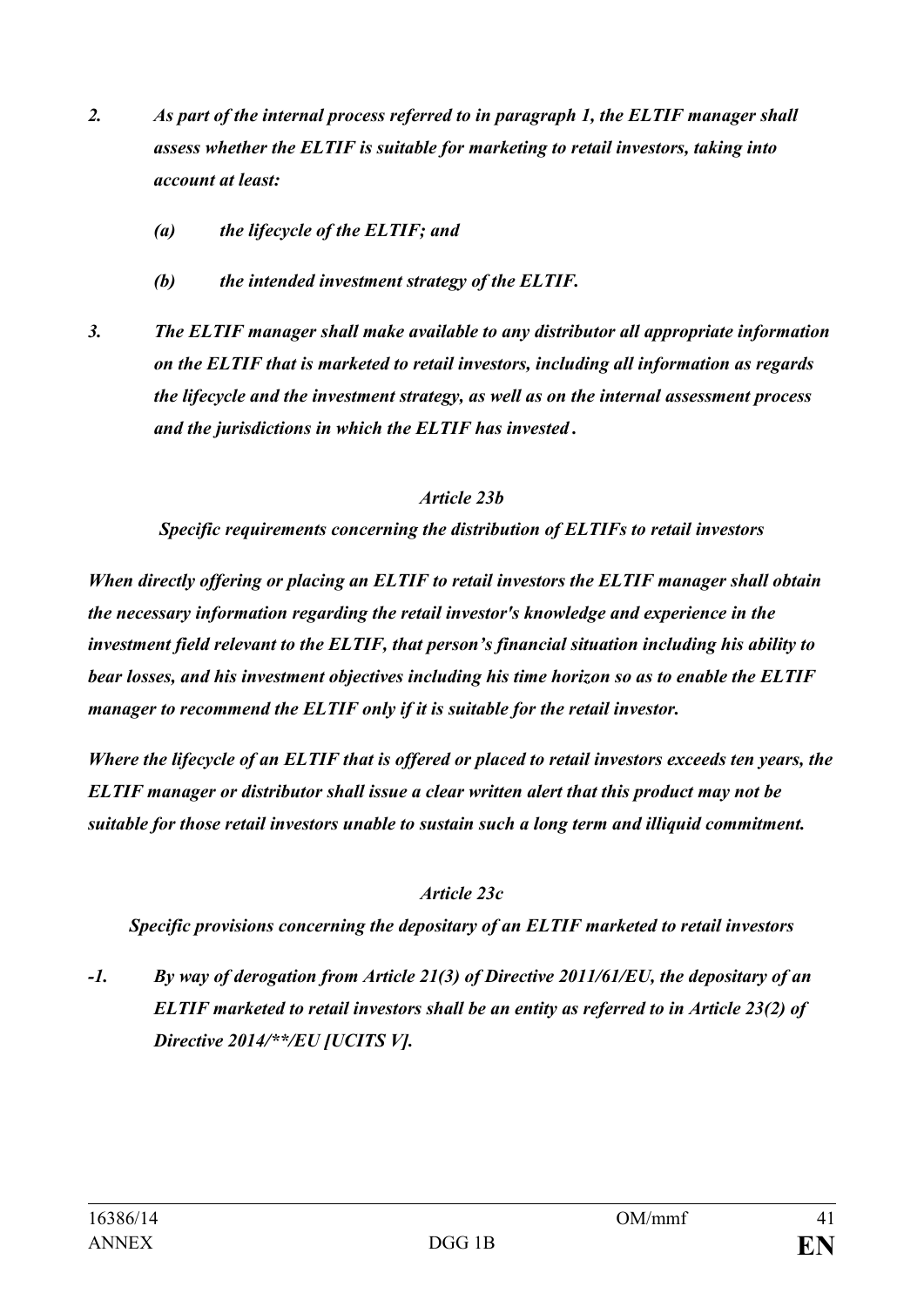- *1. By way of derogation from Article 21 paragraph 13 second sub-paragraph and paragraph 14 of Directive 2011/61/EU, the depositary of an ELTIF marketed to retail investors shall not be able to discharge itself of liability in case of a loss of financial instruments held in custody by a third party.*
- *2. The liability of the depositary referred to in Article 21 paragraph 12 of Directive 2011/61/EU shall not be excluded or limited by agreement where the ELTIF is marketed to retail investors.*
- *3. Any agreement that contravenes the provision of paragraph 2 shall be void.*
- *4. The assets held in custody by the depositary of an ELTIF shall not be reused by the depositary or by any third party to whom the custody function has been delegated for their own account. Reuse comprises any transaction of assets held in custody including, but not limited to, transferring, pledging, selling and lending.*

*The assets held in custody by the depositary of an ELTIF are only allowed to be reused provided that the reuse of the assets is executed for the account of the ELTIF, the depositary is carrying out the instructions of the manager of the ELTIF on behalf of the ELTIF, the reuse is for the benefit of the ELTIF and the interest of the shareholders or unit-holders and the transaction is covered by high quality and liquid collateral received by the ELTIF under a title transfer arrangement. The market value of the collateral at all times has to amount to at least the market value of the reused assets plus a premium.*

Article 24

Additional requirements for marketing to retail investors

- *1a.* The manager of an ELTIF shall be able to market the units or shares of that ELTIF to retail investors provided that all of the following additional requirements are fulfilled:
	- *(-aa) When the ELTIF manager directly offers or places an ELTIF to retail investors, the ELTIF manager shall be authorised to provide the services referred to in Article 6(4)(a) and (b)(i) of Directive 2011/61/EU and perform the suitability test referred to in Article 23b;*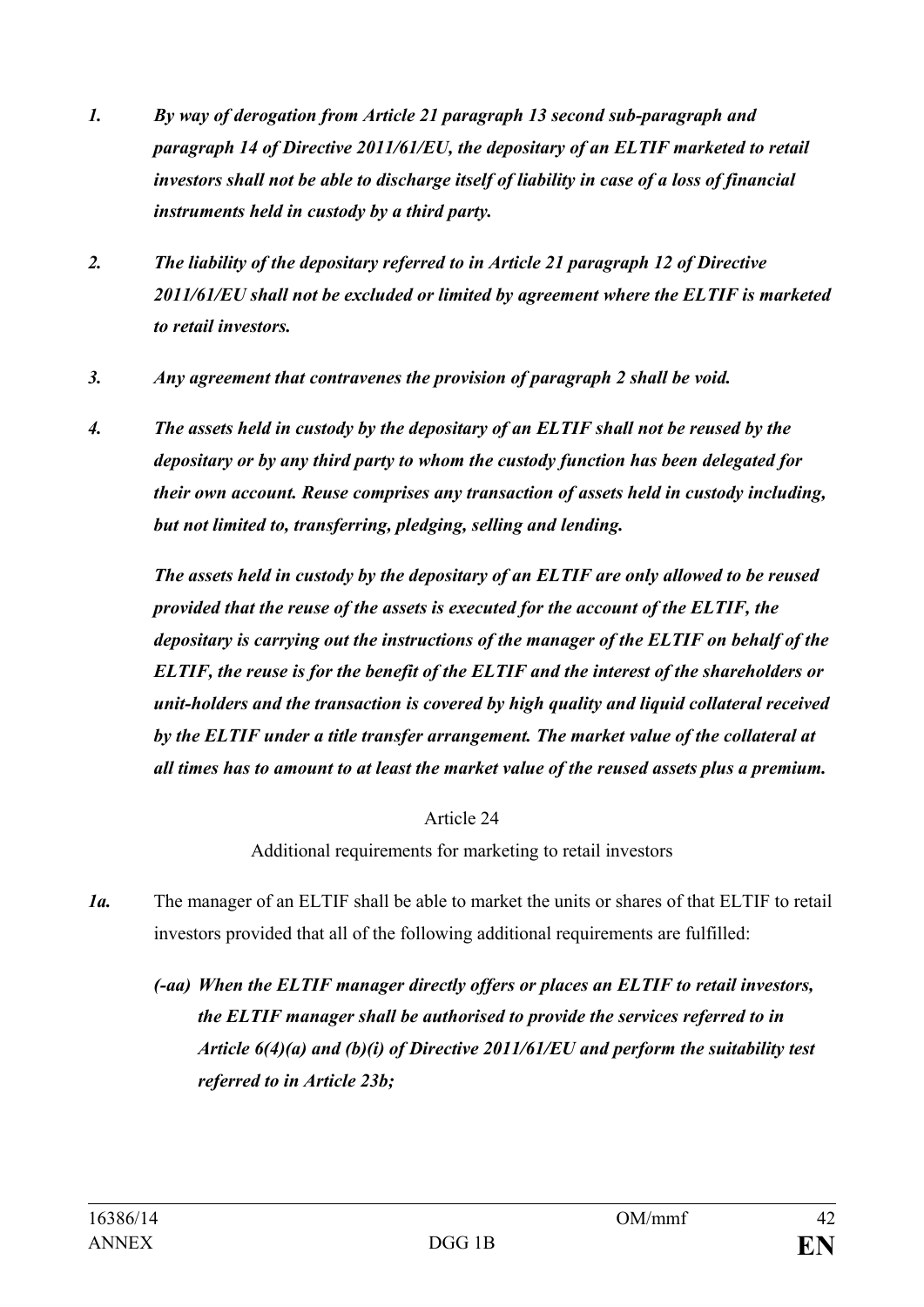- *(-ab) Retail investors shall be provided with appropriate investment advice from the ELTIF manager or the distributor;*
- *(-ac) Where the financial instrument portfolio of a potential retail investor does not exceed €500,000, the manager of the ELTIF or any distributor, after having performed the suitability test and having provided appropriate investment advice, shall, on the basis of the information submitted by the potential retail investor, ensure that the potential retail investor does not invest an aggregate amount exceeding 10% of his financial instrument portfolio in ELTIFs provided that the the initial minimum amount invested in one or more ELTIFs is EUR 10,000.*

*The potential retail investor shall be responsible for providing the manager of the ELTIF or the distributor with accurate information on his financial instrument portfolio and his investments in ELTIFs. For the purpose of this paragraph a financial instrument portfolio shall be understood as including cash deposits and financial instruments, but excluding any financial instruments that have been given as collateral.*

- ▌
- (f) the ELTIF's rules or instruments of incorporation provide that all investors benefit from equal treatment and no preferential treatment or specific economic benefits are granted to individual investors or groups of investors;
- (g) the ELTIF *may have any legal form as long as it does not lead to any further liability for the investor or require any additional commitments on behalf of such investor apart from the original capital commitment*;
- (h) retail investors may, during the subscription period and at least two weeks after subscription of units or shares of the ELTIF, cancel their subscription and have the money returned without penalty.
- *(ha) the ELTIF manager has established appropriate procedures and arrangements to deal with retail investor complaints, which allow retail investors to file complaints in the official language or one of the official languages of their Member State.*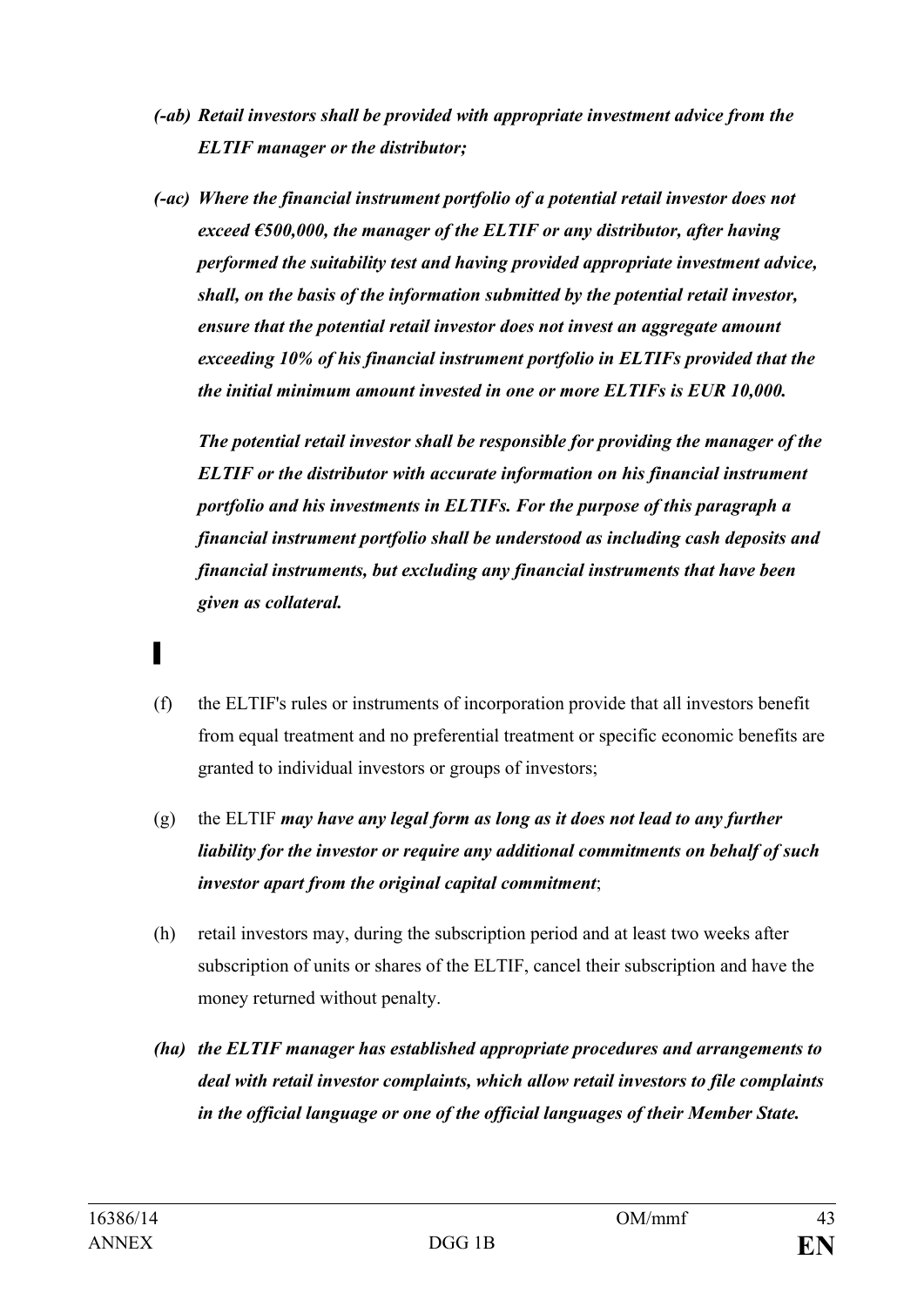#### Article 25

### Marketing of units or shares of ELTIFs

- 1. *The ELTIF* manager ▌shall be able to market the units or shares of that authorised ELTIF to professional and retail investors in its home Member State upon notification in accordance with Article 31 of Directive 2011/61/EU.
- 2. The manager of an ELTIF shall be able to market the units or shares of that authorised ELTIF to professional and retail investors in Member States other than in the home Member State of the ELTIF manager upon notification in accordance with Article 32 of Directive 2011/61/EU.
- 3. **The ELTIF** manager shall in respect of each ELTIF specify to its competent authority whether or not it intends to market it to retail investors.
- 4. In addition to the documentation and information required pursuant to Articles 31 and 32 of Directive 2011/61/EU the manager of the ELTIF shall provide to its competent authority all of the following:
	- (a) the prospectus of the ELTIF;
	- (b) the key information document of the ELTIF in case of marketing to retail investors;
	- (c) information on the facilities referred to in Article 22.
- 5. The competences and powers of the the competent authorities pursuant to Articles 31 and 32 of Directive 2011/61/EU shall be understood to also refer to the marketing of ELTIFs to retail invetsors and to cover the additional requirments laid down in this Regulation.
- 6. In addition to its powers in accordance with Article 31(3) first paragraph of Directive 2011/61/EU, the competent authority of the home Member State of the ELTIF manager shall also prevent the marketing of an authorised ELTIF if the ELTIF manager does not or will not comply with this Regulation.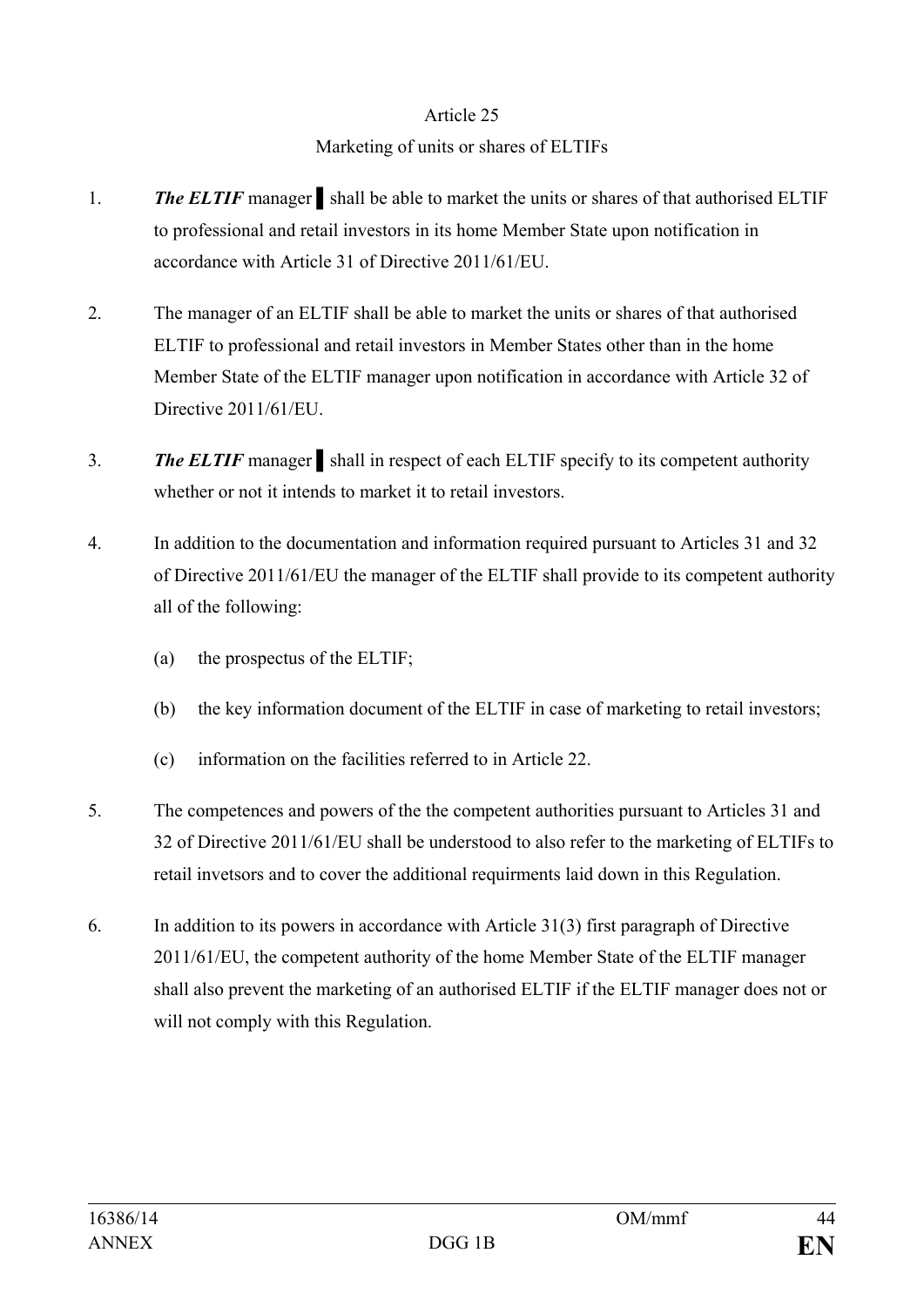7. In addition to its powers in accordance with *the first subparagraph of* Article 32(3) *▌*of Directive 2011/61/EU, the competent authority of the home Member State of the ELTIF manager shall also refuse the transmission of a complete notification file to the competent authorities of the Member State where the ELTIF is intended to be marketed, if the ELTIF manager does not ■ comply with this Regulation.

## Chapter VI

### Supervision

## Article 26

## Supervision by the competent authorities

- 1. The competent authorities shall supervise compliance with this Regulation on an on-going basis.
- 2. The competent authority of the ELTIF shall be responsible for supervising compliance with the rules laid down in Chapters II, III and IV.
- 3. The competent authority of the ELTIF shall be responsible for supervising compliance with the obligations set out in the fund rules or in the instruments of incorporation, and the obligations set out in the prospectus, which shall be consistent with this Regulation.
- 4. The competent authority of the *▌*ELTIF *manager* shall be responsible for supervising the adequacy of the arrangements and organisation of the manager so that the manager of the ELTIF is in a position to comply with the obligations and rules which relate to the constitution and functioning of all the ELTIFs it manages.

The competent authority of the manager shall be responsible for supervising compliance of the *ELTIF* manager with this Regulation.

5. Competent authorities shall monitor collective investment undertakings established or marketed in their territories to verify that they do not use the ELTIF designation or suggest that they are an ELTIF unless they are authorised and comply with this Regulation.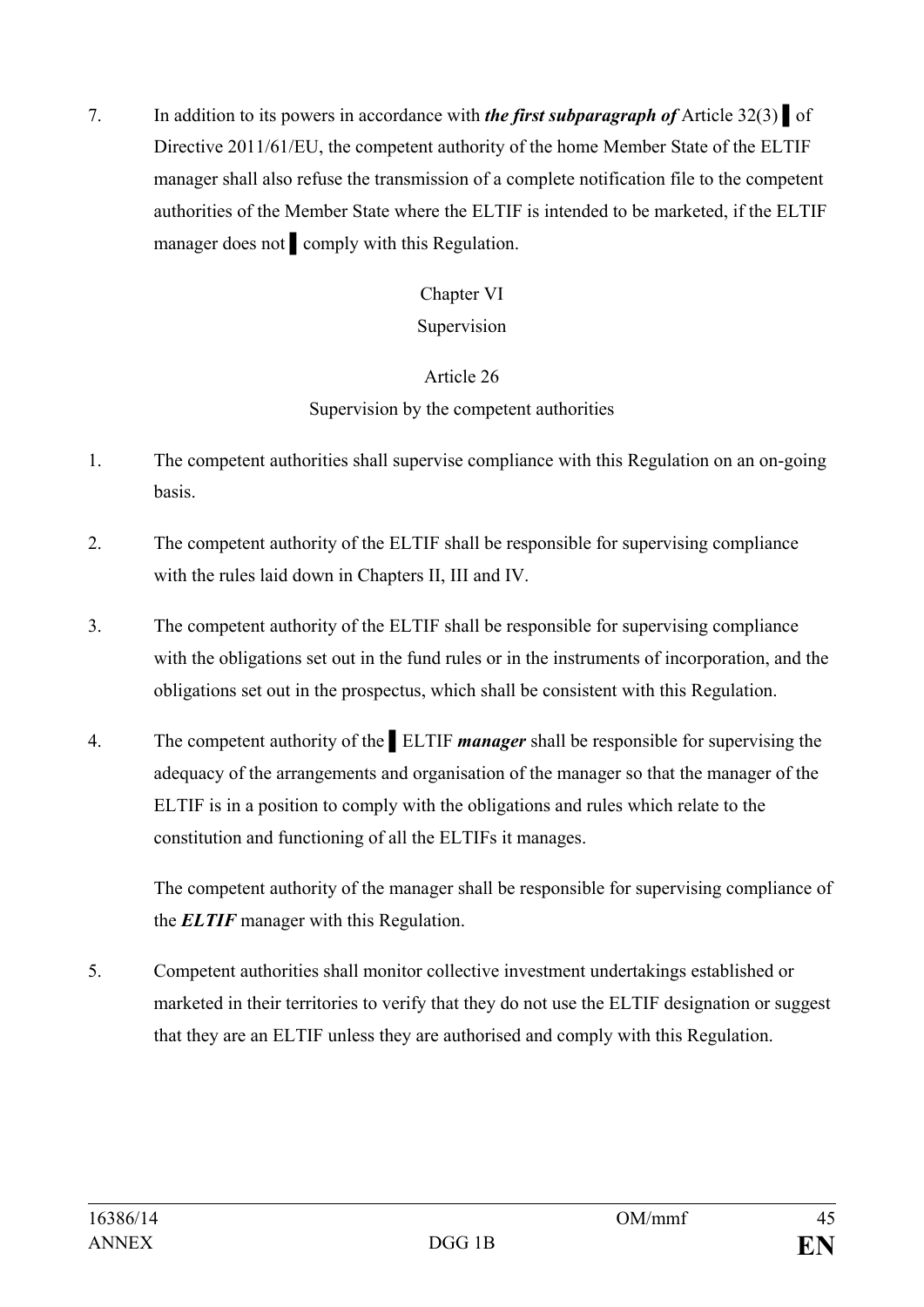### Article 27

#### Powers of competent authorities

- 1. Competent authorities shall have all supervisory and investigatory powers that are necessary for the exercise of their functions pursuant to this Regulation.
- 2. The powers conferred on competent authorities in accordance with Directive 2011/61/EU*, including those related to penalties,* shall be exercised also with respect to this Regulation.

## *3. The competent authority of the ELTIF shall prohibit the use of the designation "ELTIF" or "European long-term investment fund" if the manager of the ELTIF no longer complies with this Regulation.*

#### Article 28

### Powers and competences of ESMA

- 1. ESMA shall have the powers necessary to carry out the tasks attributed to it by this Regulation.
- 2. ESMA's powers in accordance with Directive 2011/61/EU shall be exercised also with respect to this Regulation and in compliance with Regulation (EC) No 45/2001.
- 3. For the purposes of Regulation (EU) No 1095/2010, this Regulation shall be included under any further legally binding Union act which confers tasks on the Authority as referred to in Article 1(2) of Regulation (EU) 1095/2010.

## Article 29

## Cooperation between authorities

- 1. The competent authority of the ELTIF and the competent authority of the manager, if different, shall cooperate with each other and exchange information for the purpose of carrying out their duties under this Regulation. *Competent authorities shall cooperate with each other in accordance with Directive 2011/61/EU.*
- 2. Competent authorities and ESMA shall cooperate with each other for the purpose of carrying out their respective duties under this Regulation in accordance with Regulation (EU) No 1095/2010.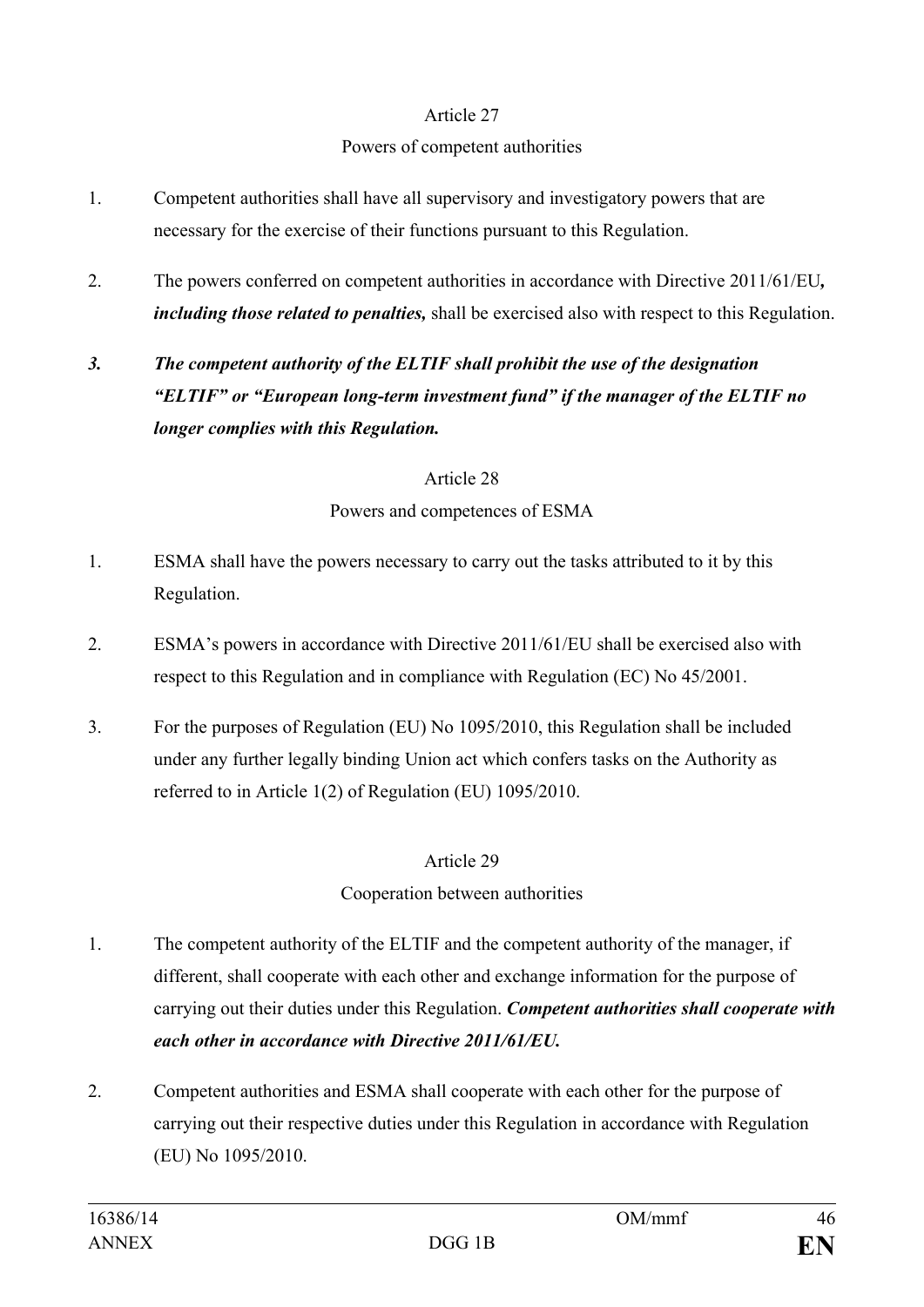3. Competent authorities and ESMA shall exchange all information and documentation necessary to carry out their respective duties under this Regulation in accordance with Regulation (EU) No 1095/2010, in particular to identify and remedy breaches of this Regulation**.** 

## Chapter VII Final provisions

# Article 30

Review

No later than *four* years after the entry into force of this Regulation, the Commission shall start a review of the application of this Regulation. The review shall analyse in particular:

- (a) the impact of Article 16(1);
- (b) the impact on asset diversification of the application of the minimum threshold of 70% of eligible investment assets laid down in Article  $12(1)$  ;
- (c) the extent to which ELTIFs are marketed in the Union, including whether AIFMs falling under Article 3(2) of Directive 2011/61/EU might have an interest in marketing ELTIFs*;*
- *(ca) the extent to which the list of eligible assets and investments should be updated, as well as the diversification rules, portfolio composition and limits regarding the borrowing of cash.*